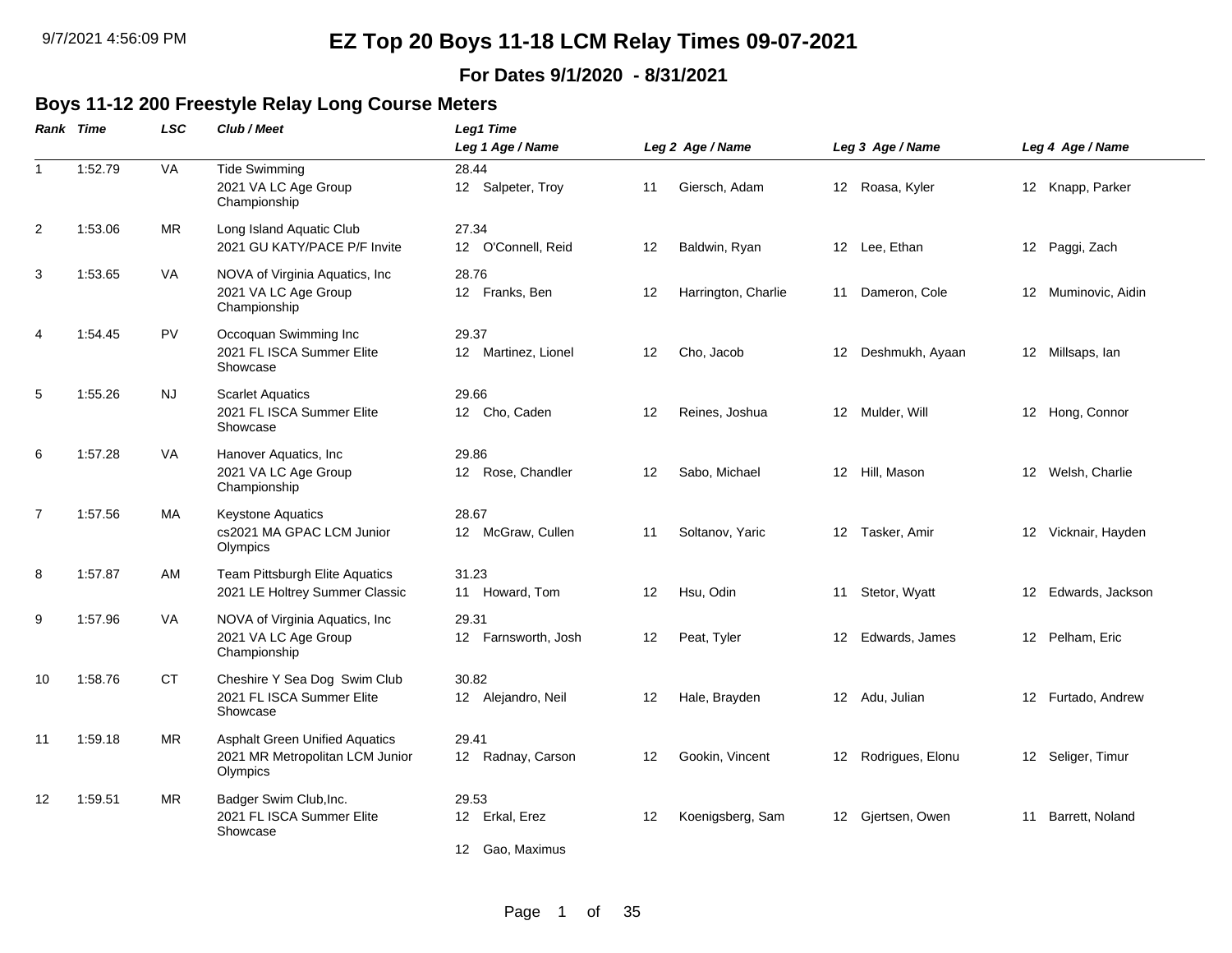| 13 | 2:00.01 | <b>MA</b> | Upper Main Line YMCA<br>cs2021 MA GPAC LCM Junior<br>Olympics                            | 29.41<br>Liu, Kaden<br>11                    | 12 | Zhang, Austin       | 12 <sup>2</sup> | Brunner, Oliver    | 12 <sup>2</sup>   | Haas, Liam       |
|----|---------|-----------|------------------------------------------------------------------------------------------|----------------------------------------------|----|---------------------|-----------------|--------------------|-------------------|------------------|
| 14 | 2:00.02 | VA        | Lynchburg YMCA Swim Team<br>2021 VA LC Age Group<br>Championship                         | 29.66<br>Hottle, Luke<br>12 <sup>12</sup>    | 11 | Carpenter, Jackson  | 12 <sup>2</sup> | Rice, Hudson       | $12 \overline{ }$ | Woodruff, Graham |
| 15 | 2:00.29 | VA        | <b>Quest Swimming</b><br>2021 VA LC Age Group<br>Championship                            | 30.45<br>Vellozzi, Cal<br>11                 | 12 | Aktalay, Griffin    | $12 \,$         | Irvine, Jackson    | $12 \overline{ }$ | Zimmer, Julian   |
| 16 | 2:00.37 | <b>VA</b> | Cavalier Aquatics/Piedmont Family<br><b>YMCA</b><br>2021 VA LC Age Group<br>Championship | 30.12<br>Syms, Jake<br>12                    | 12 | Suggs Desorbo, Jack | 11              | Davidson, Chase    | 12 <sup>2</sup>   | Tungate, Ben     |
| 17 | 2:00.52 | <b>CT</b> | Wilton Y Wahoos Swim Club<br>2021 CT 11-14 Age Group<br>Championships                    | 29.34<br>Cunningham, Jack<br>12 <sup>°</sup> | 12 | Lussier, Luke       | 12              | Pinchbeck, Gregory | 12 <sup>2</sup>   | Lussier, Tommy   |
| 18 | 2:00.65 | VA        | 757 Swim<br>2021 VA Virginia Commonwealth                                                | 30.29<br>12<br>Hartig, Will                  | 12 | Meadows, Gavin      | $12 \,$         | Lamerdin, Robert   | $12 \overline{ }$ | Keithley, Jostin |
| 18 | 2:00.65 | <b>MR</b> | NYS Aquatics, Inc.<br>2021 MR Metropolitan LCM Junior<br>Olympics                        | 29.85<br>12 Farrell, Cal                     | 12 | Rocchio, Carver     | 12              | Holland, Connor    | 11                | Ruffy, Rhyley    |
| 20 | 2:01.60 | <b>CT</b> | <b>ZEUS Swim Team</b><br>2021 CT Zeus May RTC Meet REV<br>05242                          | Chavez, Oscar<br>12                          | 12 | Mustafa, Leka       | 11              | Corbett, Dylan     | 12                | Elliott, Chase   |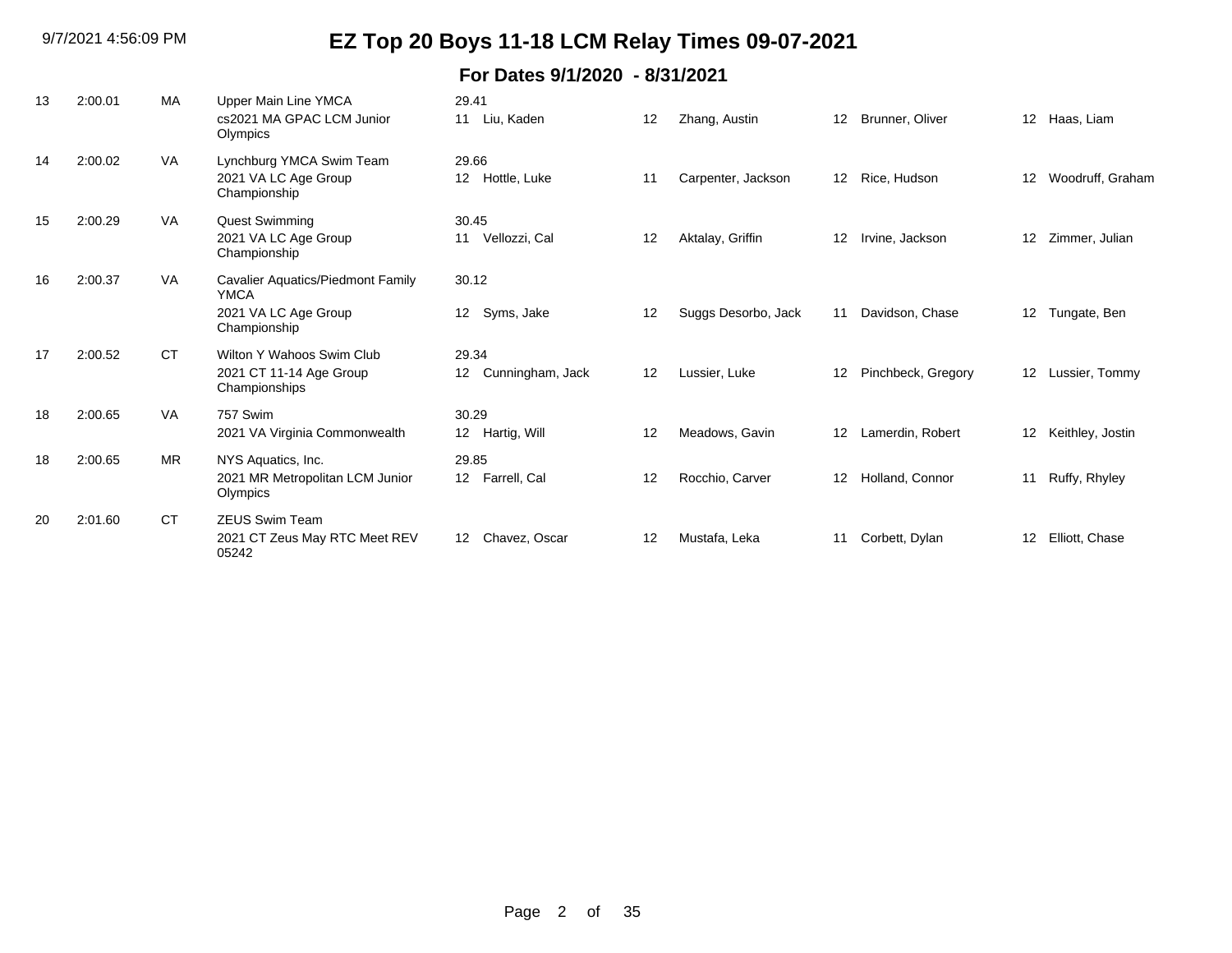#### **For Dates 9/1/2020 - 8/31/2021**

#### **Boys 11-12 400 Freestyle Relay Long Course Meters**

|                | Rank Time | <b>LSC</b> | Club / Meet                                                                          | Leg1 Time                                       |    |                     |    |                     |    |                     |
|----------------|-----------|------------|--------------------------------------------------------------------------------------|-------------------------------------------------|----|---------------------|----|---------------------|----|---------------------|
|                |           |            |                                                                                      | Leg 1 Age / Name                                |    | Leg 2 Age / Name    |    | Leg 3 Age / Name    |    | Leg 4 Age / Name    |
| $\mathbf{1}$   | 4:08.43   | VA         | NOVA of Virginia Aquatics, Inc<br>2021 VA LC Age Group<br>Championship               | 1:02.56<br>12 Franks, Ben                       | 12 | Harrington, Charlie |    | 12 Farnsworth, Josh |    | 12 Muminovic, Aidin |
| 2              | 4:11.40   | MD         | North Baltimore Aquatic Club<br>2021 MD LSC Summer<br>Championships                  | 1:01.34<br>12 Belbot, Spencer                   | 11 | Heron, Avery        |    | 12 Hu, Jeffrey      |    | 12 Branon, Daniel   |
| 3              | 4:12.51   | MR.        | Long Island Aquatic Club<br>2021 MR Metropolitan LCM Junior<br>Olympics              | 1:01.19<br>12 Baldwin, Ryan                     | 12 | Lee, Ethan          |    | 12 Paggi, Zach      |    | 12 O'Connell, Reid  |
| 4              | 4:13.18   | PV         | Occoquan Swimming Inc<br>2021 FL ISCA Summer Elite<br>Showcase                       | 1:01.92<br>12 Millsaps, lan                     | 12 | Cho, Jacob          |    | 12 Martinez, Lionel |    | 12 Deshmukh, Ayaan  |
| 5              | 4:14.92   | VA         | <b>Tide Swimming</b><br>2021 VA LC Age Group<br>Championship                         | 1:02.11<br>12 Salpeter, Troy                    | 12 | Stowell, Daniel     |    | 12 Keenan, Alex     |    | 12 Knapp, Parker    |
| 6              | 4:18.70   | МA         | <b>Keystone Aquatics</b><br>cs2021 MA GPAC LCM Junior<br>Olympics                    | 1:04.13<br>12 McGraw, Cullen                    | 11 | Soltanov, Yaric     |    | 12 Tasker, Amir     |    | 12 Vicknair, Hayden |
| $\overline{7}$ | 4:20.53   | <b>MR</b>  | <b>Asphalt Green Unified Aquatics</b><br>2021 MR Metropolitan LCM Junior<br>Olympics | 1:03.36<br>12 Gookin, Vincent                   | 12 | Rodrigues, Elonu    |    | 12 Radnay, Carson   |    | 12 Seliger, Timur   |
| 8              | 4:21.03   | AM         | Team Pittsburgh Elite Aquatics<br>2021 AM LC Junior Olympics                         | 1:08.50<br>11 Howard, Tom                       | 11 | Stetor, Wyatt       |    | 12 Hsu, Odin        | 12 | Edwards, Jackson    |
| 9              | 4:22.59   | VA         | NOVA of Virginia Aquatics, Inc<br>2021 VA LC Age Group<br>Championship               | 1:05.51<br>12 Peat, Tyler                       | 12 | Pelham, Eric        | 11 | Julian, Carson      |    | 12 Nelson, Cole     |
| 10             | 4:23.30   | VA         | Quest Swimming<br>2021 VA LC Age Group<br>Championship                               | 1:03.32<br>12 Zimmer, Julian                    | 12 | Irvine, Jackson     |    | 11 Vellozzi, Cal    |    | 12 Aktalay, Griffin |
| 11             | 4:25.83   | MR.        | Badger Swim Club, Inc.<br>2021 FL ISCA Summer Elite<br>Showcase                      | 1:06.10<br>12 Erkal, Erez<br>Gao, Maximus<br>12 | 12 | Koenigsberg, Sam    |    | 12 Gjertsen, Owen   |    | 11 Barrett, Noland  |
| 12             | 4:25.90   | СT         | Wilton Y Wahoos Swim Club<br>2021 CT 11-14 Age Group<br>Championships                | 1:06.61<br>12 Cunningham, Jack                  | 12 | Pinchbeck, Gregory  |    | 12 Kelly, Neil      |    | 12 Lussier, Tommy   |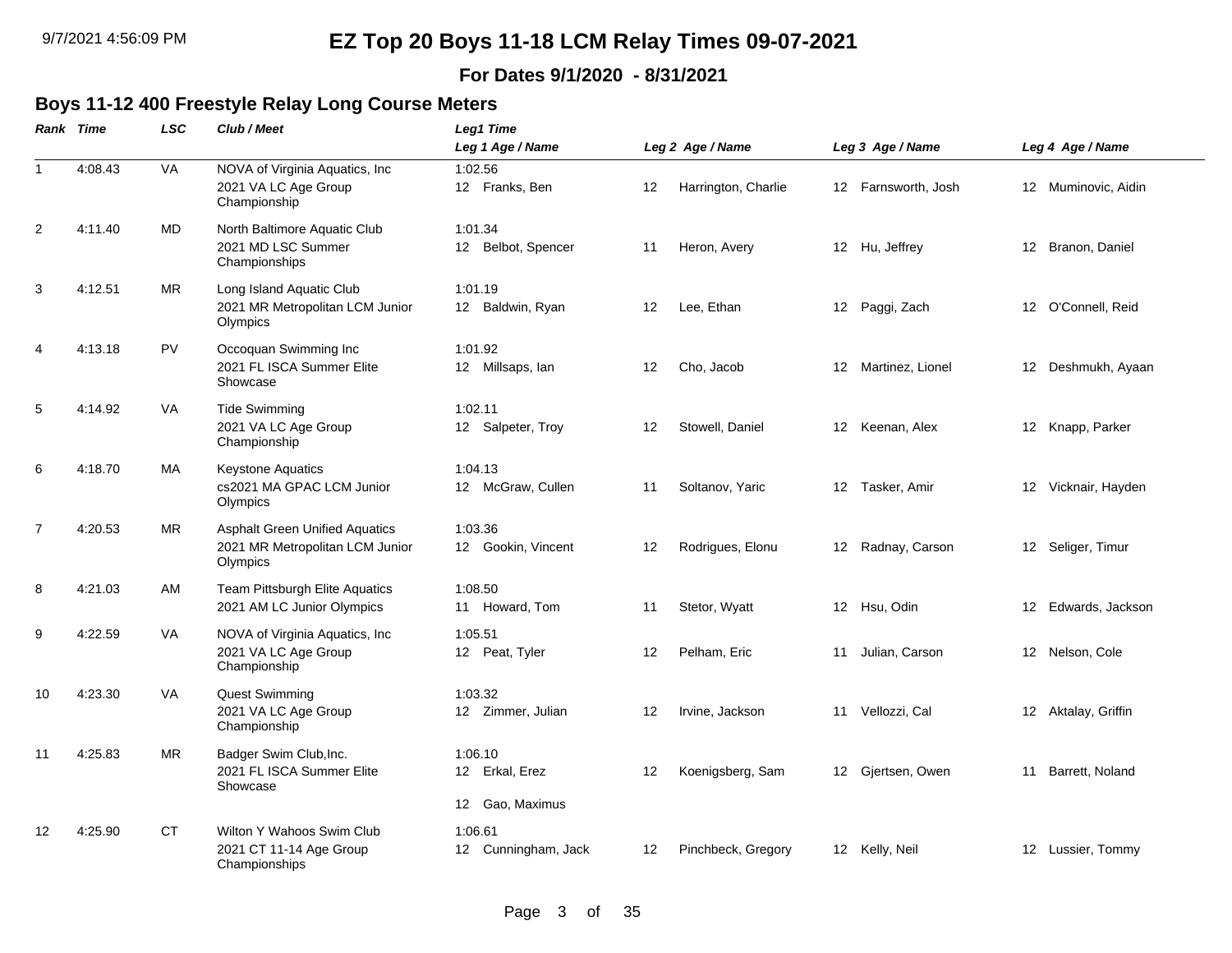| 13 | 4:26.48 | <b>CT</b> | Cheshire Y Sea Dog Swim Club<br>2021 FL ISCA Summer Elite<br>Showcase                           | 1:07.02<br>12 <sup>2</sup><br>Alejandro, Neil  | 12 | Hale, Brayden       | $12 \overline{ }$ | Adu, Julian             | 12 <sup>2</sup> | Furtado, Andrew |
|----|---------|-----------|-------------------------------------------------------------------------------------------------|------------------------------------------------|----|---------------------|-------------------|-------------------------|-----------------|-----------------|
| 14 | 4:27.29 | VA        | Lynchburg YMCA Swim Team<br>2021 VA LC Age Group<br>Championship                                | 1:06.15<br>Woodruff, Graham<br>12 <sup>2</sup> | 12 | Rice, Hudson        | 11                | Carpenter, Jackson      | 12 <sup>°</sup> | Hottle, Luke    |
| 15 | 4:27.30 | <b>MR</b> | Long Island Aquatic Club<br>2021 MR Metropolitan LCM Junior<br>Olympics                         | 1:06.32<br>12 Ayzenberg, Daniel                | 12 | So, Reily           | $12 \overline{ }$ | Pan, Victor             | 12 <sup>°</sup> | Kamor, Nicholas |
| 16 | 4:27.43 | VA        | <b>Cavalier Aquatics/Piedmont Family</b><br><b>YMCA</b><br>2021 VA LC Age Group<br>Championship | 1:04.96<br>Tungate, Ben<br>12 <sup>12</sup>    | 12 | Syms, Jake          | 12                | Suggs Desorbo, Jack     | 11              | Smith, Henry    |
| 17 | 4:28.93 | AM        | <b>Steel City Aquatics</b><br>2021 AM LC Junior Olympics                                        | 1:02.97<br>Sherpa, Rinzen<br>12                | 12 | Zhao, Caden         | 12                | Pickett, Noah           | 12 <sup>°</sup> | Hankinson, Ej   |
| 18 | 4:30.39 | <b>NE</b> | <b>AnglerFish Aquatics</b><br>2021 NE SSA 11-12 Age Group Ch                                    | 1:16.50<br>Roman, Moises<br>11                 | 12 | Oliva-Booth, Gabe   | 11                | Feole-Haughey, Jonathan |                 | 12 Cover, Avery |
| 19 | 4:30.93 | <b>MR</b> | Queens Aquatic Club<br>2021 MR Metropolitan LCM Junior<br>Olympics                              | 1:06.91<br>12 Ko, Hayden                       | 11 | O'Sullivan, Tiarnan | 12                | Chang, Matthew          | 12 <sup>°</sup> | Chang, Matt     |
| 20 | 4:31.32 | <b>NE</b> | Weymouth Club Waves<br>2021 NE SSA 11-12 Age Group Ch                                           | 1:09.43<br>Michael, Henry<br>12                | 11 | Maali, Hamza        | 11                | Wu, William             |                 | 12 Li, Kalok    |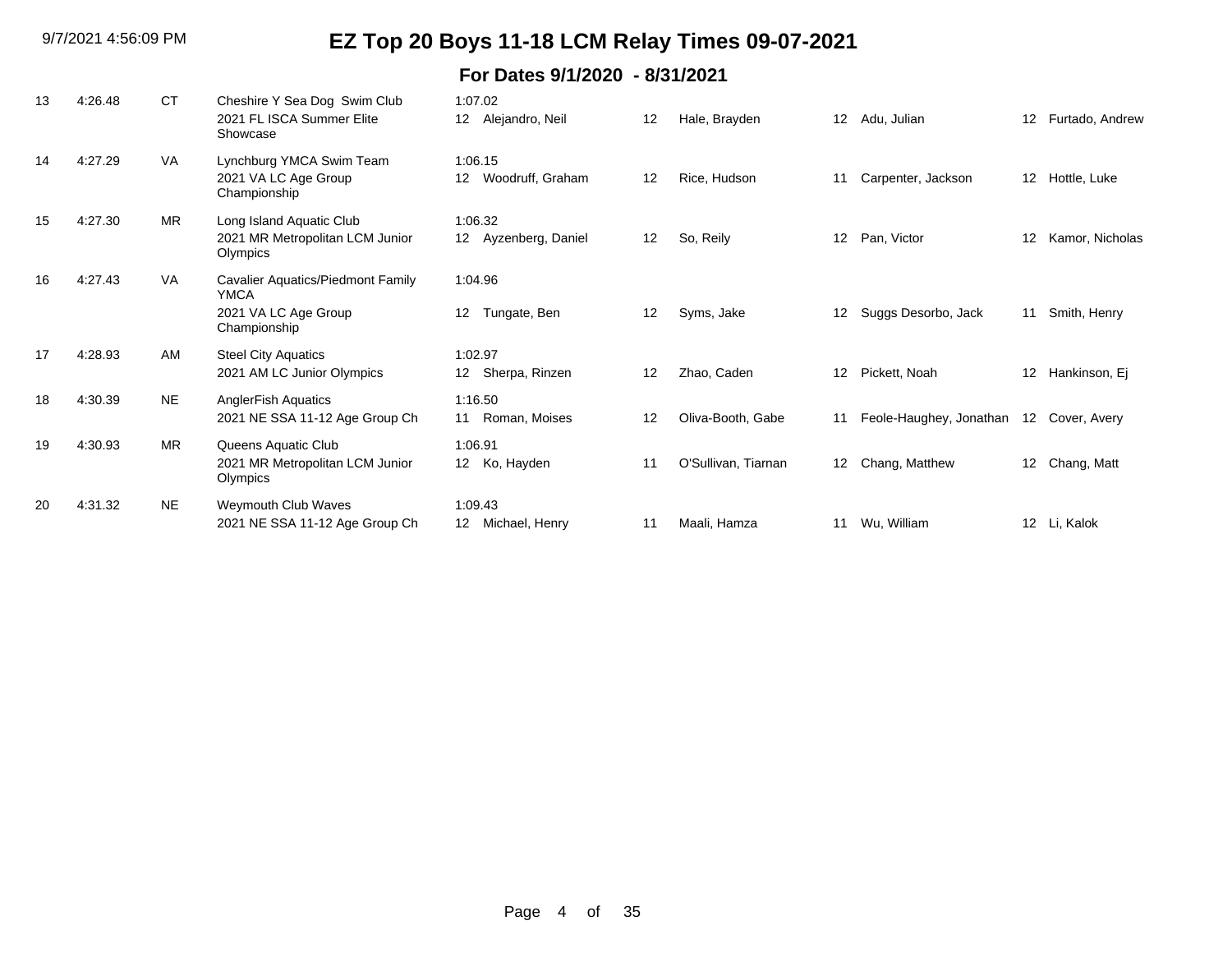#### **For Dates 9/1/2020 - 8/31/2021**

### **Boys 11-12 200 Medley Relay Long Course Meters**

|              | <b>Rank Time</b> | <b>LSC</b> | Club / Meet                                                                              | <b>Leg1 Time</b><br>Leg 1 Age / Name |    | Leg 2 Age / Name  |    | Leg 3 Age / Name       |    | Leg 4 Age / Name    |
|--------------|------------------|------------|------------------------------------------------------------------------------------------|--------------------------------------|----|-------------------|----|------------------------|----|---------------------|
| $\mathbf{1}$ | 2:05.17          | <b>MR</b>  | Long Island Aquatic Club<br>2021 GU KATY/PACE P/F Invite                                 | 32.35<br>12 O'Connell, Reid          | 12 | Ayzenberg, Daniel |    | 12 Baldwin, Ryan       |    | 12 Lee, Ethan       |
| 2            | 2:06.23          | <b>VA</b>  | NOVA of Virginia Aquatics, Inc.<br>2021 VA LC Age Group<br>Championship                  | 31.88<br>12 Pelham, Eric             | 12 | Franks, Ben       |    | 12 Farnsworth, Josh    |    | 12 Muminovic, Aidin |
| 3            | 2:07.70          | VA         | <b>Tide Swimming</b><br>2021 VA LC Age Group<br>Championship                             | 33.91<br>12 Keenan, Alex             | 12 | Salpeter, Troy    |    | 12 Knapp, Parker       |    | 12 Roasa, Kyler     |
| 4            | 2:09.32          | NJ.        | <b>Scarlet Aquatics</b><br>2021 FL ISCA Summer Elite<br>Showcase                         | 34.18<br>12 Son, Kevin               | 12 | Mulder, Will      |    | 12 Hong, Connor        |    | 12 Cho, Caden       |
| 5            | 2:10.78          | <b>CT</b>  | Cheshire Y Sea Dog Swim Club<br>2021 FL ISCA Summer Elite<br>Showcase                    | 35.12<br>12 Alejandro, Neil          | 12 | Hale, Brayden     |    | 12 Adu, Julian         |    | 12 Furtado, Andrew  |
| 6            | 2:12.62          | VA         | NOVA of Virginia Aquatics, Inc<br>2021 VA LC Age Group<br>Championship                   | 32.73<br>12 Harrington, Charlie      | 12 | Edwards, James    |    | 12 Peat, Tyler         | 11 | Dameron, Cole       |
| 7            | 2:12.85          | <b>VA</b>  | Hanover Aquatics, Inc<br>2021 VA LC Age Group<br>Championship                            | 34.69<br>12 Rose, Chandler           | 12 | Hill, Mason       |    | 12 Sabo, Michael       |    | 12 Welsh, Charlie   |
| 8            | 2:13.22          | <b>MR</b>  | <b>Asphalt Green Unified Aquatics</b><br>2021 MR Metropolitan LCM Junior<br>Olympics     | 33.56<br>12 Gookin, Vincent          | 12 | Rodrigues, Elonu  |    | 11 Qian, Bruce         |    | 12 Radnay, Carson   |
| 9            | 2:13.69          | AM         | Team Pittsburgh Elite Aquatics<br>2021 LE Holtrey Summer Classic                         | 36.47<br>11 Howard, Tom              | 11 | Stetor, Wyatt     | 12 | Edwards, Jackson       |    | 12 Hsu, Odin        |
| 10           | 2:13.91          | <b>PV</b>  | Occoquan Swimming Inc<br>2021 FL ISCA Summer Elite<br>Showcase                           | 32.72<br>12 Deshmukh, Ayaan          | 12 | Millsaps, lan     |    | 12 Cho, Jacob          |    | 12 Martinez, Lionel |
| 11           | 2:14.79          | VA         | 757 Swim<br>2021 VA Virginia Commonwealth                                                | 35.77<br>12 Lamerdin, Robert         | 12 | Meadows, Gavin    |    | 12 Hartig, Will        |    | 12 Keithley, Jostin |
| 12           | 2:15.50          | VA         | Cavalier Aquatics/Piedmont Family<br><b>YMCA</b><br>2021 VA LC Age Group<br>Championship | 34.42<br>12 Syms, Jake               | 11 | Davidson, Chase   |    | 12 Suggs Desorbo, Jack |    | 12 Tungate, Ben     |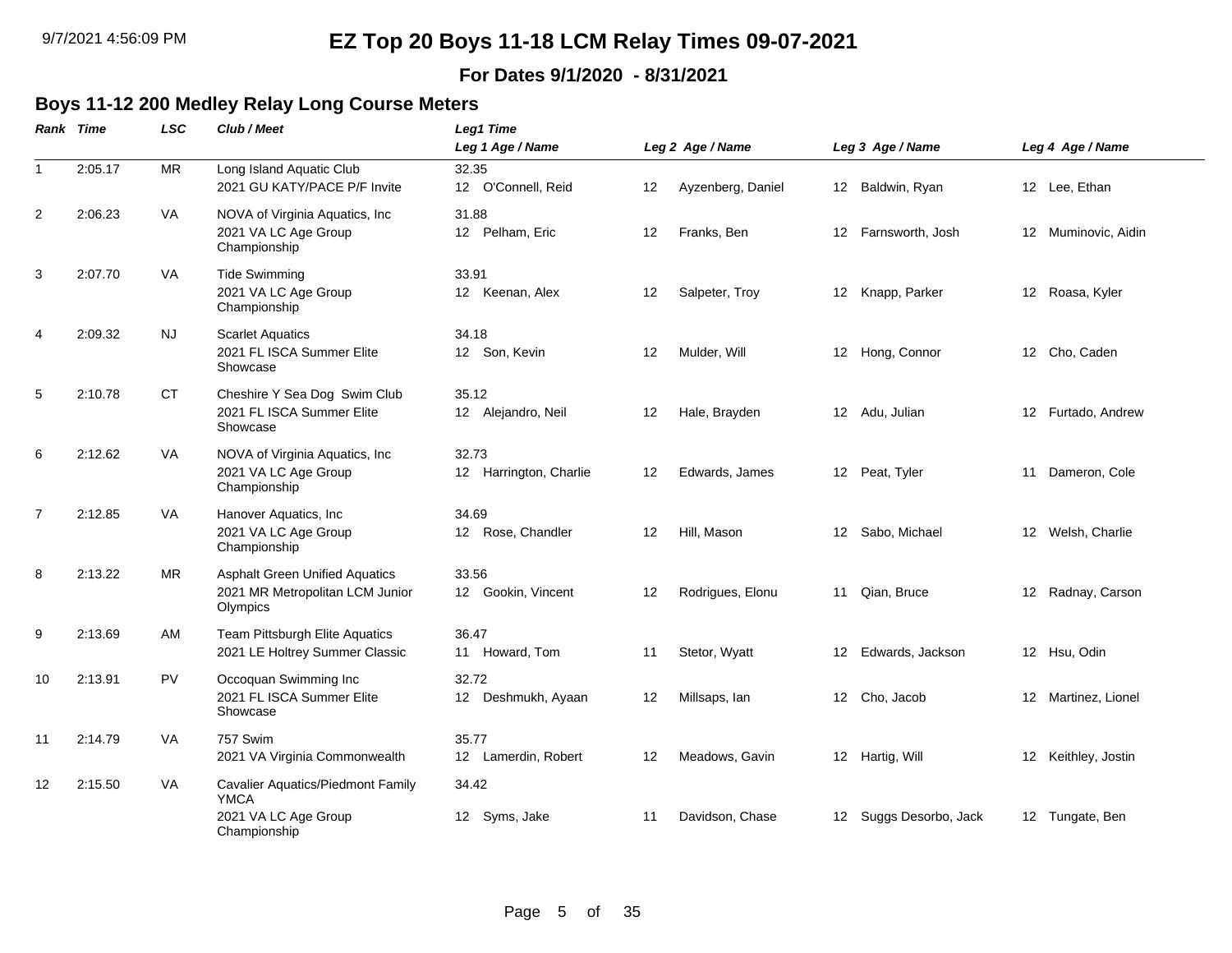| 13 | 2:15.70 | <b>MR</b> | Long Island Aquatic Club<br>2021 MR Metropolitan LCM Junior<br>Olympics | 35.25<br>Simons, Matthew<br>12 <sup>2</sup>                       | 12 | Zhu, Jia Le     | 12                | Paggi, Zach    | 12 <sup>12</sup> | So, Reily           |
|----|---------|-----------|-------------------------------------------------------------------------|-------------------------------------------------------------------|----|-----------------|-------------------|----------------|------------------|---------------------|
| 14 | 2:16.18 | VA        | SwimRVA<br>2021 VA LC Age Group<br>Championship                         | 35.61<br>Weber, Josiah<br>12 <sup>°</sup>                         | 11 | Young, Trey     | 11                | Greer, Ayden   | 12               | Johnson, Ryan       |
| 15 | 2:16.65 | <b>MR</b> | NYS Aquatics, Inc.<br>2021 MR Metropolitan LCM Junior<br>Olympics       | 32.77<br>Holland, Connor<br>12 <sup>1</sup>                       | 12 | Rocchio, Carver | $12 \overline{ }$ | Farrell, Cal   | 11               | Ruffy, Rhyley       |
| 15 | 2:16.65 | <b>VA</b> | Quest Swimming<br>2021 VA LC Age Group<br>Championship                  | 35.77<br>Aktalay, Griffin<br>12 <sup>2</sup>                      | 12 | Irvine, Jackson | 12                | Zimmer, Julian | 11               | Vellozzi, Cal       |
| 17 | 2:17.74 | AM        | <b>Steel City Aquatics</b><br>2021 LE Holtrey Summer Classic            | 39.22<br>Singh, Sahil<br>11<br>Hankinson, Ej<br>$12 \overline{ }$ | 12 | Sherpa, Rinzen  | 12                | Pickett, Noah  | 12 <sup>2</sup>  | Zhao, Caden         |
| 18 | 2:18.14 | <b>MR</b> | Badger Swim Club, Inc.<br>2021 MR Metropolitan LCM Junior<br>Olympics   | 34.62<br>Bellach, Daniel<br>12 <sup>2</sup>                       | 12 | Gjertsen, Owen  | 12                | Erkal, Erez    | 12               | Gao, Maximus        |
| 19 | 2:18.80 | <b>MR</b> | Queens Aquatic Club<br>2021 MR Metropolitan LCM Junior<br>Olympics      | 33.87<br>Chang, Matthew<br>12                                     | 12 | Ko, Hayden      | 12                | Chang, Matt    | 11               | O'Sullivan, Tiarnan |
| 20 | 2:19.20 | <b>MR</b> | Long Island Aquatic Club<br>2021 MR Metropolitan LCM Junior<br>Olympics | 34.63<br>Jin, Hanchi<br>11                                        | 12 | Kohara, Kantaro | 12                | Pan, Victor    | 12               | Albergo, Frankie    |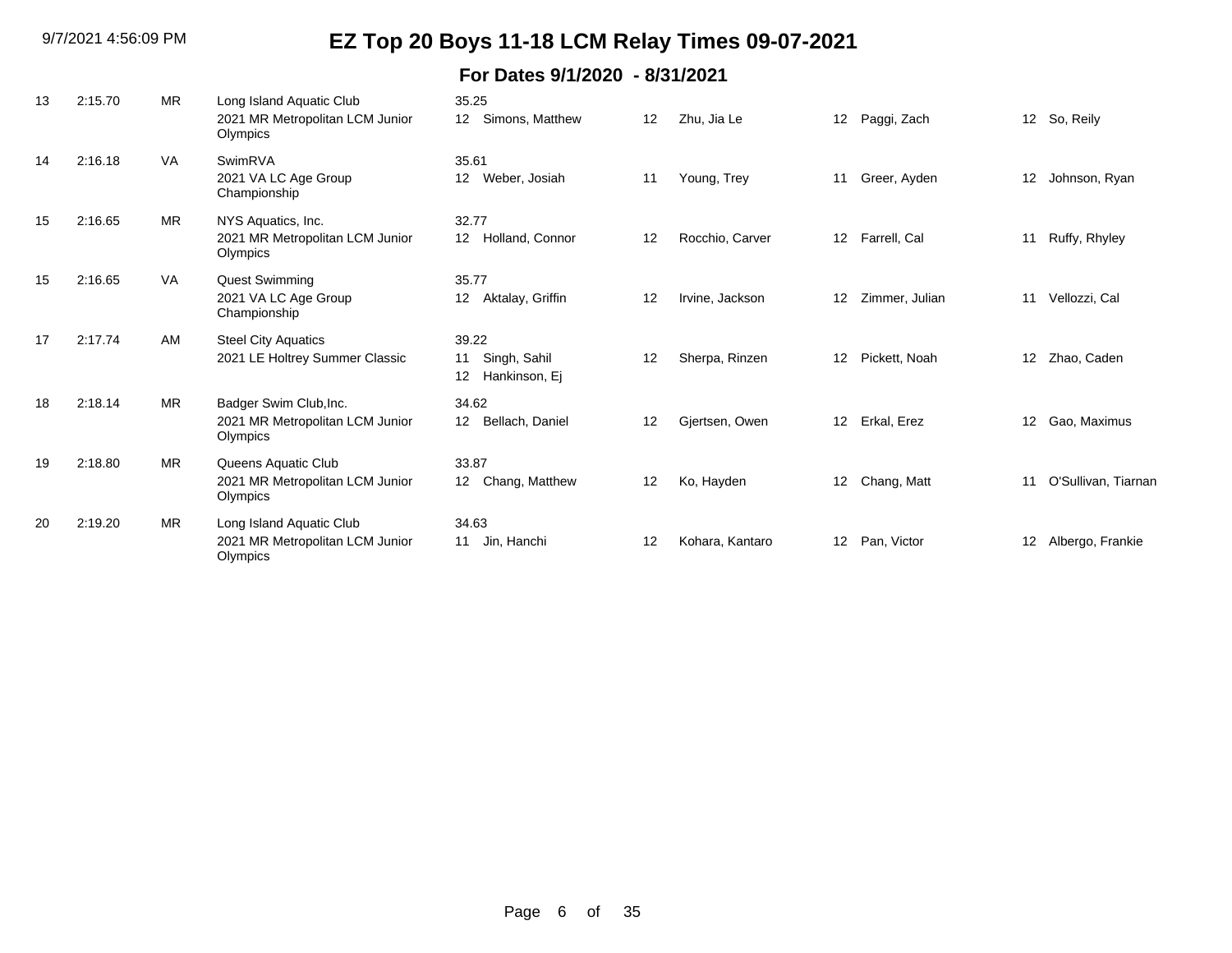#### **For Dates 9/1/2020 - 8/31/2021**

 $\overline{\phantom{0}}$ 

### **Boys 11-12 400 Medley Relay Long Course Meters**

|                | Rank Time | <b>LSC</b> | Club / Meet                                                                          | Leg1 Time                                     |    |                   |    |                     |                        |
|----------------|-----------|------------|--------------------------------------------------------------------------------------|-----------------------------------------------|----|-------------------|----|---------------------|------------------------|
|                |           |            |                                                                                      | Leg 1 Age / Name                              |    | Leg 2 Age / Name  |    | Leg 3 Age / Name    | Leg 4 Age / Name       |
| $\overline{1}$ | 4:37.67   | MR         | Long Island Aquatic Club<br>2021 MR Metropolitan LCM Junior<br>Olympics              | 1:08.74<br>12 O'Connell, Reid                 | 12 | Ayzenberg, Daniel |    | 12 Baldwin, Ryan    | 12 Lee, Ethan          |
| 2              | 4:39.21   | VA         | NOVA of Virginia Aquatics, Inc.<br>2021 VA LC Age Group<br>Championship              | 1:08.64<br>12 Pelham, Eric                    | 12 | Franks, Ben       |    | 12 Farnsworth, Josh | 12 Muminovic, Aidin    |
| $\mathbf{3}$   | 4:40.41   | <b>MD</b>  | North Baltimore Aquatic Club<br>2021 MD LSC Summer<br>Championships                  | 1:10.56<br>Belbot, Spencer<br>12 <sup>2</sup> | 12 | Hu, Jeffrey       |    | 12 Branon, Daniel   | 11 Heron, Avery        |
| $\overline{4}$ | 4:43.28   | МA         | <b>Keystone Aquatics</b><br>cs2021 MA GPAC LCM Junior<br>Olympics                    | 1:08.53<br>12 McGraw, Cullen                  | 12 | Fastrich, Austin  |    | 12 Vicknair, Hayden | 12 Tasker, Amir        |
| 5              | 4:44.75   | VA         | <b>Tide Swimming</b><br>2021 VA LC Age Group<br>Championship                         | 1:11.92<br>12 Keenan, Alex                    | 12 | Salpeter, Troy    |    | 12 Knapp, Parker    | 12 Stowell, Daniel     |
| 6              | 4:45.68   | NJ         | <b>Scarlet Aquatics</b><br>2021 FL ISCA Summer Elite<br>Showcase                     | 1:13.49<br>11 Lee, Yuriel                     | 12 | Mulder, Will      |    | 12 Hong, Connor     | 12 Cho, Caden          |
| $\overline{7}$ | 4:50.49   | <b>MR</b>  | <b>Asphalt Green Unified Aquatics</b><br>2021 MR Metropolitan LCM Junior<br>Olympics | 1:11.65<br>12 Gookin, Vincent                 | 12 | Radnay, Carson    |    | 12 Rodrigues, Elonu | 12 Seliger, Timur      |
| 8              | 4:54.14   | VA         | Hanover Aquatics, Inc<br>2021 VA LC Age Group<br>Championship                        | 1:15.32<br>12 Rose, Chandler                  | 12 | Hill, Mason       |    | 12 Sabo, Michael    | 12 Welsh, Charlie      |
| 9              | 4:54.98   | VA         | NOVA of Virginia Aquatics, Inc<br>2021 VA LC Age Group<br>Championship               | 1:13.22<br>11 Redfern, Cooper                 | 12 | Nelson, Cole      |    | 12 Peat, Tyler      | 12 Harrington, Charlie |
| 10             | 4:55.04   | <b>CT</b>  | Cheshire Y Sea Dog Swim Club<br>2021 FL ISCA Summer Elite<br>Showcase                | 1:15.96<br>12 Alejandro, Neil                 | 12 | Hale, Brayden     |    | 12 Adu, Julian      | 12 Furtado, Andrew     |
| 11             | 4:56.26   | <b>PV</b>  | Occoquan Swimming Inc<br>2021 FL ISCA Summer Elite<br>Showcase                       | 1:12.18<br>12 Deshmukh, Ayaan                 | 12 | Cho, Jacob        | 11 | Thorpe, Jacob       | 12 Millsaps, Ian       |
| 12             | 4:56.51   | МA         | Jersey Wahoos<br>cs2021 MA GPAC LCM Junior<br>Olympics                               | 1:16.62<br>12 Yerkes, Jacob                   | 12 | Kim, Caleb        |    | 12 Goodman, Alex    | 12 Rotberg, lan        |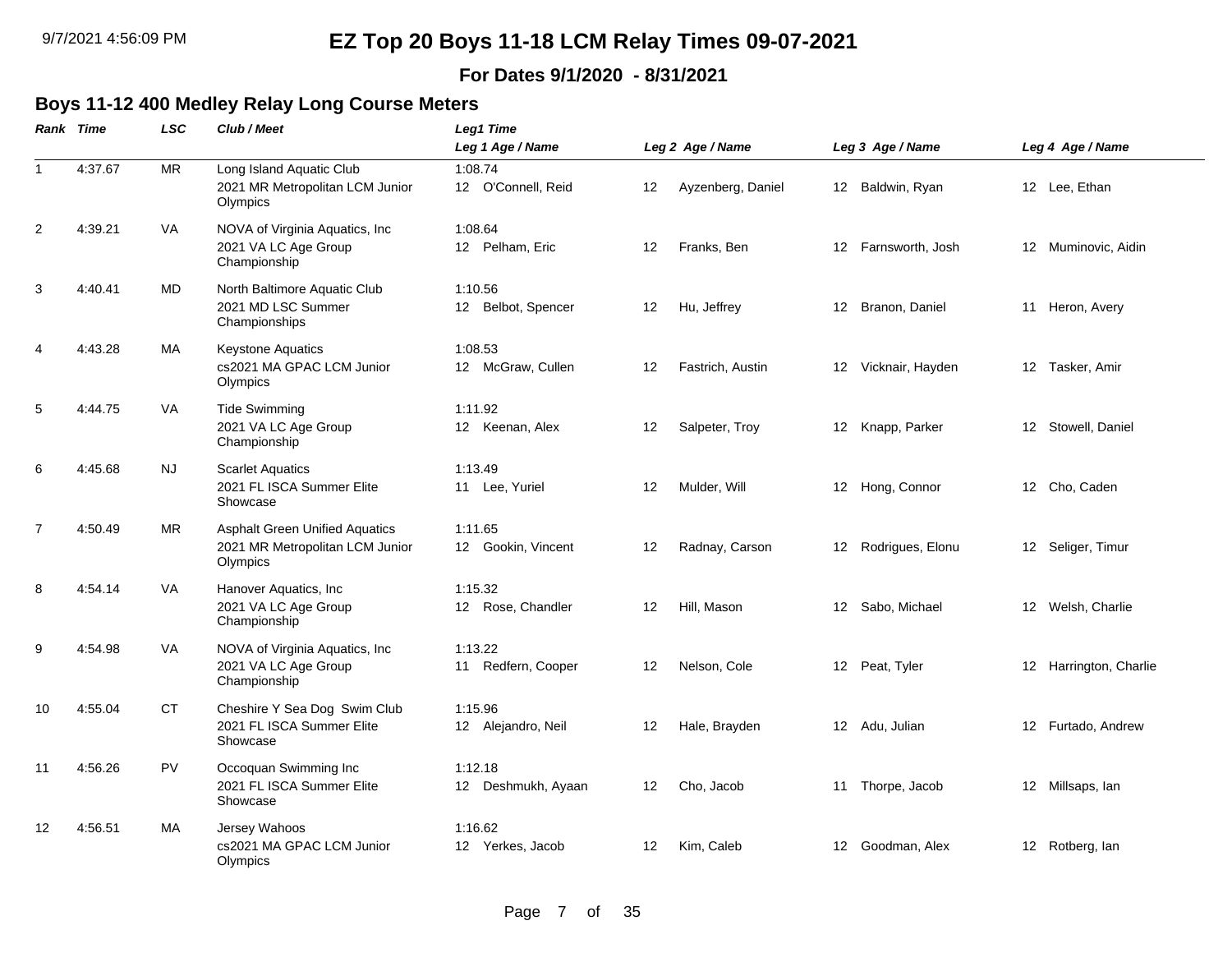| 13 | 4:57.20 | <b>MR</b> | Long Island Aquatic Club<br>2021 MR Metropolitan LCM Junior<br>Olympics | 1:16.84<br>Simons, Matthew<br>12 <sup>12</sup> | 12 | Zhu, Jia Le         | 12 | Kamor, Nicholas  | 12 <sup>2</sup>  | Paggi, Zach      |
|----|---------|-----------|-------------------------------------------------------------------------|------------------------------------------------|----|---------------------|----|------------------|------------------|------------------|
| 14 | 4:57.71 | <b>VA</b> | Cavalier Aquatics/Piedmont Family<br><b>YMCA</b>                        | 1:15.70                                        |    |                     |    |                  |                  |                  |
|    |         |           | 2021 VA LC Age Group<br>Championship                                    | Syms, Jake<br>12                               | 11 | Davidson, Chase     | 11 | Smith, Henry     | 12               | Tungate, Ben     |
| 15 | 5:01.51 | MA        | York YMCA                                                               | 1:17.25                                        |    |                     |    |                  |                  |                  |
|    |         |           | cs2021 MA GPAC LCM Junior<br>Olympics                                   | 12 Wu, Allen                                   | 12 | Yacoviello, Vincent | 12 | Hidalgo, Jomar   | 11               | Kim, Pk          |
| 16 | 5:02.77 | AM        | <b>Steel City Aquatics</b>                                              | 1:18.67                                        |    |                     |    |                  |                  |                  |
|    |         |           | 2021 AM LC Junior Olympics                                              | 12 <sup>1</sup><br>Hankinson, Ej               | 12 | Sherpa, Rinzen      | 12 | Pickett, Noah    | 12 <sup>12</sup> | Zhao, Caden      |
| 17 | 5:04.56 | VA.       | Lynchburg YMCA Swim Team                                                | 1:19.20                                        |    |                     |    |                  |                  |                  |
|    |         |           | 2021 VA LC Age Group<br>Championship                                    | Carpenter, Jackson<br>11                       | 12 | Rice, Hudson        | 12 | Hottle, Luke     | 12               | Woodruff, Graham |
| 18 | 5:05.40 | <b>MA</b> | Upper Main Line YMCA                                                    | 1:20.01                                        |    |                     |    |                  |                  |                  |
|    |         |           | cs2021 MA GPAC LCM Junior<br>Olympics                                   | Scheel, Dietrich<br>12 <sup>1</sup>            | 11 | Liu, Kaden          | 12 | Brunner, Oliver  | 12 <sup>2</sup>  | Haas, Liam       |
| 19 | 5:05.58 | <b>MR</b> | Queens Aquatic Club                                                     | 1:13.23                                        |    |                     |    |                  |                  |                  |
|    |         |           | 2021 MR Metropolitan LCM Junior<br>Olympics                             | Ko, Hayden<br>12 <sup>12</sup>                 | 12 | Truong, Koa         | 12 | Chang, Matthew   | 12               | Chang, Matt      |
| 20 | 5:05.69 | <b>MR</b> | Badger Swim Club, Inc.                                                  | 1:16.41                                        |    |                     |    |                  |                  |                  |
|    |         |           | 2021 FL ISCA Summer Elite<br>Showcase                                   | Erkal, Erez<br>12 <sup>°</sup>                 | 12 | Gjertsen, Owen      | 12 | Koenigsberg, Sam | 11               | Barrett, Noland  |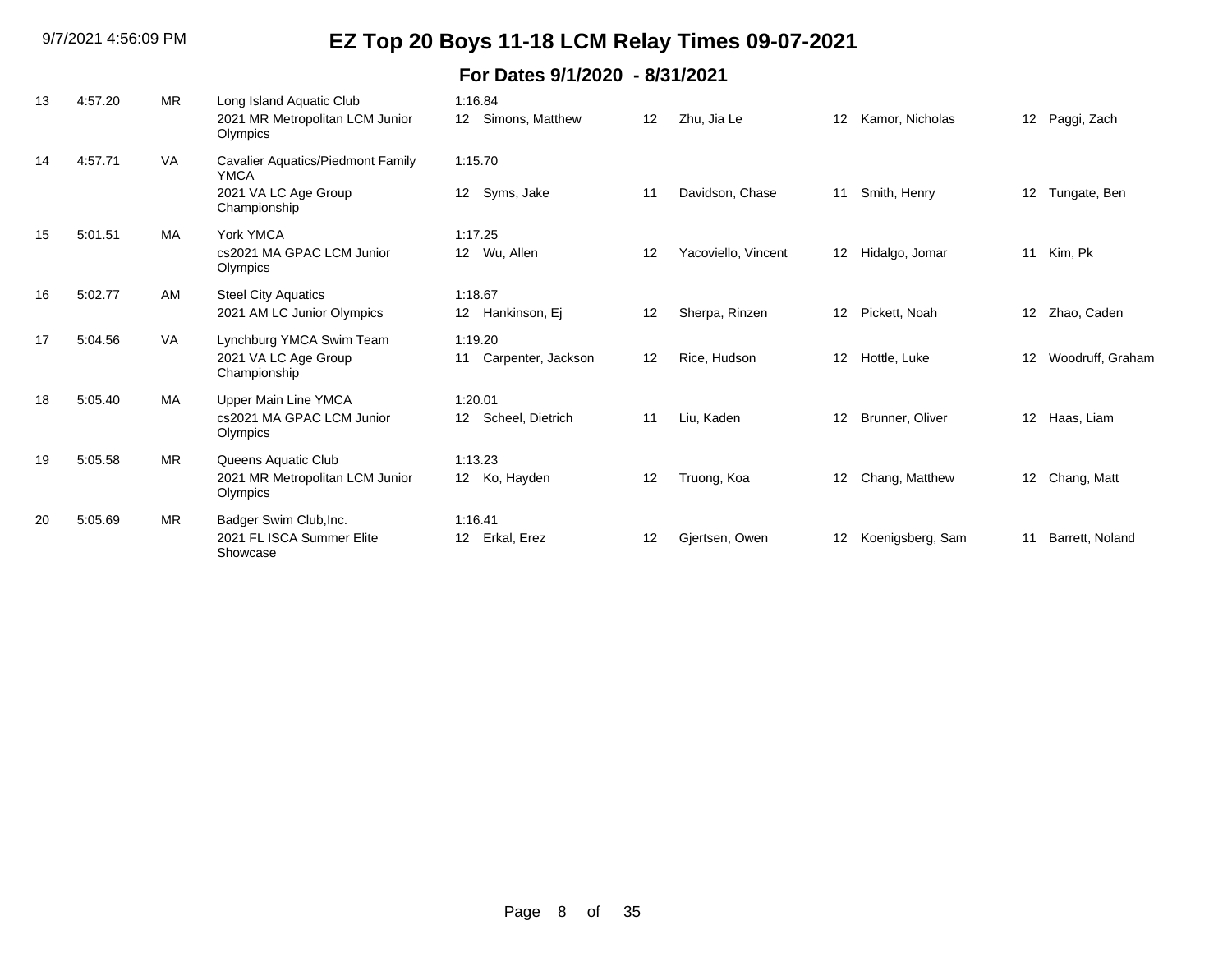#### **For Dates 9/1/2020 - 8/31/2021**

#### **Boys 13-14 200 Freestyle Relay Long Course Meters**

|                  | Rank Time | <b>LSC</b> | Club / Meet                                                                          | Leg1 Time                                                           |    |                  |                           |                      |
|------------------|-----------|------------|--------------------------------------------------------------------------------------|---------------------------------------------------------------------|----|------------------|---------------------------|----------------------|
|                  |           |            |                                                                                      | Leg 1 Age / Name                                                    |    | Leg 2 Age / Name | Leg 3 Age / Name          | Leg 4 Age / Name     |
| $\mathbf{1}$     | 1:40.93   | VA         | NOVA of Virginia Aquatics, Inc<br>2021 VA LC Age Group<br>Championship               | 24.87<br>14 Lambert, Eric                                           | 14 | Gertner, Alex    | Thornton, Christian<br>14 | 14 Kuriger, Nicholas |
| $\boldsymbol{2}$ | 1:41.88   | VA         | Virginia Gators<br>2021 VA LC Age Group<br>Championship                              | 25.82<br>14 Hitt, Travis                                            | 14 | Browne, Will     | Nicholson, Jeremiah<br>14 | 14 Kidd, Tanner      |
| 3                | 1:42.75   | MD         | Eagle Swim Team Inc.<br>2021 FL ISCA Summer Elite<br>Showcase                        | 26.28<br>14 Bartel, Owen                                            | 14 | Wright, Lucas    | 14 Chen, Andrew           | 14 Duncan, Langston  |
| 4                | 1:45.43   | <b>MR</b>  | <b>Asphalt Green Unified Aquatics</b><br>2021 MR Metropolitan LCM Junior<br>Olympics | 26.08<br>14 Mialkovskyi, Denys                                      | 14 | Auth, Zander     | 13 Shao, Oliver           | 14 Agashiwala, Satya |
| 5                | 1:45.50   | <b>MR</b>  | Long Island Aquatic Club<br>2021 GU KATY/PACE P/F Invite                             | 27.21<br>14 O'Hagan, Patrick                                        | 14 | Chan, Ethan      | 14 Gomez, Sebastian       | 14 Peitler, Matthew  |
| 6                | 1:45.65   | VA         | NOVA of Virginia Aquatics, Inc<br>2021 VA LC Age Group<br>Championship               | 26.59<br>13 Harris, Pierson                                         | 14 | Dickerson, Jack  | Rivas, Matthew<br>14      | 14 Szobota, Nathan   |
| $\overline{7}$   | 1:45.68   | <b>VA</b>  | <b>Coast Guard Blue Dolphins</b><br>2021 VA LC Age Group<br>Championship             | 25.63<br>14 Griffith, Ryan                                          | 14 | Rower, Jay       | 14 Gewet, Jordan          | 13 Ward, Forrest     |
| 8                | 1:46.05   | <b>VA</b>  | <b>Tide Swimming</b><br>2021 VA LC Age Group<br>Championship                         | 27.11<br>13 Garth, lan                                              | 13 | Knight, Ben      | Wilkerson, Chase<br>13    | 14 Vanslyke, Blaise  |
| 9                | 1:46.29   | <b>MR</b>  | Badger Swim Club, Inc.<br>2021 MR Metropolitan LCM Junior<br>Olympics                | 27.25<br>14 Olsen, Finn<br>Suer, Arda<br>14<br>Winthal, Dylan<br>13 | 13 | McDonald, Ryan   | McMillan, Charlie<br>14   | Barrett, Noah<br>14  |
| 10               | 1:46.33   | <b>MR</b>  | Long Island Aquatic Club<br>2021 MR Metropolitan LCM Junior<br>Olympics              | 27.02<br>14 Creter, Evan<br>Nus, Ethan<br>14                        | 14 | So, Brendan      | Silver, Ethan<br>14       | 14 Franks, John      |
| 11               | 1:46.84   | <b>PV</b>  | Occoquan Swimming Inc<br>2021 FL ISCA Summer Elite<br>Showcase                       | 28.24<br>13 White, D-\$money\$                                      | 14 | Chierico, Nick   | Grocholski, Alex<br>13    | 14 Cho, Caleb        |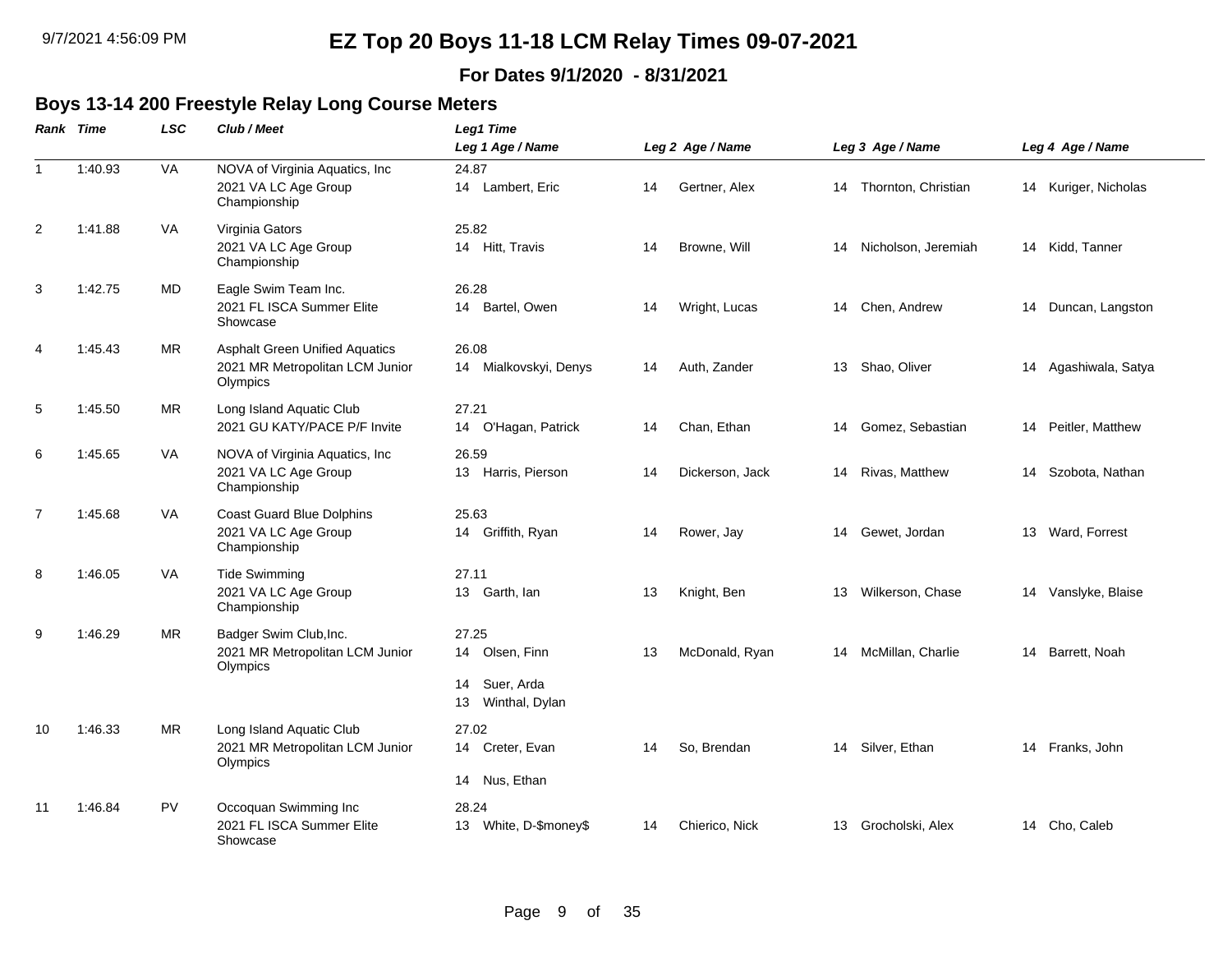| 12 | 1:47.27 | <b>CT</b> | West Hartford Aquatic Team<br>2021 FL ISCA Summer Elite<br>Showcase     | 26.94<br>14 Durr, Tucker    | 13 | Palaj, Aidan      | 14 | Villani, Andrew   |    | 14 Petit, Alex    |
|----|---------|-----------|-------------------------------------------------------------------------|-----------------------------|----|-------------------|----|-------------------|----|-------------------|
| 13 | 1:47.62 | <b>VA</b> | SwimRVA<br>2021 VA SRVA Summer Invitation                               | 25.06<br>14 Puzon, Patrick  | 14 | Brooks, Henry     | 14 | Kelley, Collum    | 13 | Senfield, Thomas  |
| 14 | 1:47.83 | <b>CT</b> | <b>Bulldog Swimming</b><br>2021 FL ISCA Summer Elite<br>Showcase        | 27.30<br>14 Henry, Hugh     | 14 | Ferneini, Anthony | 14 | Conners, Aedan    |    | 14 Enes, Max      |
| 15 | 1:47.99 | <b>MR</b> | <b>Condors Swim Club</b><br>2021 MR Metropolitan LCM Junior<br>Olympics | 26.13<br>14 Francis, Isaih  | 14 | Driscoll, Colm    | 14 | Tomioka, Jeremiah |    | 14 Keahon, Lucas  |
| 16 | 1:48.67 | AM        | <b>Team Pittsburgh Elite Aquatics</b><br>West Virginia LC State Champio | 28.01<br>14 Lang, Noah      | 14 | Robertson, Carter | 14 | Hartman, Luke     | 13 | Zoukovski, Nazar  |
| 17 | 1:48.75 | <b>VA</b> | Poseidon Swimming Inc<br>2021 VA LC Age Group<br>Championship           | 27.33<br>Grau, Billy<br>13  | 14 | Reginelli, Enzo   | 14 | Bupp, Tate        | 14 | Campbell, Spencer |
| 18 | 1:49.38 | VA        | Virginia Gators<br>2021 VA LC Age Group<br>Championship                 | 27.04<br>14 Wang, Richard   | 13 | King, Brayden     | 14 | Baxley, Nathan    |    | 14 Erb, Kaleb     |
| 19 | 1:49.64 | MD.       | Monocacy Aquatic Club<br>2021 FL ISCA Summer Elite<br>Showcase          | 27.00<br>14 Lee, Samuel     | 14 | Mitchell, Garrett | 13 | Erb, Jeremiah     |    | 14 Thompson, J.T. |
| 20 | 1:49.69 | <b>VA</b> | <b>Tide Swimming</b><br>2021 VA LC Age Group<br>Championship            | 27.05<br>Byrd, Thomas<br>14 | 14 | Mamaril, Kevin    | 13 | Healey, Matthew   | 14 | Klimkiewicz, Owen |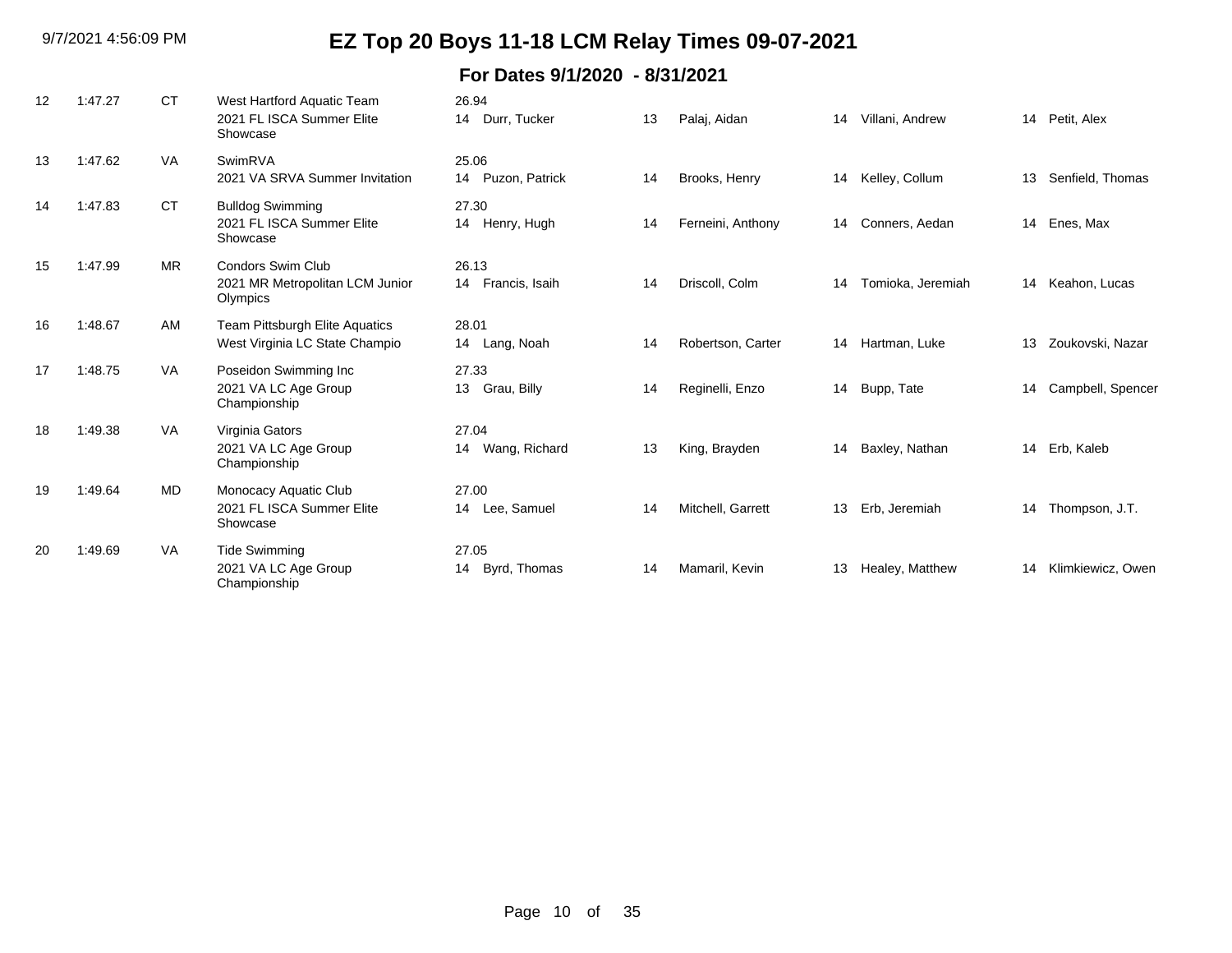#### **For Dates 9/1/2020 - 8/31/2021**

### **Boys 13-14 400 Freestyle Relay Long Course Meters**

|              | <b>Rank Time</b> | <b>LSC</b> | Club / Meet                                                                          | Leg1 Time                                                                |    |                  |                        |    |                      |
|--------------|------------------|------------|--------------------------------------------------------------------------------------|--------------------------------------------------------------------------|----|------------------|------------------------|----|----------------------|
|              |                  |            |                                                                                      | Leg 1 Age / Name                                                         |    | Leg 2 Age / Name | Leg 3 Age / Name       |    | Leg 4 Age / Name     |
| $\mathbf{1}$ | 3:43.12          | VA         | NOVA of Virginia Aquatics, Inc<br>2021 VA LC Age Group<br>Championship               | 55.83<br>14 Gertner, Alex                                                | 14 | Szobota, Nathan  | 14 Thornton, Christian |    | 14 Lambert, Eric     |
| 2            | 3:45.05          | MD         | Annapolis Swim Club<br>2021 MD LSC Summer<br>Championships                           | 55.85<br>14 Murphy, Grant                                                | 14 | Connor, Billy    | 14 Smith, Ethan        |    | 14 Deppe, Jack       |
| 3            | 3:46.04          | <b>VA</b>  | Virginia Gators<br>2021 VA LC Age Group<br>Championship                              | 57.05<br>14 Hitt, Travis                                                 | 14 | Wang, Richard    | 14 Nicholson, Jeremiah |    | 14 Browne, Will      |
| 4            | 3:47.39          | <b>MD</b>  | Eagle Swim Team Inc.<br>2021 FL ISCA Summer Elite<br>Showcase                        | 56.57<br>13 Liu, Matthew<br>Skidmore, Holden<br>14<br>Dillon, Alex<br>14 | 14 | Duncan, Langston | 14 Bartel, Owen        |    | 14 Chen, Andrew      |
| 5            | 3:48.77          | <b>MR</b>  | Long Island Aquatic Club<br>2021 MR Metropolitan LCM Junior<br>Olympics              | 56.34<br>Mountantonakis, Manoli<br>14                                    | 14 | Franks, John     | 14 So, Brendan         |    | 14 Green, Sean       |
| 6            | 3:49.77          | MR.        | <b>Asphalt Green Unified Aquatics</b><br>2021 MR Metropolitan LCM Junior<br>Olympics | 56.44<br>14 Mialkovskyi, Denys                                           | 14 | Auth, Zander     | 13 Shao, Oliver        |    | 14 Agashiwala, Satya |
| 7            | 3:49.81          | <b>VA</b>  | NOVA of Virginia Aquatics, Inc.<br>2021 VA LC Age Group<br>Championship              | 56.22<br>14 Kuriger, Nicholas                                            | 14 | Conner, Joseph   | 13 Smith, Ryan         |    | 14 Kennedy, Ethan    |
| 8            | 3:52.66          | AM         | Fox Chapel Killer Whales<br>2021 LE Holtrey Summer Classic                           | 57.55<br>14 Dantey, Christian                                            | 13 | Raymer, Gunner   | 14 Howell, Owen        |    | 14 Raymer, Hunter    |
| 9            | 3:52.81          | <b>MR</b>  | Long Island Aquatic Club<br>2021 MR Metropolitan LCM Junior<br>Olympics              | 58.17<br>14 Nus, Ethan                                                   | 14 | Gomez, Sebastian | 14 O'Hagan, Patrick    |    | 14 Silver, Ethan     |
| 10           | 3:53.98          | AM         | Team Pittsburgh Elite Aquatics<br>2021 LE Holtrey Summer Classic                     | 59.39<br>14 Turgeon, Tyler                                               | 14 | Hartman, Luke    | 14 Lang, Noah          | 13 | Zoukovski, Nazar     |
| 11           | 3:55.52          | VA         | <b>Coast Guard Blue Dolphins</b><br>2021 VA LC Age Group<br>Championship             | 56.88<br>14<br>Griffith, Ryan                                            | 14 | Gewet, Jordan    | 14 Rower, Jay          |    | 13 Ward, Forrest     |
| 12           | 3:56.03          | МA         | <b>Keystone Aquatics</b><br>cs2021 MA GPAC LCM Junior<br>Olympics                    | 59.45<br>Vicknair, Felix<br>14                                           | 14 | Kurmakov, Grant  | 13 Cummings, Cornelius |    | 13 Todd, Brayden     |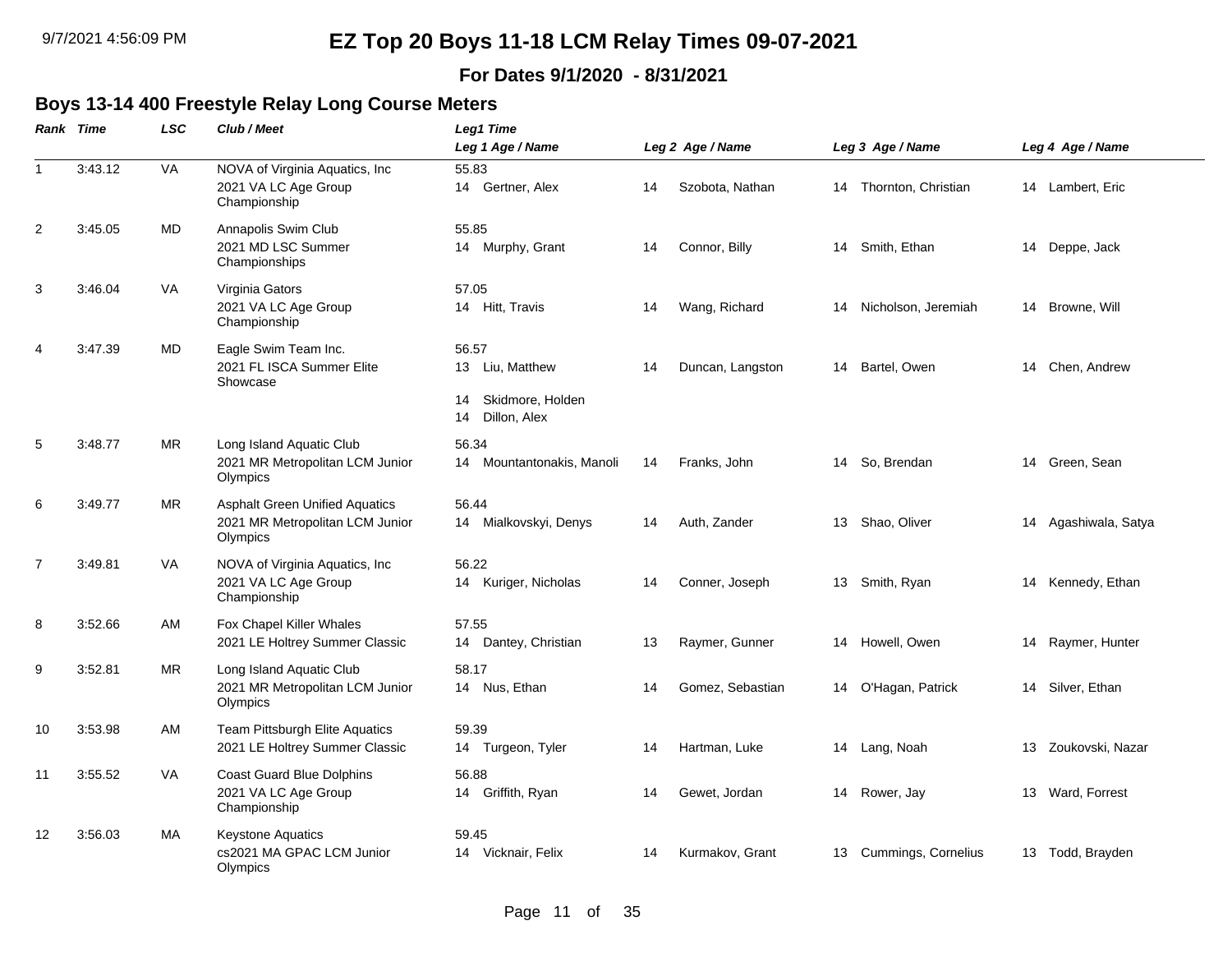| 12 | 3:56.03 | PV        | Occoquan Swimming Inc<br>2021 FL ISCA Summer Elite<br>Showcase                 | Grocholski, Alex<br>13             | 14 | Chierico, Nick     | 13 | Golembiewski, Grant | 14 | Cho, Caleb        |
|----|---------|-----------|--------------------------------------------------------------------------------|------------------------------------|----|--------------------|----|---------------------|----|-------------------|
| 14 | 3:56.26 | <b>MR</b> | Badger Swim Club, Inc.<br>2021 MR Metropolitan LCM Junior<br>Olympics          | 58.54<br>14 Olsen, Finn            | 14 | McMillan, Charlie  | 14 | Cornish, Jack       | 14 | Barrett, Noah     |
| 15 | 3:56.30 | <b>CT</b> | Woodbridge Aquatic Club<br>2021 CT 11-14 Age Group<br>Championships            | 58.97<br>Woolbert, Matthew<br>14   | 14 | Weisenbacher, Alex | 14 | Mota, Dan           | 14 | Tomasko, Anthony  |
| 16 | 3:56.72 | <b>CT</b> | Indian Valley Family YMCA Breakers<br>2021 CT 11-14 Age Group<br>Championships | 58.78<br>Silverman, Sander<br>14   | 14 | Lui, Derek         | 13 | Lonsberry, Cody     | 14 | Stabach, Oliver   |
| 17 | 3:57.39 | <b>CT</b> | <b>Bulldog Swimming</b><br>2021 FL ISCA Summer Elite<br>Showcase               | 1:00.24<br>Ferneini, Anthony<br>14 | 14 | Conners, Aedan     | 14 | Henry, Hugh         | 14 | Enes, Max         |
| 18 | 3:57.47 | <b>NE</b> | <b>Bluefish Swim Club</b><br>2021 NE PHX 13-14 LCM AG Champ                    | 1:00.05<br>13 Parent, Zach         | 14 | Ando, Braedon      | 14 | Hong, Evan          | 13 | Parent, Alex      |
| 19 | 3:57.99 | <b>VA</b> | Virginia Gators<br>2021 VA LC Age Group<br>Championship                        | 1:00.35<br>Baxley, Nathan<br>14    | 14 | James, Thomas      | 14 | Erb, Kaleb          |    | 14 Kidd, Tanner   |
| 20 | 3:58.15 | <b>VA</b> | SwimRVA<br>2021 VA LC Age Group<br>Championship                                | 57.89<br>Puzon, Patrick<br>14      | 13 | Senfield, Thomas   | 14 | Brooks, Henry       | 14 | Kashinejad, Kaleb |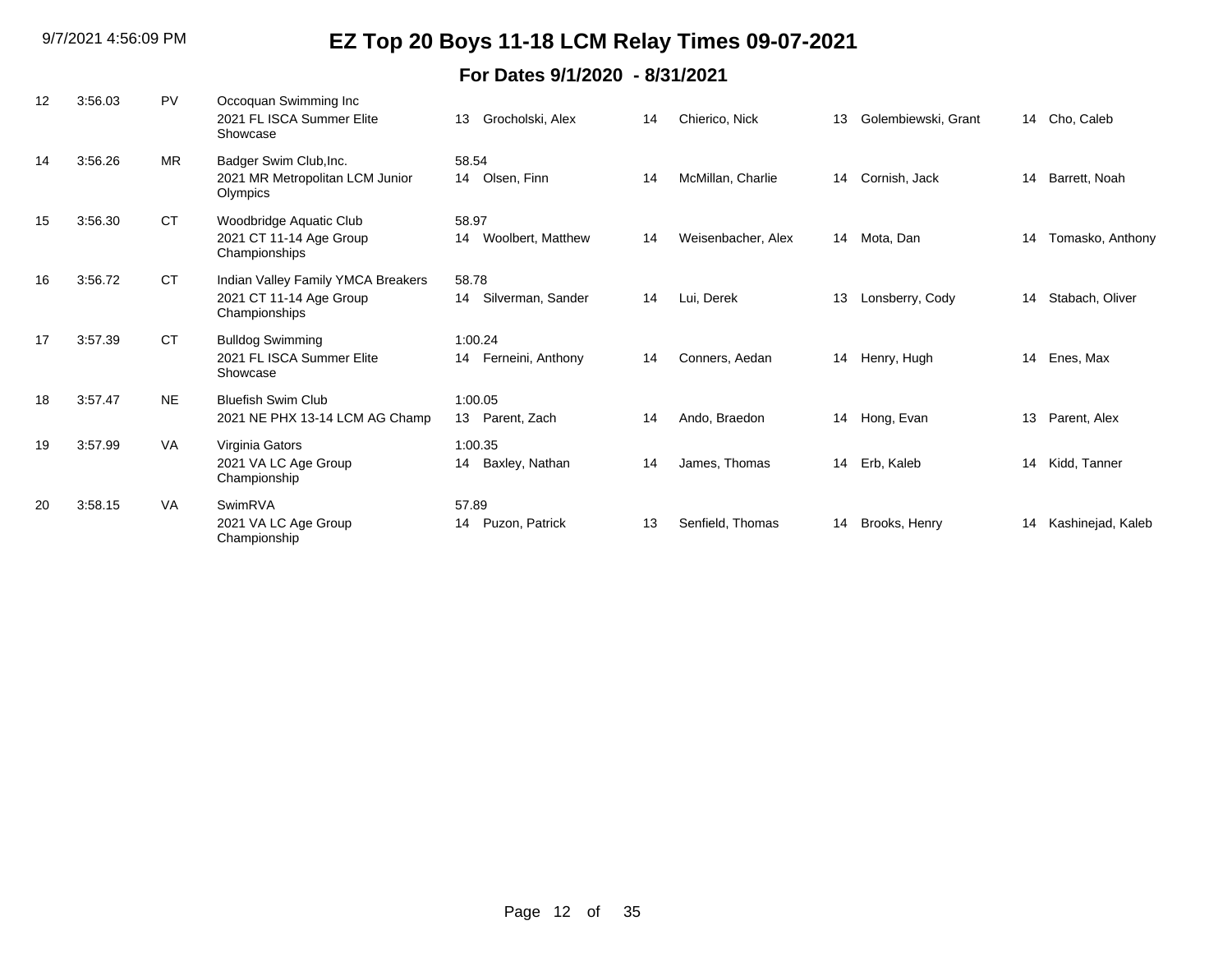#### **For Dates 9/1/2020 - 8/31/2021**

#### **Boys 13-14 800 Freestyle Relay Long Course Meters**

|                | Rank Time | <b>LSC</b> | Club / Meet                                                                    | Leg1 Time                        |    |                     |    |                        |                      |
|----------------|-----------|------------|--------------------------------------------------------------------------------|----------------------------------|----|---------------------|----|------------------------|----------------------|
|                |           |            |                                                                                | Leg 1 Age / Name                 |    | Leg 2 Age / Name    |    | Leg 3 Age / Name       | Leg 4 Age / Name     |
| $\mathbf{1}$   | 8:06.30   | VA         | NOVA of Virginia Aquatics, Inc.<br>2021 VA LC Age Group<br>Championship        | 2:03.43<br>14 Gertner, Alex      | 14 | Conner, Joseph      | 14 | Szobota, Nathan        | 14 Lambert, Eric     |
| $\overline{2}$ | 8:09.78   | VA         | Virginia Gators<br>2021 VA LC Age Group<br>Championship                        | 1:57.83<br>14 Browne, Will       | 13 | King, Brayden       |    | 14 Kidd, Tanner        | 14 Hitt, Travis      |
| 3              | 8:29.09   | VA         | NOVA of Virginia Aquatics, Inc.<br>2021 VA LC Age Group<br>Championship        | 2:10.44<br>14 Rivas, Matthew     | 14 | Thornton, Christian | 14 | Dickerson, Jack        | 14 Kuriger, Nicholas |
| 4              | 8:33.76   | AM         | Team Pittsburgh Elite Aquatics<br>West Virginia LC State Champio               | 2:07.10<br>14 Robertson, Carter  | 14 | Turgeon, Tyler      |    | 14 Lang, Noah          | 14 Hartman, Luke     |
| 5              | 8:37.33   | <b>NE</b>  | <b>Bluefish Swim Club</b><br>2021 NE PHX 13-14 LCM AG Champ                    | 2:08.19<br>13 Parent, Zach       | 13 | Nie, Eric           |    | 14 Ando, Braedon       | 13 Parent, Alex      |
| 6              | 8:37.76   | <b>CT</b>  | Indian Valley Family YMCA Breakers<br>2021 CT 11-14 Age Group<br>Championships | 2:07.13<br>14 Stabach, Oliver    | 14 | Nguyen, Ryan        | 13 | Lonsberry, Cody        | 14 Silverman, Sander |
| $\overline{7}$ | 8:39.41   | <b>VA</b>  | SwimRVA<br>2021 VA LC Age Group<br>Championship                                | 2:06.32<br>14 Puzon, Patrick     | 13 | Senfield, Thomas    | 14 | Kashinejad, Kaleb      | 14 Brooks, Henry     |
| 8              | 8:40.29   | VA         | Virginia Gators<br>2021 VA LC Age Group<br>Championship                        | 2:15.72<br>13 Alexander, Charlie | 14 | Wang, Richard       |    | 14 Nicholson, Jeremiah | 13 Sawyer, Bradley   |
| 9              | 8:40.65   | МA         | Greater Philadelphia Aquatic Club<br>cs2021 MA GPAC LCM Junior<br>Olympics     | 2:12.45<br>14 Streitz, Luc       | 14 | Condit, Gabriel     | 14 | Dugan, Sean            | 14 McCarthy, Michael |
| 10             | 8:41.87   | <b>VA</b>  | <b>Tide Swimming</b><br>2021 VA LC Age Group<br>Championship                   | 2:02.36<br>14 Vanslyke, Blaise   | 13 | Knight, Ben         | 13 | Wilkerson, Chase       | 13 McCoy, Colt       |
| 11             | 8:43.37   | <b>MA</b>  | Jersey Wahoos<br>cs2021 MA GPAC LCM Junior<br>Olympics                         | 2:08.77<br>14 Wright, Bennett    | 14 | Behm, Jack          | 14 | Yurkewicz, Alex        | 14 Smith, Riley      |
| 12             | 8:44.53   | VA         | <b>CCA Marlins</b><br>2021 VA LC Age Group<br>Championship                     | 2:09.79<br>13 Callis, Aidan      | 14 | Bubar, Jackson      | 13 | Rooney, Liam           | 14 Smith, Josh       |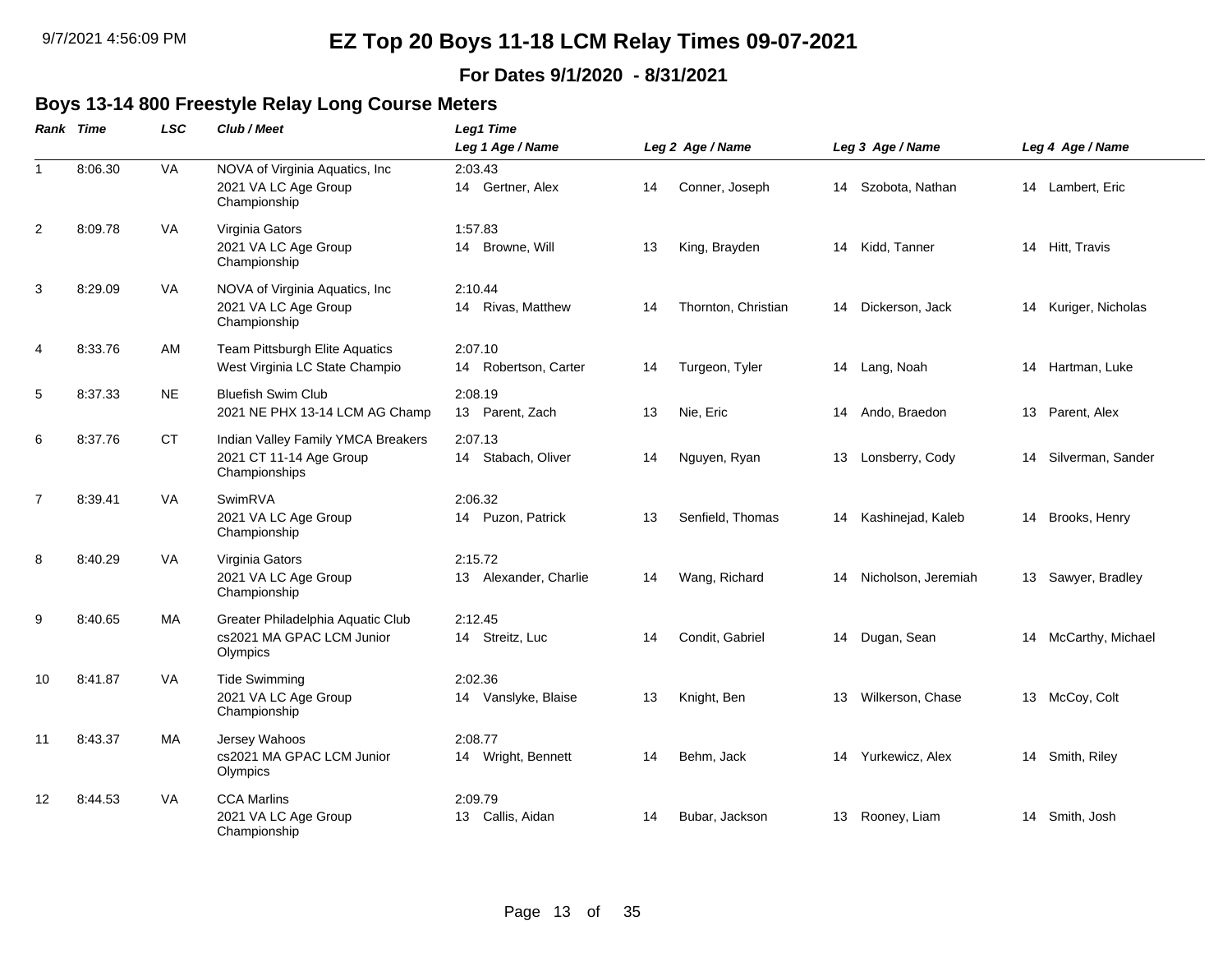| 13 | 8:46.41 | <b>VA</b> | Coast Guard Blue Dolphins<br>2021 VA LC Age Group<br>Championship      | 2:14.99<br>14 Cox, Brody           | 14 | Rower, Jay     | 14 | Gewet, Jordan           | 14 | Griffith, Ryan   |
|----|---------|-----------|------------------------------------------------------------------------|------------------------------------|----|----------------|----|-------------------------|----|------------------|
| 14 | 8:47.69 | <b>CT</b> | <b>Bulldog Swimming</b><br>2021 CT 11-14 Age Group<br>Championships    | 2:10.55<br>Ferneini, Anthony<br>13 | 14 | Conners, Aedan | 14 | Henry, Hugh             | 14 | Enes, Max        |
| 15 | 8:49.10 | <b>NE</b> | Gator Swim Club<br>2021 NE PHX 13-14 LCM AG Champ                      | 2:11.67<br>14 Cox, Oliver          | 14 | Cavic, Nick    | 14 | Figuet Kossyrev, Damien | 14 | Hartman, Keith   |
| 16 | 8:50.86 | <b>CT</b> | West Hartford Aquatic Team<br>2021 CT 11-14 Age Group<br>Championships | 2:12.58<br>14 Durr, Tucker         | 13 | Palaj, Aidan   | 14 | Bathula, Ved Shriyans   |    | 14 Petit, Alex   |
| 17 | 8:51.60 | <b>VA</b> | Old Dominion Aquatic Club<br>2021 VA LC Age Group<br>Championship      | 2:15.58<br>McNabb, Zachary<br>13   | 14 | Tran, Patrick  | 14 | Ericson, Ryan           | 14 | Koepp, Tyler     |
| 18 | 8:53.06 | <b>VA</b> | <b>Tide Swimming</b><br>2021 VA LC Age Group<br>Championship           | 2:16.49<br>14 Kennemore, Logan     | 14 | Byrd, Thomas   | 13 | Garth, Ian              | 14 | Mamaril, Kevin   |
| 19 | 8:58.24 | MA        | Parkland Aquatic Club<br>cs2021 MA GPAC LCM Junior<br>Olympics         | 2:17.53<br>Herman, Roman<br>13     | 14 | King, Brady    | 14 | Pletz, Andrew           | 14 | Strucko, Michael |
| 20 | 8:58.91 | <b>MA</b> | Central Bucks Swim Team<br>cs2021 MA GPAC LCM Junior<br>Olympics       | 2:18.91<br>Feldman, Derek<br>14    | 14 | Scott, Brady   | 13 | Chung, Jimin            | 14 | McCloskey, Max   |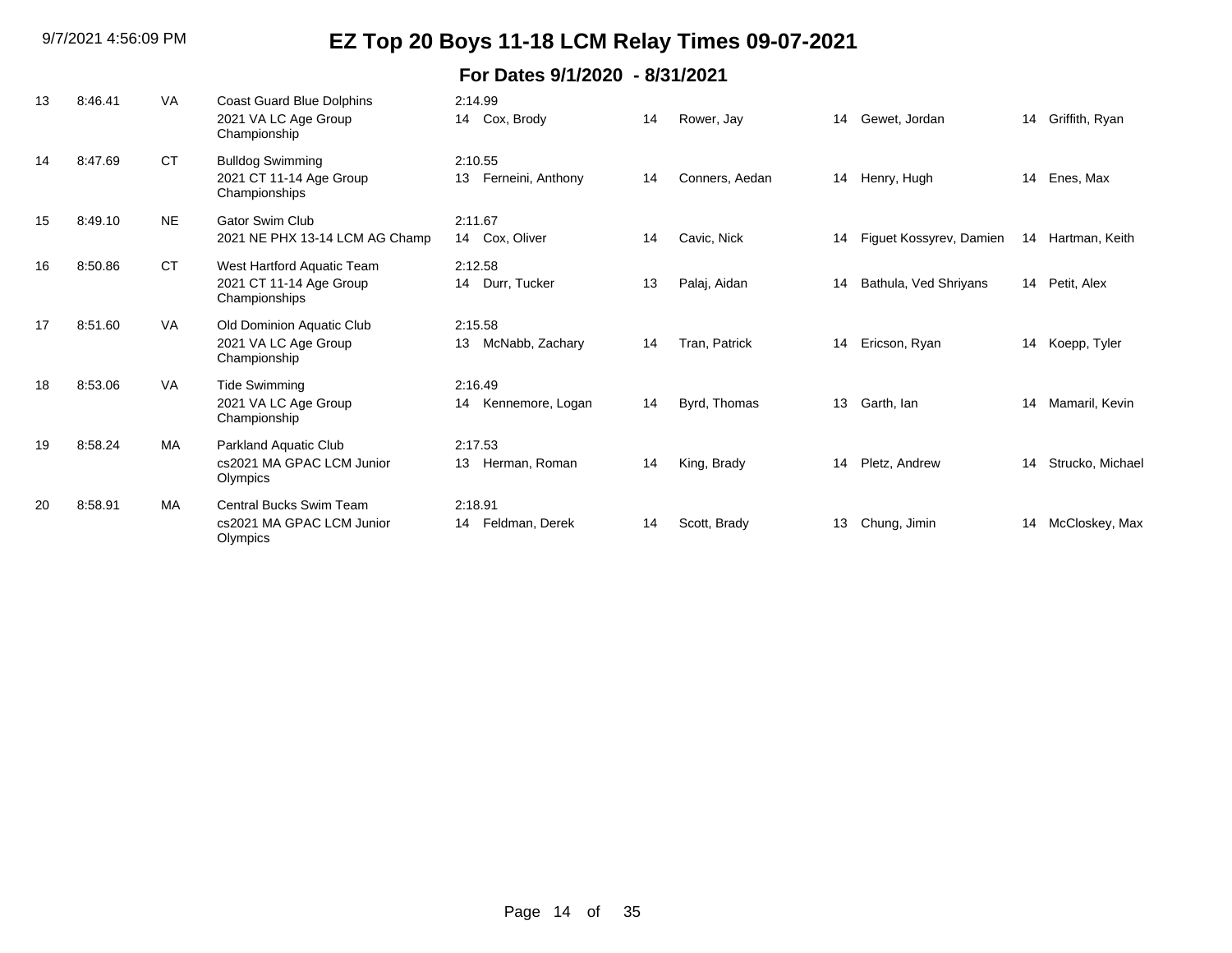#### **For Dates 9/1/2020 - 8/31/2021**

#### **Boys 13-14 200 Medley Relay Long Course Meters**

|                | Rank Time | <b>LSC</b> | Club / Meet                                                                          | Leg1 Time                                                                                                                            |    |                   |    |                   |    |                        |
|----------------|-----------|------------|--------------------------------------------------------------------------------------|--------------------------------------------------------------------------------------------------------------------------------------|----|-------------------|----|-------------------|----|------------------------|
|                |           |            |                                                                                      | Leg 1 Age / Name                                                                                                                     |    | Leg 2 Age / Name  |    | Leg 3 Age / Name  |    | Leg 4 Age / Name       |
| $\mathbf{1}$   | 1:53.27   | VA         | Virginia Gators<br>2021 VA LC Age Group<br>Championship                              | 29.42<br>14 Kidd, Tanner                                                                                                             | 14 | Erb, Kaleb        |    | 14 Browne, Will   |    | 14 Hitt, Travis        |
| $\overline{2}$ | 1:53.38   | VA         | NOVA of Virginia Aquatics, Inc<br>2021 VA LC Age Group<br>Championship               | 28.31<br>14 Lambert, Eric                                                                                                            | 14 | Ridge, Spencer    | 14 | Gertner, Alex     | 14 | Kuriger, Nicholas      |
| 3              | 1:55.02   | MR         | Long Island Aquatic Club<br>2021 MR Metropolitan LCM Junior<br>Olympics              | 28.88<br>Mountantonakis, Manoli<br>14<br>Peitler, Matthew<br>14<br>Gomez, Sebastian<br>14<br>So, Brendan<br>14<br>Gutin, David<br>14 | 14 | Kushnirsky, David |    | 14 Nus, Ethan     | 14 | Green, Sean            |
| 4              | 1:55.59   | <b>MR</b>  | <b>Asphalt Green Unified Aquatics</b><br>2021 MR Metropolitan LCM Junior<br>Olympics | 28.43<br>Mialkovskyi, Denys<br>14                                                                                                    | 14 | Henschel, Jake    | 14 | Agashiwala, Satya |    | 14 Auth, Zander        |
| 5              | 1:55.68   | MD         | Eagle Swim Team Inc.<br>2021 FL ISCA Summer Elite<br>Showcase                        | 29.86<br>14 Wright, Lucas                                                                                                            | 14 | Bartel, Owen      | 14 | Duncan, Langston  | 14 | Chen, Andrew           |
| 6              | 1:55.71   | AM         | Team Pittsburgh Elite Aquatics<br>West Virginia LC State Champio                     | 29.85<br>14 Turgeon, Tyler                                                                                                           | 14 | Robertson, Carter | 14 | Hartman, Luke     | 13 | Zoukovski, Nazar       |
| 7              | 1:57.17   | VA         | NOVA of Virginia Aquatics, Inc<br>2021 VA LC Age Group<br>Championship               | 29.26<br>14 Szobota, Nathan                                                                                                          | 14 | Conner, Joseph    | 13 | Harris, Pierson   |    | 14 Thornton, Christian |
| 8              | 1:59.62   | VA         | Poseidon Swimming Inc<br>2021 VA LC Age Group<br>Championship                        | 30.62<br>14 Reginelli, Enzo                                                                                                          | 13 | Grau, Billy       | 14 | Campbell, Spencer |    | 14 Bupp, Tate          |
| 9              | 1:59.87   | VA         | SwimRVA<br>2021 VA LC Age Group<br>Championship                                      | 30.68<br>14 Brooks, Henry                                                                                                            | 13 | Senfield, Thomas  | 14 | Puzon, Patrick    |    | 14 Kashinejad, Kaleb   |
| 10             | 1:59.96   | <b>MR</b>  | Long Island Aquatic Club<br>2021 GU KATY/PACE P/F Invite                             | 31.15<br>O'Hagan, Patrick<br>14                                                                                                      | 13 | Koek, Andrew      | 14 | Silver, Ethan     | 14 | Franks, John           |
| 11             | 2:00.00   | VA         | <b>Coast Guard Blue Dolphins</b><br>2021 VA LC Age Group<br>Championship             | 29.53<br>Griffith, Ryan<br>14                                                                                                        | 13 | Hafl, Broc        | 13 | Isely, Gabe       |    | 14 Rower, Jay          |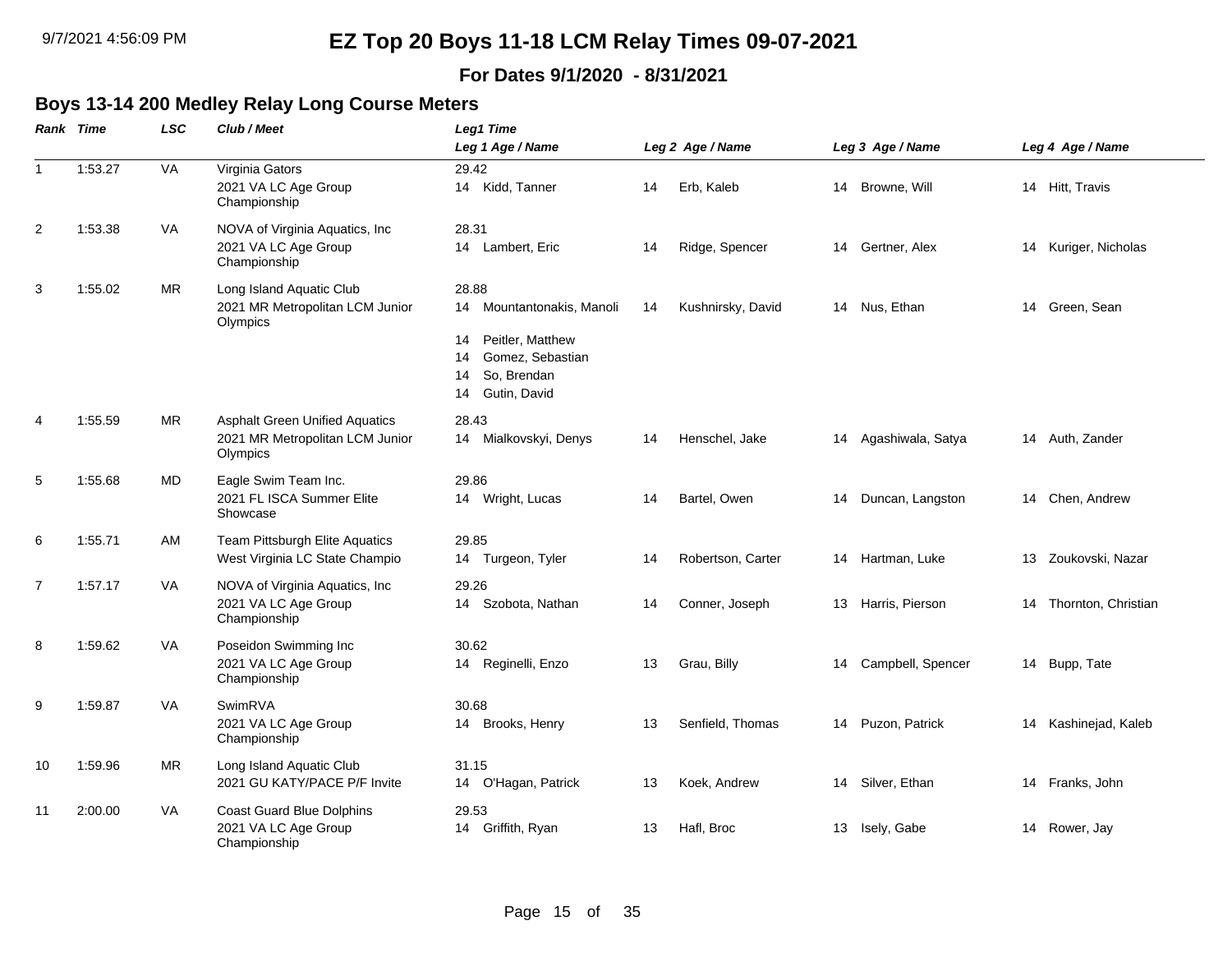| 12 | 2:00.54 | <b>VA</b> | Virginia Gators<br>2021 VA LC Age Group<br>Championship                 | 31.93<br>14 Wang, Richard       | 14 | Nicholson, Jeremiah |    | 14 Zhu, Aiden     | 14 | James, Thomas                      |
|----|---------|-----------|-------------------------------------------------------------------------|---------------------------------|----|---------------------|----|-------------------|----|------------------------------------|
| 13 | 2:01.13 | <b>PV</b> | Occoquan Swimming Inc<br>2021 FL ISCA Summer Elite<br>Showcase          | 30.07<br>13 Grocholski, Alex    | 13 | White, D-\$money\$  |    | 14 Cho, Caleb     |    | 14 Chierico, Nick                  |
| 14 | 2:01.36 | <b>MR</b> | <b>Condors Swim Club</b><br>2021 MR Metropolitan LCM Junior<br>Olympics | 29.37<br>14 Francis, Isaih      | 14 | Park, Zeno          | 14 | Tomioka, Jeremiah | 14 | Keahon, Lucas                      |
| 15 | 2:01.38 | <b>VA</b> | <b>Tide Swimming</b><br>2021 VA LC Age Group<br>Championship            | 30.85<br>13 Wilkerson, Chase    | 14 | Klimkiewicz, Owen   | 14 | Vanslyke, Blaise  | 13 | Garth, Ian                         |
| 16 | 2:01.43 | <b>CT</b> | <b>Bulldog Swimming</b><br>2021 FL ISCA Summer Elite<br>Showcase        | 31.72<br>14 Henry, Hugh         | 14 | Ferneini, Anthony   |    | 14 Enes, Max      |    | 14 Conners, Aedan                  |
| 17 | 2:01.56 | MD.       | Monocacy Aquatic Club<br>2021 FL ISCA Summer Elite<br>Showcase          | 32.81<br>13 Erb, Jeremiah       | 14 | Lee, Samuel         | 13 | Pong, Cristian    | 14 | Thompson, J.T.                     |
| 18 | 2:01.90 | <b>MR</b> | Badger Swim Club, Inc.<br>2021 MR Metropolitan LCM Junior<br>Olympics   | 32.61<br>13 Winthal, Dylan      | 14 | Cornish, Jack       |    | 14 Olsen, Finn    | 13 | McDonald, Ryan                     |
| 19 | 2:02.00 | <b>CT</b> | Woodbridge Aquatic Club<br>2021 CT 11-14 Age Group<br>Championships     | 31.34<br>Tomasko, Anthony<br>14 | 14 | Weisenbacher, Alex  |    | 14 Yang, Patrick  | 14 | Woolbert, Matthew                  |
| 20 | 2:02.02 | <b>MA</b> | <b>Upper Main Line YMCA</b><br>2021 MA LCM Silver Champs host           | 32.33<br>De Vries, Alex<br>14   | 14 | Cui, Stanley        | 13 | Nowoswiat, Jacob  |    | 14 Cuevas Riego De Dios,<br>Justin |
| 20 | 2:02.02 | МA        | <b>Upper Main Line YMCA</b><br>2021 MA LCM Silver Champs host           | 32.33<br>14 De Vries, Alex      | 14 | Cui, Stanley        | 13 | Nowoswiat, Jacob  | 14 | Cuevas Riego De Dios,<br>Justin    |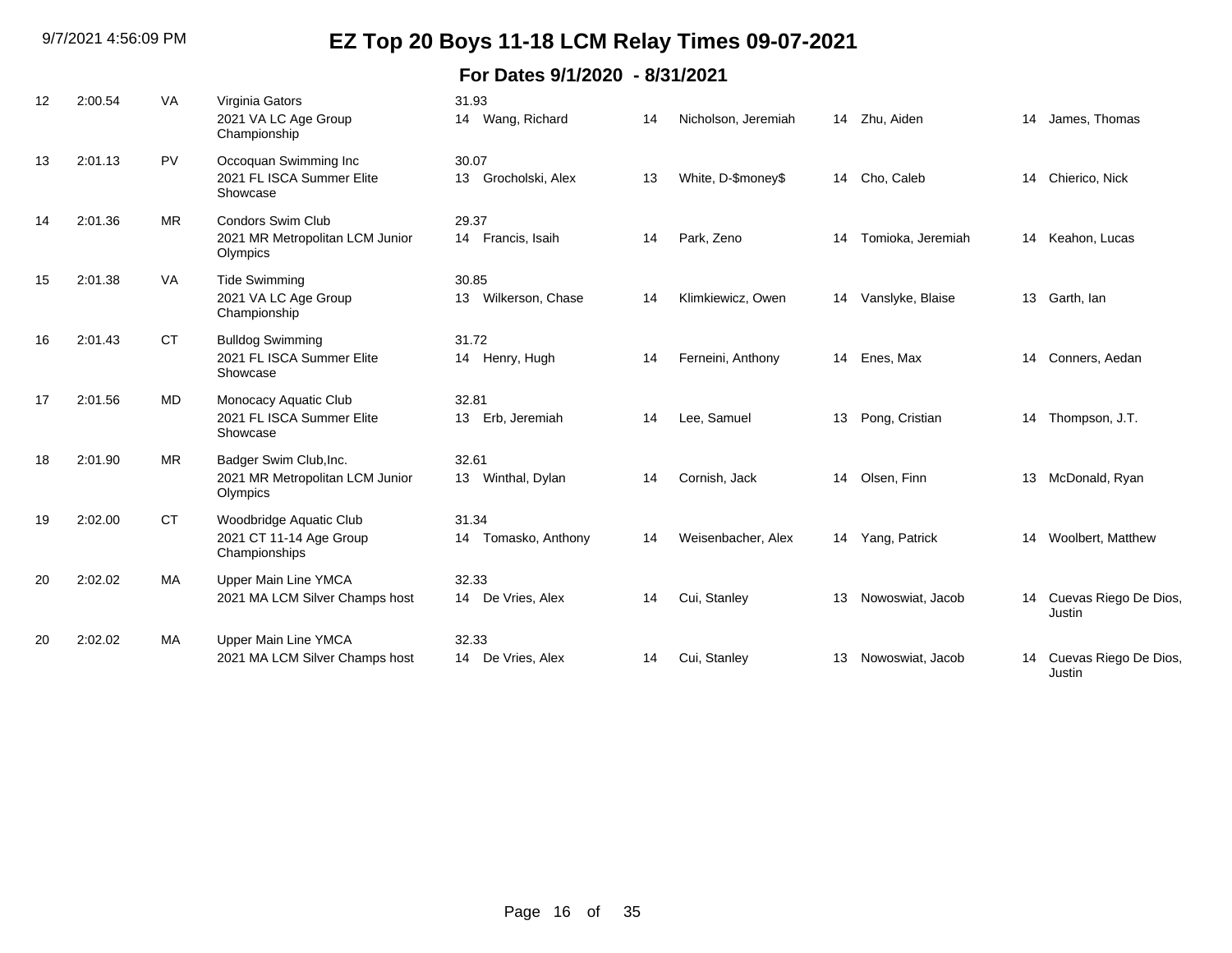#### **For Dates 9/1/2020 - 8/31/2021**

### **Boys 13-14 400 Medley Relay Long Course Meters**

|                | <b>Rank Time</b> | <b>LSC</b> | Club / Meet                                                                          | Leg1 Time                                                                           |    |                   |    |                                               |                      |
|----------------|------------------|------------|--------------------------------------------------------------------------------------|-------------------------------------------------------------------------------------|----|-------------------|----|-----------------------------------------------|----------------------|
|                |                  |            |                                                                                      | Leg 1 Age / Name                                                                    |    | Leg 2 Age / Name  |    | Leg 3 Age / Name                              | Leg 4 Age / Name     |
| $\mathbf{1}$   | 4:05.39          | VA         | NOVA of Virginia Aquatics, Inc.<br>2021 VA LC Age Group<br>Championship              | 1:01.37<br>14 Szobota, Nathan                                                       | 14 | Ridge, Spencer    |    | 14 Gertner, Alex                              | 14 Lambert, Eric     |
| 2              | 4:06.36          | <b>VA</b>  | Virginia Gators<br>2021 VA LC Age Group<br>Championship                              | 1:02.82<br>14 Kidd, Tanner                                                          | 14 | Erb, Kaleb        | 14 | Browne, Will                                  | 14 Hitt, Travis      |
| 3              | 4:12.02          | <b>MR</b>  | Long Island Aquatic Club<br>2021 MR Metropolitan LCM Junior<br>Olympics              | 1:04.26<br>Peitler, Matthew<br>14                                                   | 14 | Kushnirsky, David |    | 14 Nus, Ethan                                 | 14 So, Brendan       |
| 4              | 4:12.72          | MD         | Annapolis Swim Club<br>2021 MD LSC Summer<br>Championships                           | 1:03.65<br>14 Connor, Billy                                                         | 14 | Smith, Ethan      |    | 14 Murphy, Grant                              | 14 Deppe, Jack       |
| 5              | 4:14.55          | MD         | Eagle Swim Team Inc.<br>2021 FL ISCA Summer Elite<br>Showcase                        | 1:04.78<br>14 Wright, Lucas                                                         | 14 | Bartel, Owen      | 14 | Duncan, Langston                              | 14 Chen, Andrew      |
| 6              | 4:14.72          | <b>MR</b>  | <b>Asphalt Green Unified Aquatics</b><br>2021 MR Metropolitan LCM Junior<br>Olympics | 1:00.50<br>14 Mialkovskyi, Denys                                                    | 14 | Shibata, Naoki    |    | 14 Agashiwala, Satya                          | 14 Auth, Zander      |
| $\overline{7}$ | 4:16.65          | VA         | NOVA of Virginia Aquatics, Inc.<br>2021 VA LC Age Group<br>Championship              | 1:03.54<br>14 Conner, Joseph                                                        | 14 | Galyen, Austin    |    | 13 Harris, Pierson                            | 14 Kuriger, Nicholas |
| 8              | 4:18.12          | AM         | Team Pittsburgh Elite Aquatics<br>West Virginia LC State Champio                     | 1:05.05<br>14 Turgeon, Tyler<br>Zoukovski, Nazar<br>13<br>Grimenstein, Joshua<br>14 | 14 | Robertson, Carter |    | 14 Hartman, Luke                              | 14 Lang, Noah        |
| 9              | 4:20.47          | <b>MR</b>  | Long Island Aquatic Club<br>2021 MR Metropolitan LCM Junior<br>Olympics              | 1:06.25<br>14 Creter, Evan                                                          | 14 | Franks, John      |    | 14 Silver, Ethan                              | 14 O'Hagan, Patrick  |
| 10             | 4:20.51          | МA         | <b>Keystone Aquatics</b><br>cs2021 MA GPAC LCM Junior<br>Olympics                    | 1:07.45<br>13 Todd, Brayden                                                         | 13 | Tran, Gavin       |    | 14 Vicknair, Felix                            | 14 Kurmakov, Grant   |
| 11             | 4:22.18          | MD         | North Baltimore Aquatic Club<br>2021 MD LSC Summer<br>Championships                  | 1:06.60<br>13 Walters, Cooper                                                       | 13 | Chasm, Cooper     |    | 13 Lauterbach, Sidney Or Sid 14 Belbot, Harry |                      |
| 12             | 4:22.21          | AM         | Fox Chapel Killer Whales<br>2021 LE Holtrey Summer Classic                           | 1:07.67<br>14 Raymer, Hunter                                                        | 14 | Howell, Owen      |    | 14 Dantey, Christian                          | 13 Raymer, Gunner    |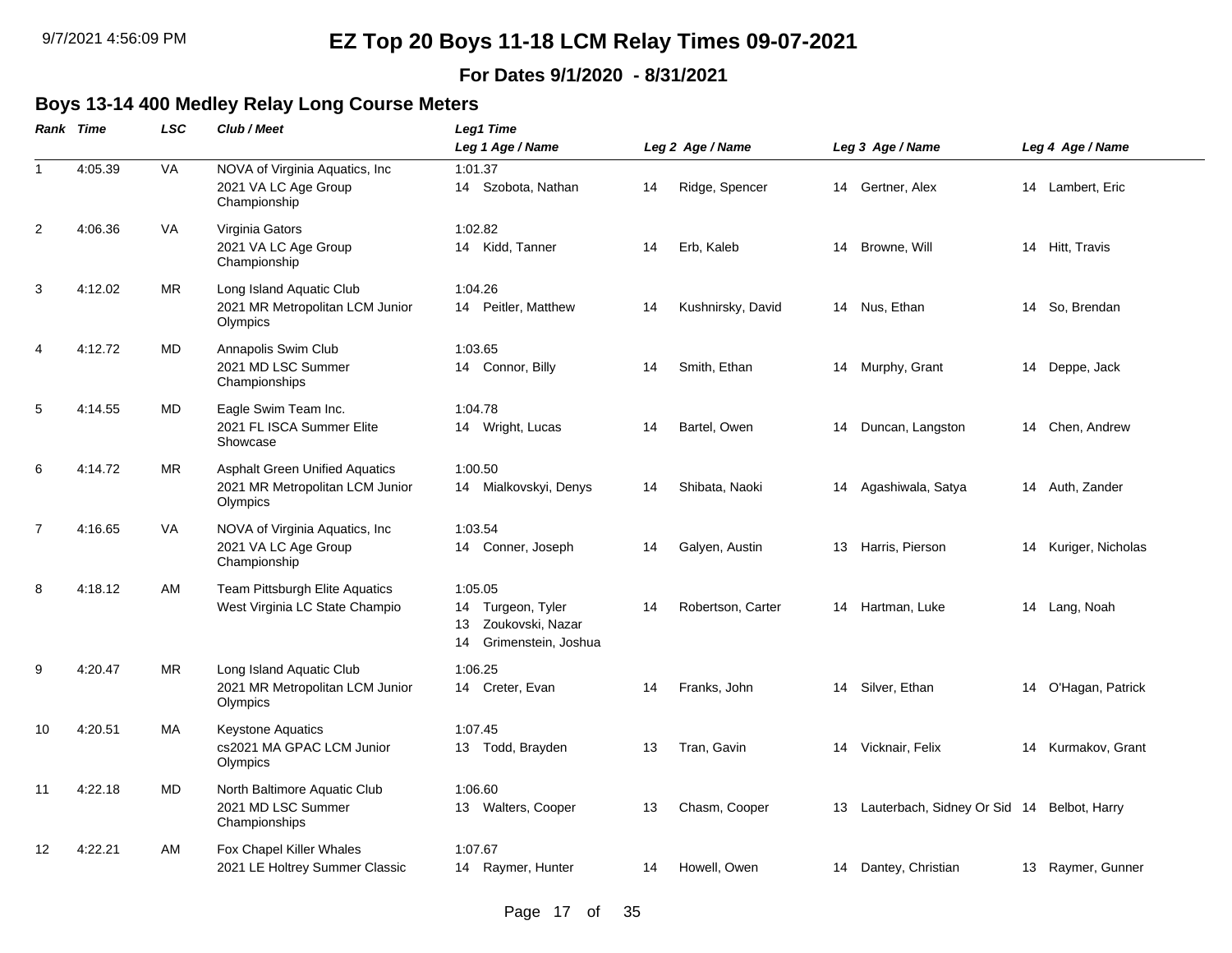| 13 | 4:23.19 | <b>MD</b> | Eagle Swim Team Inc.<br>2021 MD LSC Summer<br>Championships                | 1:07.20<br>Von Wachter, Caleb<br>13 | 14 | Skidmore, Holden  | 13 | Liu. Matthew      | 14 | Dillon, Alex      |
|----|---------|-----------|----------------------------------------------------------------------------|-------------------------------------|----|-------------------|----|-------------------|----|-------------------|
| 14 | 4:23.58 | <b>MA</b> | Suburban Seahawks Club<br>cs2021 MA GPAC LCM Junior<br>Olympics            | 1:06.66<br>Smith, Cameron<br>14     | 14 | Simpkins, Connor  | 14 | Shifflett, Gavin  | 14 | Whitney, Colby    |
| 15 | 4:23.99 | <b>MA</b> | Jersey Wahoos<br>cs2021 MA GPAC LCM Junior<br>Olympics                     | 1:03.97<br>14 Behm, Jack            | 14 | Smith, Riley      | 14 | Wright, Bennett   | 14 | Raue, Colin       |
| 16 | 4:25.16 | <b>CT</b> | <b>Bulldog Swimming</b><br>2021 FL ISCA Summer Elite<br>Showcase           | 1:08.13<br>14 Henry, Hugh           | 14 | Ferneini, Anthony | 14 | Enes, Max         | 14 | Conners, Aedan    |
| 17 | 4:25.23 | <b>MA</b> | Greater Philadelphia Aquatic Club<br>cs2021 MA GPAC LCM Junior<br>Olympics | 1:04.00<br>Condit, Gabriel<br>14    | 13 | Stanker, Ben      | 14 | McCarthy, Michael | 14 | Streitz, Luc      |
| 18 | 4:25.25 | <b>VA</b> | SwimRVA<br>2021 VA LC Age Group<br>Championship                            | 1:06.33<br>Brooks, Henry<br>14      | 13 | Senfield, Thomas  | 14 | Puzon, Patrick    | 14 | Kashinejad, Kaleb |
| 19 | 4:25.57 | <b>MR</b> | Badger Swim Club, Inc.<br>2021 MR Metropolitan LCM Junior<br>Olympics      | 1:06.40<br>Cornish, Jack<br>14      | 13 | McDonald, Ryan    | 14 | Olsen, Finn       | 14 | McMillan, Charlie |
| 20 | 4:25.67 | <b>MD</b> | Monocacy Aquatic Club<br>2021 FL ISCA Summer Elite<br>Showcase             | 1:11.48<br>Erb, Jeremiah<br>13      | 14 | Lee, Samuel       | 14 | Gibson, Andrej    | 14 | Thompson, J.T.    |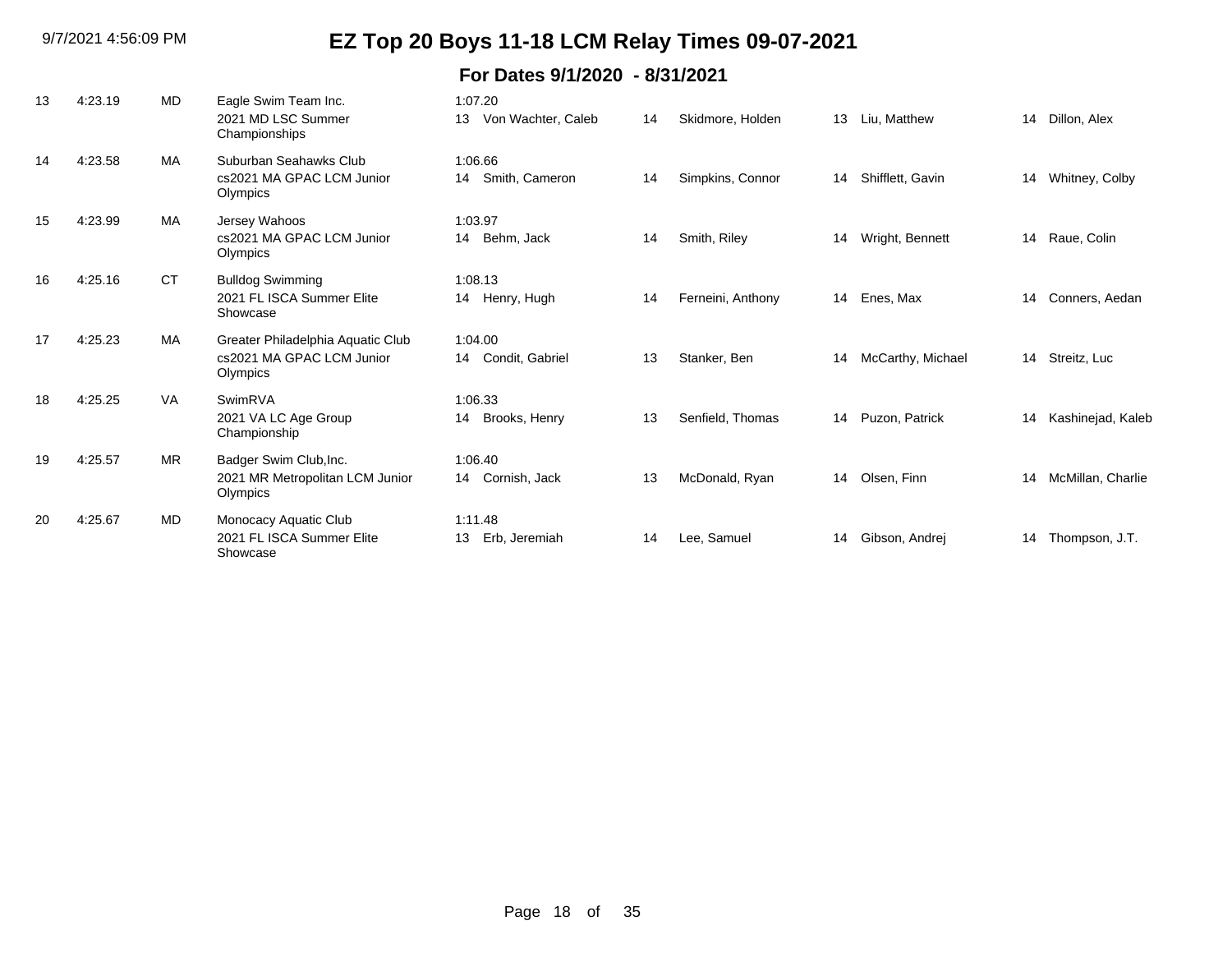#### **For Dates 9/1/2020 - 8/31/2021**

#### **Boys 15-16 200 Freestyle Relay Long Course Meters**

|                | Rank Time | <b>LSC</b> | Club / Meet                                                              | Leg1 Time                                                                                               |    |                   |    |                    |    |                     |
|----------------|-----------|------------|--------------------------------------------------------------------------|---------------------------------------------------------------------------------------------------------|----|-------------------|----|--------------------|----|---------------------|
|                |           |            |                                                                          | Leg 1 Age / Name                                                                                        |    | Leg 2 Age / Name  |    | Leg 3 Age / Name   |    | Leg 4 Age / Name    |
| $\mathbf{1}$   | 1:39.13   | PV         | <b>Machine Aquatics</b><br>2021 SE NCSA Summer Swimming<br>Championships | 25.17<br>16 Seo, Ryan                                                                                   | 16 | Sloan, Morgan     | 16 | Padfield, Brett    |    | 15 Church, Anderson |
| 2              | 1:39.54   | <b>VA</b>  | NOVA of Virginia Aquatics, Inc<br>2021 VA LC Senior Champs               | 25.30<br>15<br>Belcher, Harry                                                                           | 16 | Connell, Seamus   | 16 | Bohlman, Craig     | 16 | Gordon, Ben         |
| 3              | 1:39.55   | CT         | <b>Bulldog Swimming</b><br>2021 FL ISCA International Senior<br>Meet     | 24.52<br>15 Conners, Brendan                                                                            | 16 | Henry, Finn       | 16 | Bijleveld, Lukas   |    | 16 Doerwaldt, Alex  |
| 4              | 1:40.34   | PV         | Mason Makos Swim Team<br>2021 FL ISCA Summer Senior Blast                | 25.79<br>15 Bowman, Matthew                                                                             | 15 | Coray, Adrian     | 16 | Speidell, Ricky    |    | 16 Mitchell, Will   |
| 5              | 1:40.41   | MD         | Eagle Swim Team Inc.<br>2021 FL ISCA International Senior<br>Meet        | 25.42<br>16 Benton, Taj                                                                                 | 16 | Pittroff, Nate    | 15 | Bowers, Caiden     |    | 15 Greene, Drew     |
| 6              | 1:41.28   | VA         | <b>Coast Guard Blue Dolphins</b><br>2021 VA LC Senior Champs             | 24.88<br>16 Sere, Justin                                                                                | 15 | Graham, Jack      | 16 | Rodgers, lan       | 16 | Fields, Elijah      |
| $\overline{7}$ | 1:41.57   | CT         | New Canaan YMCA Caimans<br>2021 FL Last Splash Invitational              | 25.41<br>16<br>Madan, Ben                                                                               | 16 | Anbar, Kalen      | 15 | Mascarinas, Deacon | 15 | Gerner, Ethan       |
| 8              | 1:41.85   | MR         | Long Island Aquatic Club<br>2021 GU KATY/PACE P/F Invite                 | 25.93<br>Romej, Adrian<br>16<br>16<br>McNamara, Luke<br>Golduber, Ethan<br>16<br>Santana, Eduardo<br>16 | 15 | Cash, Joseph      | 16 | Duffy, Kieran      |    | 16 Huh, Thomas      |
| 9              | 1:42.07   | <b>MR</b>  | <b>Empire Swimming</b><br>2021 FL ISCA Summer Senior Blast               | 24.89<br>16 Amar, Henry                                                                                 | 15 | Thayer, Philip    | 16 | Perez, Gavin       |    | 16 Miller, Carter   |
| 10             | 1:43.41   | VA         | Rappahannock Area YMCA Swim<br>Team, Inc<br>2021 VA LC Senior Champs     | 25.70<br>Hudson, Trevor<br>16                                                                           | 16 | Unruh, Jonah      | 15 | Calder, Sam        | 16 | Jones, lan          |
| 11             | 1:43.52   | <b>MD</b>  | Naval Academy Aquatic Club<br>2021 FL ISCA Summer Senior Blast           | 25.86<br>Tilghman, Matthew<br>16                                                                        | 15 | Cradock, Geoffrey | 15 | Cate, Lawson       |    | 16 Harada, Jack     |
| 12             | 1:44.48   | MR         | <b>Condors Swim Club</b><br>2021 FL ISCA Summer Senior Blast             | 26.15<br>Budnik, Dylan<br>16                                                                            | 15 | Dwyer, Luke       | 16 | Cortelli, Patrick  | 15 | Sanchez, Erick      |
| 13             | 1:44.51   | VA         | Williamsburg Aquatic Club<br>2021 FL ISCA Summer Senior Blast            | 26.00<br>16 Cummings, Nathan                                                                            | 15 | Hubbard, Zach     | 16 | Thompson, Riley    |    | 16 Gregory, Liam    |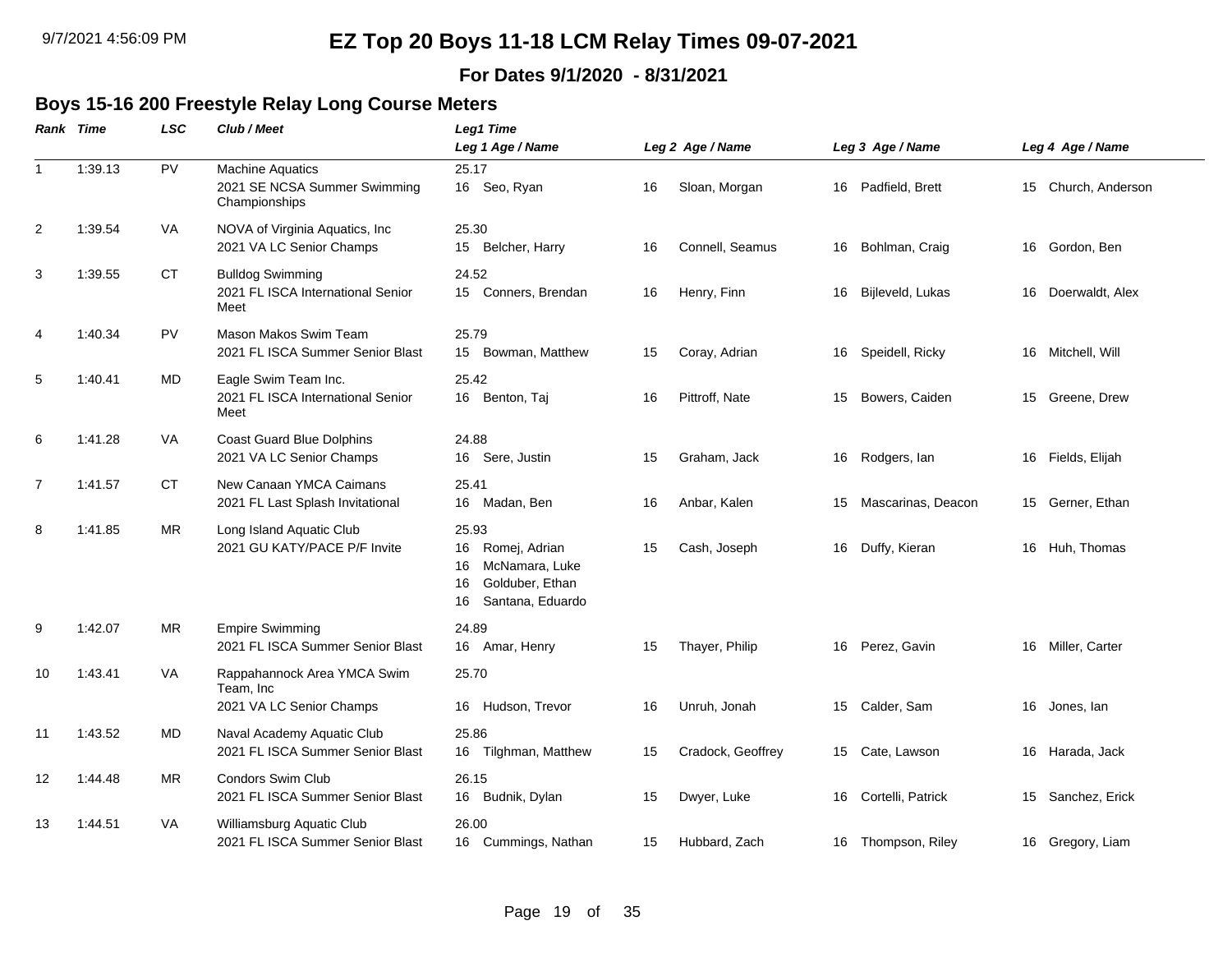| 14 | 1:44.52 | <b>NE</b> | <b>Phoenix Swimming</b><br>2021 FG Piranhas Senior Invitational          | 26.56<br>Connors, Casey<br>15     | 15 | Dion, Josh             | 16 | Tomamichel, Matthew | 16 | Griffin, Eamon    |
|----|---------|-----------|--------------------------------------------------------------------------|-----------------------------------|----|------------------------|----|---------------------|----|-------------------|
| 15 | 1:45.04 | MA        | Emmaus Aquatic Club<br>2021 MA LCM Silver Champs host                    | 27.85<br>Shriver, Logan<br>15     | 16 | Taylor, Andrew         | 16 | Reppert, Jack       | 16 | Engel, Jack       |
| 16 | 1:45.32 | <b>MR</b> | Club Fit Jefferson Valley<br>2021 MR Metropolitan LCM Junior<br>Olympics | 25.91<br>Rzezwicki, Gabriel<br>16 | 16 | Gorzula, Alexander     | 15 | Muroski, Jason      | 16 | Zhang, Daniel     |
| 17 | 1:45.47 | <b>MR</b> | <b>Empire Swimming</b><br>2021 FL ISCA Summer Senior Blast               | 26.21<br>16 Pierce, Brice         | 15 | Franks, Finn           | 16 | Moy, Jason          | 15 | Lambert, Harrison |
| 18 | 1:45.48 | <b>MA</b> | <b>PDR Swimming for Success</b><br>2021 MA LCM Silver Champs host        | 26.52<br>16<br>Tovar, Juan        | 16 | Mejia Reynoso, Antonio | 16 | Mandelbaum, Jordy   | 16 | Pierce, Johnny    |
| 19 | 1:45.61 | NE.       | Kingfish Swimming<br>2021 FL Last Splash Invitational                    | 27.05<br>16<br>Bird, Jon          | 15 | Borchers, Quinn        | 16 | Macdonald, Declan   | 16 | Moeykens, Nathan  |
| 20 | 1:46.21 | <b>MD</b> | Monocacy Aquatic Club<br>2021 FL ISCA Summer Senior Blast                | 26.58<br>15 Grab, Jordan          | 15 | Erb, Gabriel           | 15 | Hunter, Ethan       | 16 | Rowland, Logan    |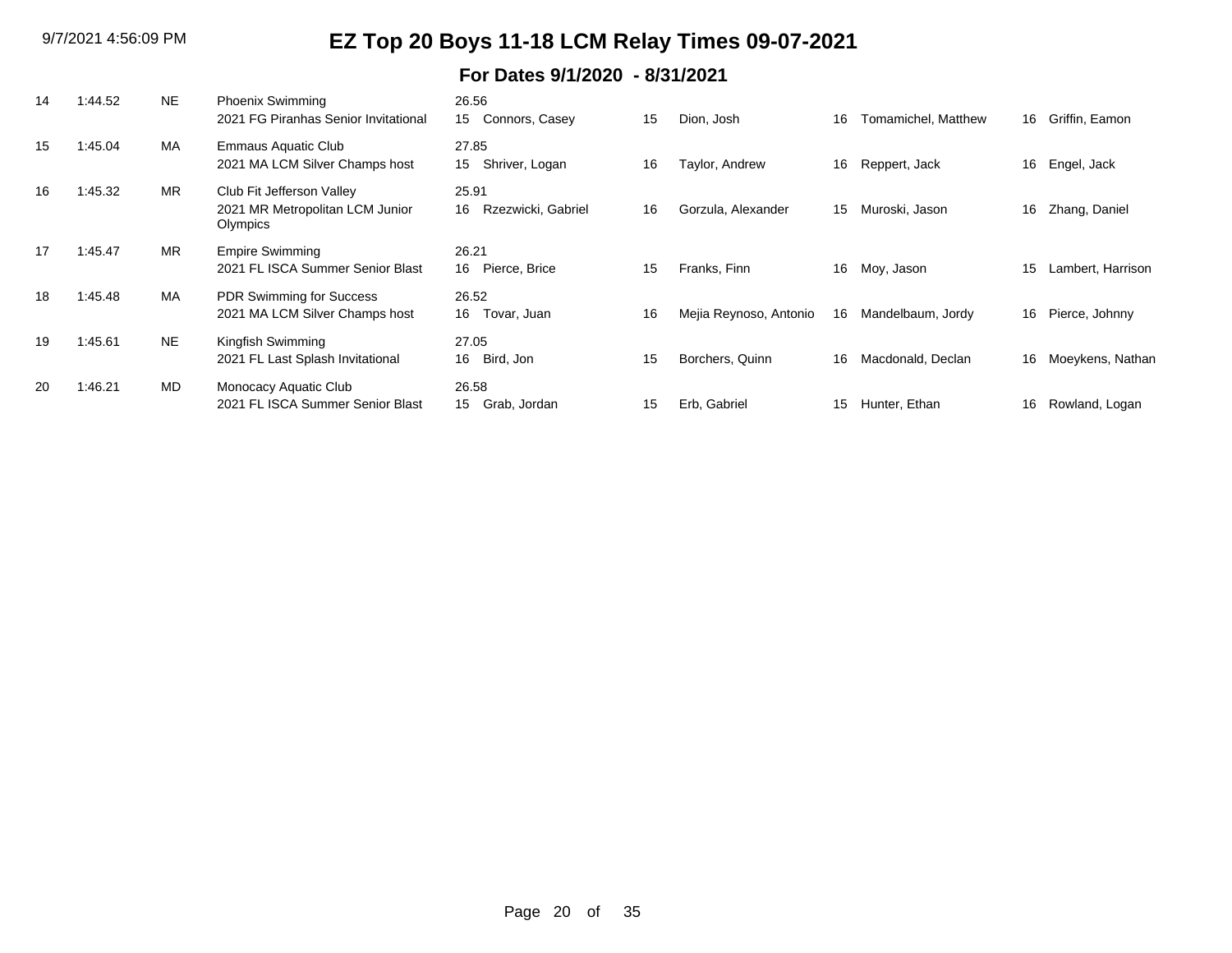#### **For Dates 9/1/2020 - 8/31/2021**

#### **Boys 15-16 400 Freestyle Relay Long Course Meters**

|                | <b>Rank Time</b> | <b>LSC</b> | Club / Meet                                                              | Leg1 Time<br>Leg 1 Age / Name                                              |    | Leg 2 Age / Name     |    | Leg 3 Age / Name    | Leg 4 Age / Name      |
|----------------|------------------|------------|--------------------------------------------------------------------------|----------------------------------------------------------------------------|----|----------------------|----|---------------------|-----------------------|
| $\mathbf{1}$   | 3:40.65          | VA         | <b>Coast Guard Blue Dolphins</b>                                         | 54.83                                                                      |    |                      |    |                     |                       |
|                |                  |            | 2021 VA LC Senior Champs                                                 | 16 Sere, Justin                                                            | 16 | Fields, Elijah       |    | 16 Rodgers, lan     | 15 Graham, Jack       |
| 2              | 3:42.96          | CT.        | New Canaan YMCA Caimans<br>2021 FL Last Splash Invitational              | 55.32<br>16<br>Madan, Ben<br>Gerner, Ethan<br>15                           | 16 | Anbar, Kalen         | 15 | Mascarinas, Deacon  | 16 Rosseel, John      |
| 3              | 3:45.92          | MR         | Long Island Aquatic Club<br>2021 MR Metropolitan LCM Junior<br>Olympics  | 57.60<br>16 Huh, Thomas                                                    | 16 | Fei, Austin          |    | 16 Duffy, Kieran    | 16 Romej, Adrian      |
| 4              | 3:46.64          | <b>MR</b>  | <b>Empire Swimming</b><br>2021 FL ISCA Summer Senior Blast               | 55.70<br>16 Amar, Henry                                                    | 16 | Moy, Jason           |    | 16 Perez, Gavin     | 16 Miller, Carter     |
| 5              | 3:47.36          | MD         | Eagle Swim Team Inc.<br>2021 MD LSC Summer<br>Championships              | 57.25<br>15 Tiffin, Connor                                                 | 16 | Serino, Dean         | 16 | Cussimanio, William | 15 Li, Ryan           |
| 6              | 3:50.52          | MR         | Long Island Aquatic Club<br>2021 MR Metropolitan LCM Junior<br>Olympics  | 56.72<br>15 Cash, Joseph                                                   | 15 | Angelou, David       |    | 16 Santana, Eduardo | 16 McNamara, Luke     |
| $\overline{7}$ | 3:50.91          | <b>MR</b>  | <b>Empire Swimming</b><br>2021 FL ISCA Summer Senior Blast               | 58.67<br>15 Franks, Finn                                                   | 16 | Bagnini-Nagel, Basie | 15 | Lambert, Harrison   | 15 Lomvardas, Kai     |
| 8              | 3:52.13          | AM         | Team Pittsburgh Elite Aquatics<br>2021 LE Holtrey Summer Classic         | 57.69<br>Zoukovski, Matvey<br>16<br>Lang, Noah<br>15<br>Shipley, Max<br>15 | 15 | Gao, William         |    | 15 Schuster, Zach   | 16 Purcell, Matthew   |
| 9              | 3:52.75          | VA         | Williamsburg Aquatic Club<br>2021 FL ISCA Summer Senior Blast            | 58.61<br>16<br>Cummings, Nathan                                            | 16 | Gregory, Liam        |    | 15 Hubbard, Zach    | 16 Thompson, Riley    |
| 10             | 3:54.05          | MR         | Club Fit Jefferson Valley<br>2021 MR Metropolitan LCM Junior<br>Olympics | 57.72<br>Gorzula, Alexander<br>16                                          | 16 | Zhang, Daniel        |    | 15 Muroski, Jason   | 16 Rzezwicki, Gabriel |
| 11             | 3:54.13          | <b>NE</b>  | <b>Executive Swim Club</b><br>2021 NI LC Senior Zone<br>Championships    | 59.23<br>Bradsher-Behra, Dylan<br>16                                       | 15 | Bailey, Sean         | 15 | Bilsbury, Maxwell   | 16 Huang, Anthony     |
| 12             | 3:54.86          | NE.        | <b>Phoenix Swimming</b><br>2021 FG Piranhas Senior Invitational          | 58.66<br>15 Connors, Casey                                                 | 16 | Tomamichel, Matthew  |    | 15 Dion, Josh       | 15 Carrico, William   |
| 13             | 3:56.20          | СT         | Farmington Valley YMCA Tsunamis<br>2021 NC YOTA YMCA LC Festival         | 1:00.19<br>16 Varghese, Isaac                                              | 16 | Stevens, Chase       |    | 15 Daniele, Alex    | 15 Ma, Ashton         |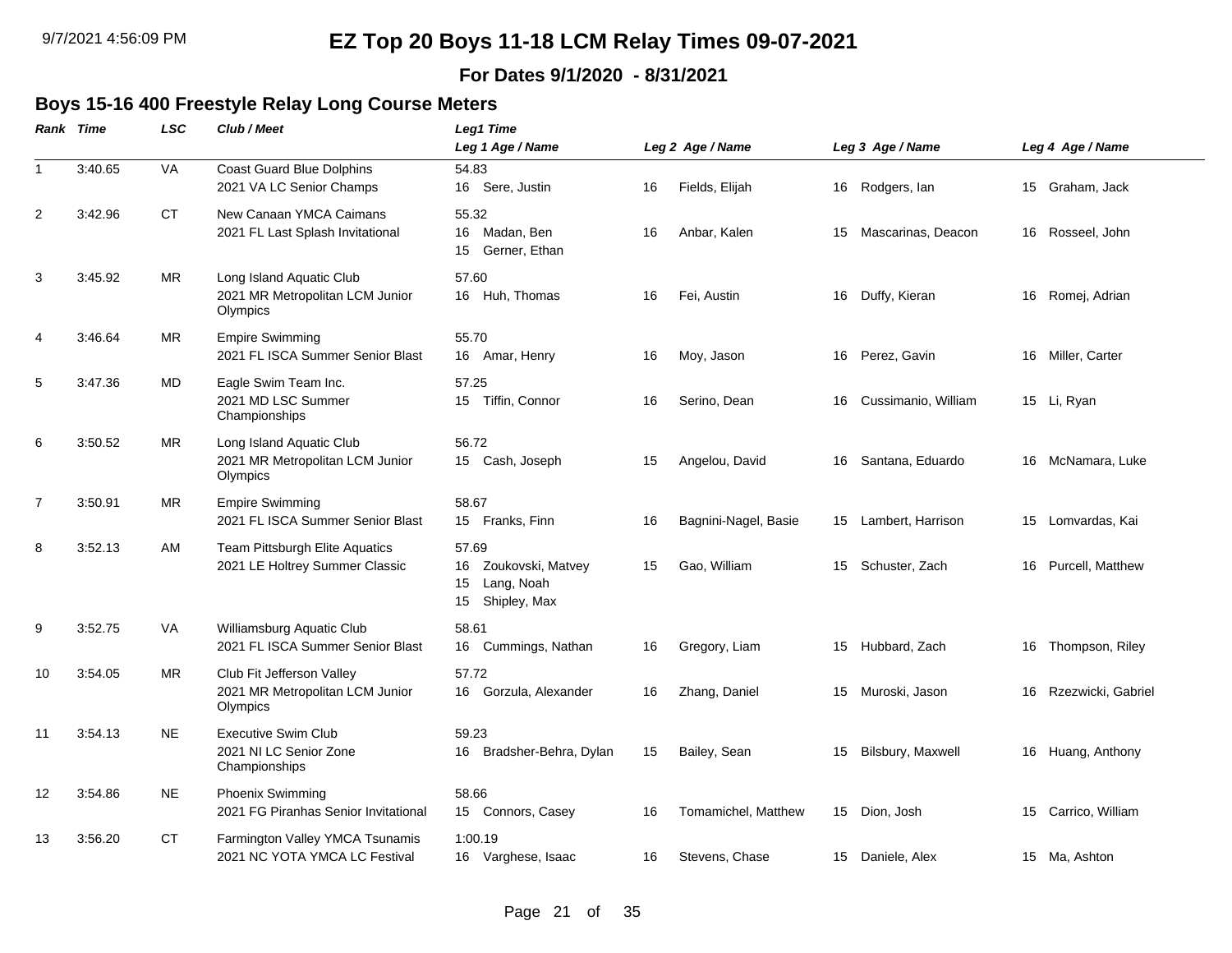| 14 | 3:57.22 | <b>MR</b> | <b>BGC-N. Westchester Marlins</b><br>2021 MR Metropolitan LCM Junior<br>Olympics | 59.72<br>Nadecki, Erik<br>15     | 15 | Engel, Oliver | 15 | Engel, Eric      | 15 | O'Donnell, Michael |
|----|---------|-----------|----------------------------------------------------------------------------------|----------------------------------|----|---------------|----|------------------|----|--------------------|
| 15 | 3:57.64 | NJ        | <b>Berkeley Aquatic Club</b><br>2021 NJ BAC Jim Wood Memorial<br>Invitational    | 57.12<br>16 Liu, Leon            | 15 | Bigham, Jack  | 16 | Sartorio, Thomas | 15 | Heinze, Will       |
| 16 | 3:57.95 | <b>MD</b> | Monocacy Aquatic Club<br>2021 FL ISCA Summer Senior Blast                        | 1:00.92<br>Rowland, Logan<br>16  | 15 | Erb, Gabriel  | 15 | Grab, Jordan     | 15 | Hunter, Ethan      |
| 17 | 3:58.24 | NE.       | North Shore Swim Club<br>2021 NE PHX 15-O LCM Champs                             | 1:03.19<br>15 Reamer, Ci         | 16 | Yorke, Oliver | 16 | Hall, Brian      | 16 | Schwab, Quinn      |
| 18 | 4:03.26 | <b>CT</b> | <b>Charter Oak Aquatic Club</b><br>2021 CT Senior Championship LC                | 1:05.04<br>15 Hogan, Connor      | 15 | Gervais, Jake | 16 | Rawcliffe, Rj    | 16 | Clark, George      |
| 19 | 4:05.45 | <b>NE</b> | Webbs Tornadoes Swim Team<br>2021 NE PHX 15-O LCM Champs                         | 58.77<br>Bednarski, Jake<br>16   | 16 | Lynch, Ben    | 16 | Holovacs, Nick   | 15 | O'Brien, Evan      |
| 20 | 4:05.53 | <b>CT</b> | Panther Aquatic Club<br>2021 CT RYWC Morning LC<br>Regional Championship         | 1:02.26<br>15<br>Queenan, Joseph | 16 | Gao, Jeff     | 15 | Farley, Jaydon   | 15 | Keane, Logan       |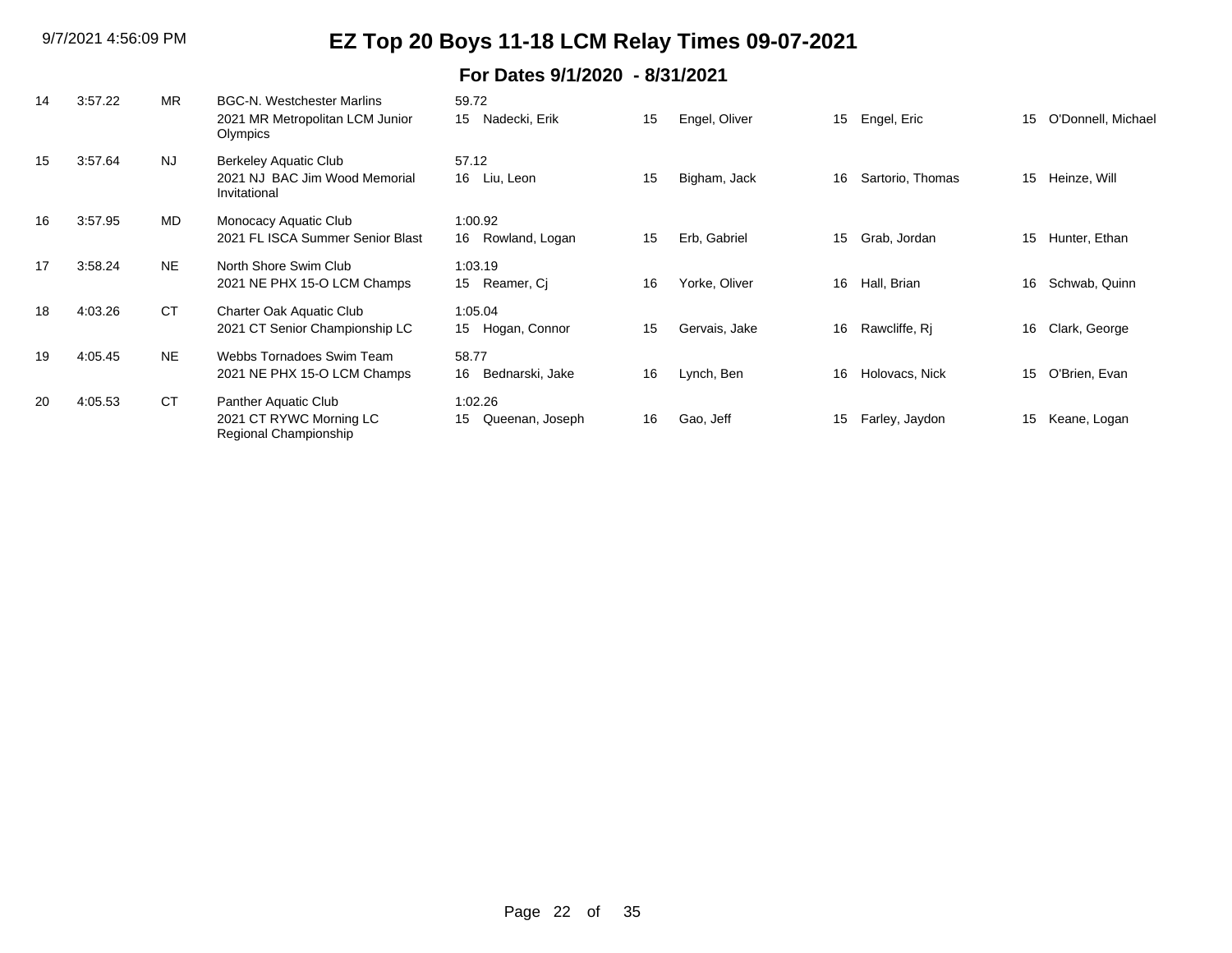#### **For Dates 9/1/2020 - 8/31/2021**

#### **Boys 15-16 800 Freestyle Relay Long Course Meters**

| Rank | Time    | <b>LSC</b> | Club / Meet                                                  | Leg1 Time                                            |    |                    |    |                              |    |                    |
|------|---------|------------|--------------------------------------------------------------|------------------------------------------------------|----|--------------------|----|------------------------------|----|--------------------|
|      |         |            |                                                              | Leg 1 Age / Name                                     |    | Leg 2 Age / Name   |    | Leg 3 Age / Name             |    | Leg 4 Age / Name   |
|      | 8:06.93 | VA         | Coast Guard Blue Dolphins<br>2021 VA LC Senior Champs        | 1:59.04<br>Rodgers, lan<br>16                        | 15 | Graham, Jack       | 16 | Rouzie, Bryce                |    | 16 Sere, Justin    |
| 2    | 8:14.29 | <b>CT</b>  | New Canaan YMCA Caimans<br>2021 FL Last Splash Invitational  | 2:00.53<br>16<br>Anbar, Kalen<br>Gerner, Ethan<br>15 | 16 | Madan, Ben         | 15 | Mascarinas, Deacon           |    | 16 Rosseel, John   |
| 3    | 8:29.81 | <b>NE</b>  | Kingfish Swimming<br>2021 FL Last Splash Invitational        | 2:02.41<br>16 Craft, Sam                             | 15 | Borchers, Quinn    | 16 | Macdonald, Declan            | 16 | Davenport, Win     |
| 4    | 8:29.95 | <b>NE</b>  | Gator Swim Club<br>2021 NE PHX 15-O LCM Champs               | 2:09.10<br>16<br>Smith, Mateo                        | 16 | Deynega, Paul      | 15 | Yang, Michael                | 16 | Wang, Matthew      |
| 5    | 8:31.09 | <b>NE</b>  | <b>Phoenix Swimming</b><br>2021 NE PHX 15-O LCM Champs       | 2:06.38<br>Quitkin, Zach<br>16                       | 16 | Connors, Casey     | 15 | Smith, Greyson               | 16 | Griffin, Eamon     |
| 6    | 8:33.92 | <b>NE</b>  | Kingfish Swimming<br>2021 FL Last Splash Invitational        | 2:06.84<br>Morse, Elliot<br>16                       | 16 | Bird, Jon          | 15 | Wolcott, Aiden               | 15 | Ketryk-Simson, Tim |
| 7    | 8:45.20 | <b>NE</b>  | Hockomock Area YMCA Lightning<br>2021 NE PHX 15-O LCM Champs | 2:13.19<br>Wang, Michael<br>16                       | 15 | Franciosi, Bennett | 15 | Arquillano, Melson Jayven 15 |    | Maron, Jack        |
| 8    | 9:05.16 | <b>NE</b>  | <b>Executive Swim Club</b><br>2021 NE PHX 15-O LCM Champs    | 2:16.98<br>16<br>Bilsbury, Andrew                    | 15 | Erdtmann, Reed     | 16 | Tovtyn, Alex                 |    | 16 Hinsley, lan    |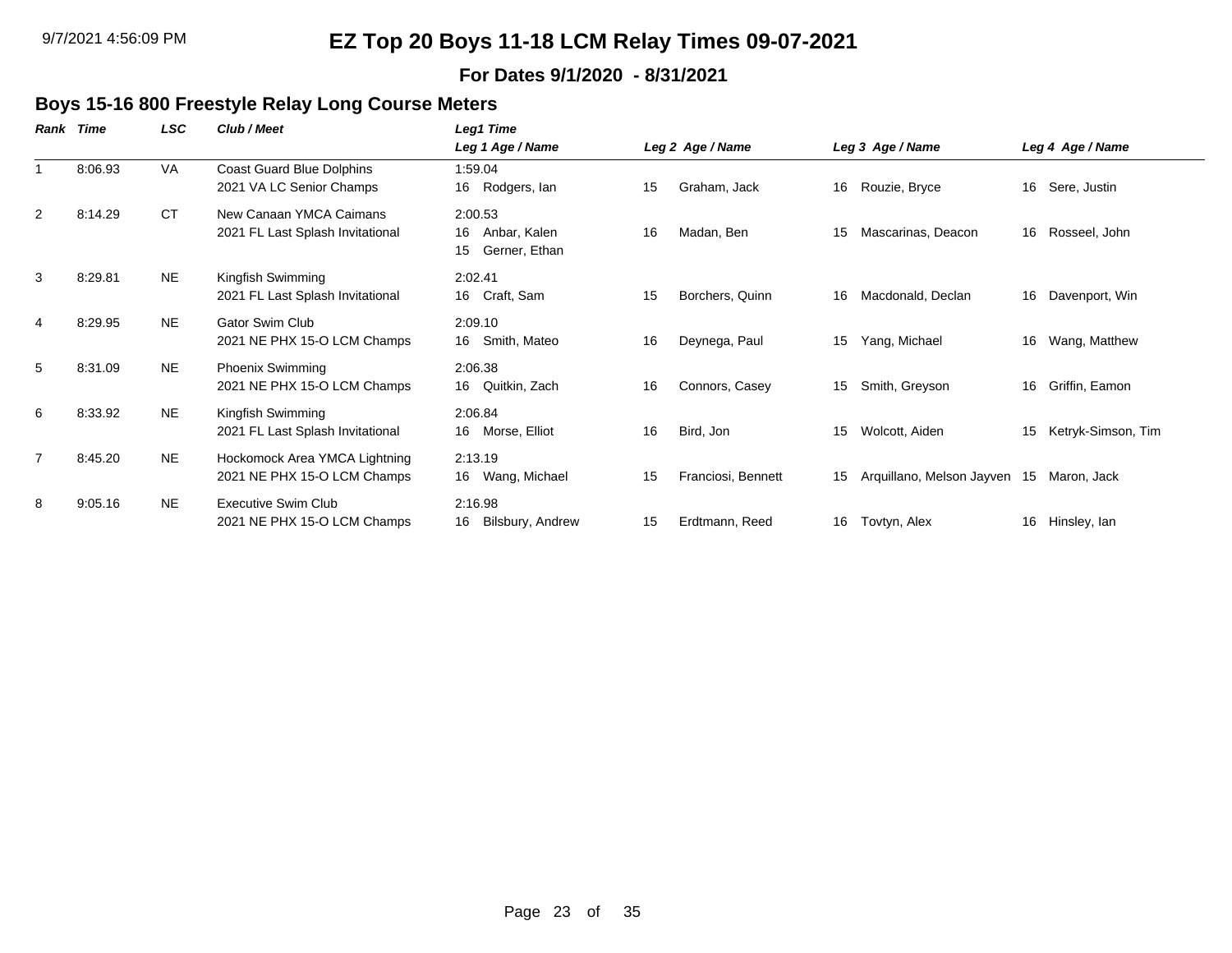#### **For Dates 9/1/2020 - 8/31/2021**

### **Boys 15-16 200 Medley Relay Long Course Meters**

|                | <b>Rank Time</b> | LSC       | Club / Meet                                                             | <b>Leg1 Time</b><br>Leg 1 Age / Name    |    | Leg 2 Age / Name  |    | Leg 3 Age / Name  |    | Leg 4 Age / Name          |
|----------------|------------------|-----------|-------------------------------------------------------------------------|-----------------------------------------|----|-------------------|----|-------------------|----|---------------------------|
| $\mathbf{1}$   | 1:51.34          | VA        | <b>Coast Guard Blue Dolphins</b><br>2021 VA LC Senior Champs            | 28.83<br>16 Rouzie, Bryce               | 16 | Liang, Daniel     | 16 | Rodgers, lan      |    | 16 Sere, Justin           |
| $\overline{2}$ | 1:51.51          | <b>CT</b> | <b>Bulldog Swimming</b><br>2021 FL ISCA International Senior<br>Meet    | 27.16<br>15<br>Conners, Brendan         | 16 | Doerwaldt, Alex   | 16 | Bijleveld, Lukas  | 16 | Ferneini, Michael         |
|                |                  |           |                                                                         | Enes, Sam<br>15<br>Foster, Hethon<br>16 |    |                   |    |                   |    |                           |
| 3              | 1:53.79          | СT        | Cheshire Y Sea Dog Swim Club<br>2021 FL ISCA Summer Senior Blast        | 28.77<br>15<br>Czartoryjski, Damian     | 16 | Wang, Silas       | 16 | Gauthier, Pj      | 15 | Gauthier, Michael         |
| 4              | 1:53.88          | <b>PV</b> | Mason Makos Swim Team<br>2021 FL ISCA Summer Senior Blast               | 29.91<br>15 Coray, Adrian               | 15 | Bowman, Matthew   | 16 | Speidell, Ricky   | 16 | Mitchell, Will            |
| 5              | 1:54.27          | <b>MR</b> | <b>Empire Swimming</b><br>2021 FL ISCA Summer Senior Blast              | 29.12<br>16 Pierce, Brice               | 16 | Perez, Gavin      | 16 | Miller, Carter    | 16 | Amar, Henry               |
| 6              | 1:54.84          | VA        | Rappahannock Area YMCA Swim<br>Team, Inc                                | 29.28                                   |    |                   |    |                   |    |                           |
|                |                  |           | 2021 VA LC Senior Champs                                                | Baroody, John<br>16                     | 16 | Pacheck, Nick     | 16 | Puchalski, Nate   | 16 | Jones, lan                |
| 7              | 1:55.66          | СT        | New Canaan YMCA Caimans<br>2021 FL Last Splash Invitational             | 29.90<br>16 Nagle, Jeff                 | 16 | Anbar, Kalen      | 16 | Madan, Ben        | 15 | Mascarinas, Deacon        |
| 8              | 1:55.92          | MR        | Long Island Express<br>2021 MR Metropolitan LCM Junior<br>Olympics      | 28.17<br>16 Nunez, Ryan                 | 15 | Yuk, Bryan        | 16 | Rhodes, Nicholas  | 16 | <b>Broderick, Patrick</b> |
| 9              | 1:56.05          | MA        | <b>Diamond State Aquatics</b><br>2021 MA Swimming Meet                  | 30.14<br>16 Moen, Max                   | 16 | Denn, Adam        | 15 | Winnington, Juse  |    | 16 Conaty, Tom            |
| 10             | 1:56.25          | <b>MR</b> | <b>Empire Swimming</b><br>2021 FL ISCA Summer Senior Blast              | 30.82<br>15 Franks, Finn                | 16 | Moy, Jason        | 15 | Lambert, Harrison | 15 | Thayer, Philip            |
| 11             | 1:56.54          | <b>MR</b> | <b>Condors Swim Club</b><br>2021 FL ISCA Summer Senior Blast            | 29.11<br>15 Dwyer, Luke                 | 15 | Coleman, Joe      | 16 | Cortelli, Patrick | 16 | Budnik, Dylan             |
| 12             | 1:56.87          | <b>MR</b> | Long Island Aquatic Club<br>2021 MR Metropolitan LCM Junior<br>Olympics | 29.93<br>McNamara, Luke<br>16           | 15 | Fayngersh, David  | 16 | Santana, Eduardo  | 16 | Fei, Austin               |
| 13             | 1:58.83          | МA        | PDR Swimming for Success<br>2021 MA LCM Silver Champs host              | 29.75<br>Mandelbaum, Jordy<br>16        | 16 | Pierce, Johnny    | 16 | Tovar, Juan       |    | 16 Mejia Reynoso, Antonio |
| 14             | 1:59.29          | MA        | <b>Emmaus Aquatic Club</b><br>2021 MA LCM Silver Champs host            | 31.15<br>15 Hartman, Logan              | 15 | Longbons, Garrett | 16 | Taylor, Andrew    |    | 16 Reppert, Jack          |
|                |                  |           |                                                                         |                                         |    |                   |    |                   |    |                           |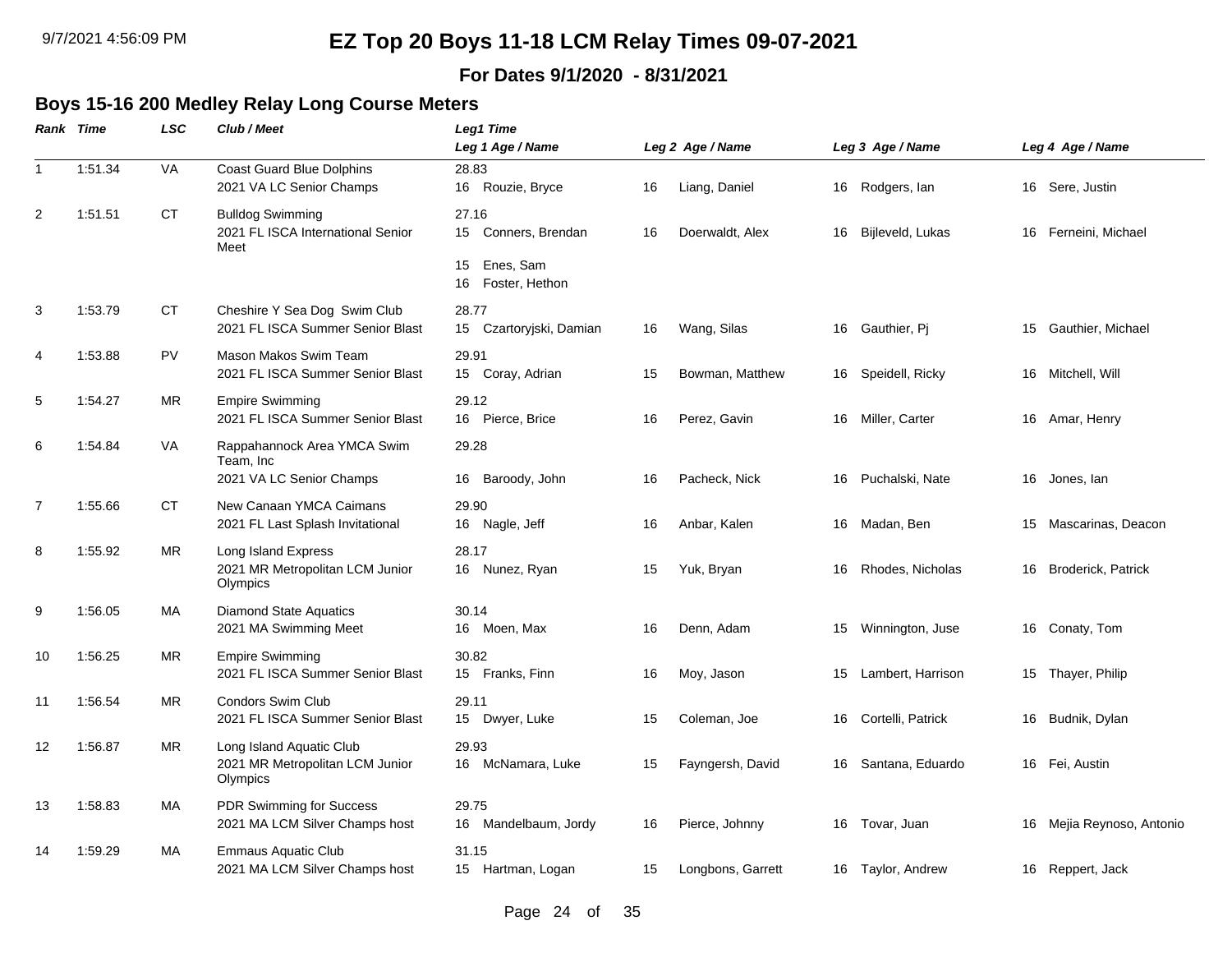| 15 | :59.42  | <b>MR</b> | Club Fit Jefferson Valley                   | 31.69                  |    |                    |    |                         |    |                    |
|----|---------|-----------|---------------------------------------------|------------------------|----|--------------------|----|-------------------------|----|--------------------|
|    |         |           | 2021 MR Metropolitan LCM Junior<br>Olympics | Muroski. Jason<br>15   | 16 | Gorzula, Alexander | 16 | Wilkinson, Jay          | 16 | Rzezwicki, Gabriel |
| 16 | :59.59  | MD        | Monocacy Aquatic Club                       | 31.66                  |    |                    |    |                         |    |                    |
|    |         |           | 2021 FL ISCA Summer Senior Blast            | Erb. Gabriel<br>15     | 15 | Shandrenko, Ivan   | 16 | Rowland, Logan          |    | 15 Grab, Jordan    |
| 17 | 2:03.06 | AM        | Team Pittsburgh Elite Aquatics              | 00.00                  |    |                    |    |                         |    |                    |
|    |         |           | 2021 AM LC Junior Olympics                  | Gao, William<br>15     | 16 | Randolph, Liam     | 16 | <b>Purcell, Matthew</b> | 15 | Schuster, Zach     |
| 18 | 2:09.85 | AM        | Team Pittsburgh Elite Aquatics              | 00.00                  |    |                    |    |                         |    |                    |
|    |         |           | 2021 AM LC Junior Olympics                  | Schabanow, Pavel<br>15 | 16 | Zoukovski, Matvey  | 15 | Fibbi, Matthew          | 16 | Ross, Nathaniel    |
| 19 | 2:20.89 | <b>NE</b> | Seacoast Swimming Association               |                        |    |                    |    |                         |    |                    |
|    |         |           | 2021 NE SSA Moose Meet                      | Dugmore, Liam<br>16    | 16 | Uzdelewicz, Oscar  | 16 | Rosinski, Simon         | 16 | Teeter. Brenndan   |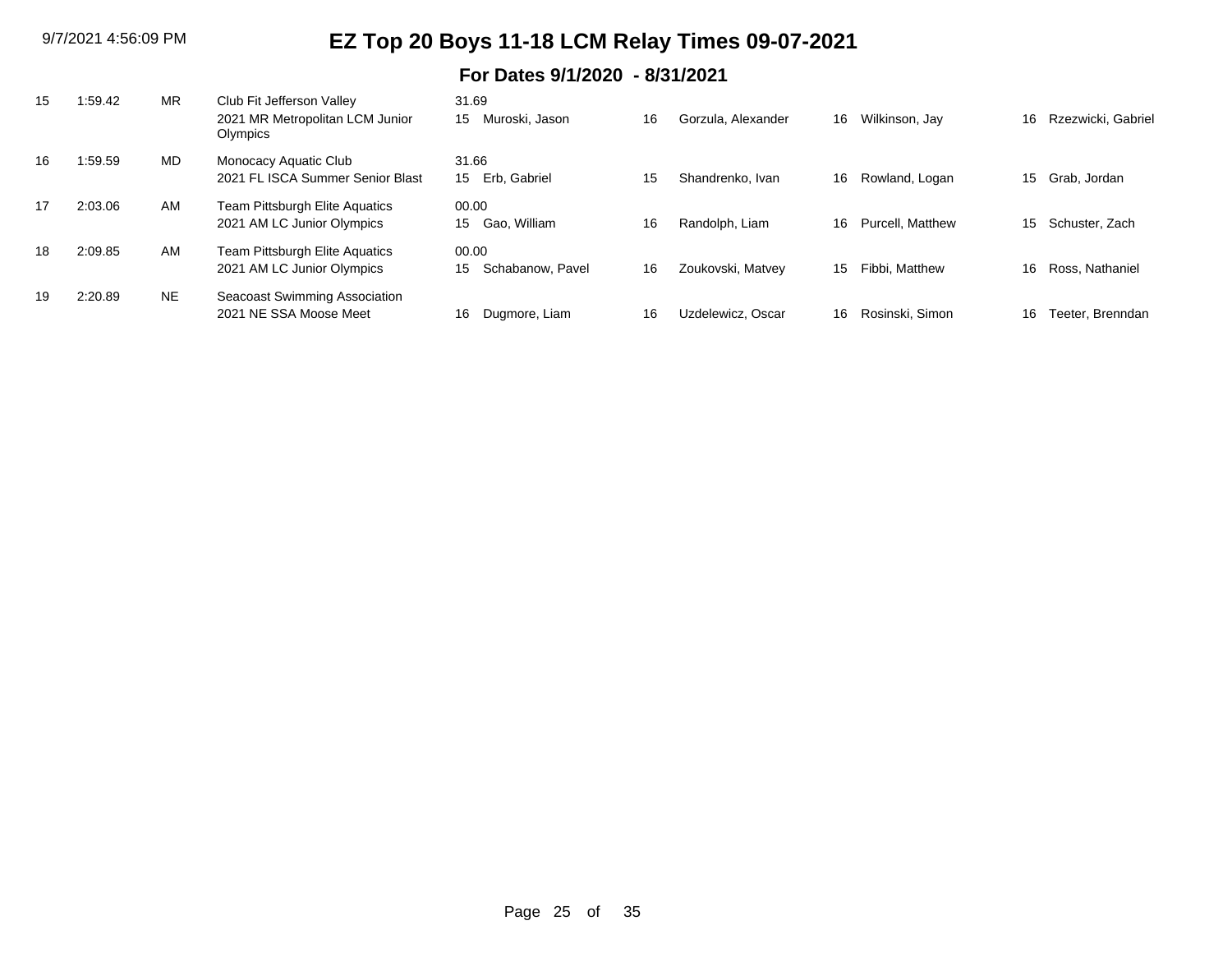#### **For Dates 9/1/2020 - 8/31/2021**

### **Boys 15-16 400 Medley Relay Long Course Meters**

|                | Rank Time | LSC       | Club / Meet                                                             | Leg1 Time<br>Leg 1 Age / Name                                                         |    | Leg 2 Age / Name  |    | Leg 3 Age / Name     | Leg 4 Age / Name      |
|----------------|-----------|-----------|-------------------------------------------------------------------------|---------------------------------------------------------------------------------------|----|-------------------|----|----------------------|-----------------------|
| $\mathbf{1}$   | 4:00.88   | VA        | <b>Coast Guard Blue Dolphins</b><br>2021 VA LC Senior Champs            | 1:00.89<br>16 Rouzie, Bryce                                                           | 16 | Liang, Daniel     |    | 16 Rodgers, lan      | 16 Sere, Justin       |
| $\overline{c}$ | 4:05.85   | <b>MR</b> | Long Island Express<br>2021 MR TYR Senior Mets Summer<br>LC Champs      | 59.86<br>16 Nunez, Ryan                                                               | 16 | Leung, Michael    |    | 16 Rhodes, Nicholas  | 15 Broderick, Patrick |
| 3              | 4:06.67   | VA        | Rappahannock Area YMCA Swim<br>Team, Inc<br>2021 VA LC Senior Champs    | 1:01.19<br>Baroody, John<br>16                                                        | 16 | Pacheck, Nick     |    | 16 Puchalski, Nate   | 16 Jones, lan         |
| 4              | 4:07.33   | СT        | New Canaan YMCA Caimans<br>2021 FL Last Splash Invitational             | 1:04.96<br>16 Nagle, Jeff                                                             | 16 | Anbar, Kalen      | 16 | Madan, Ben           | 15 Mascarinas, Deacon |
| 5              | 4:13.27   | <b>MR</b> | Westchester Aquatic Club<br>2021 MR TYR Senior Mets Summer<br>LC Champs | 1:01.42<br>15 Lee, Aidan                                                              | 15 | Jiang, Kevin      |    | 16 Euyoque, Kevin    | 16 Decasseres, Elijah |
| 6              | 4:13.57   | <b>CT</b> | Cheshire Y Sea Dog Swim Club<br>2021 FL ISCA Summer Senior Blast        | 1:01.85<br>Czartoryjski, Damian<br>15                                                 | 16 | Gauthier, Pj      | 15 | Lee, Alexander       | 15 Gauthier, Michael  |
| $\overline{7}$ | 4:13.89   | <b>MR</b> | Long Island Aquatic Club<br>2021 MR Metropolitan LCM Junior<br>Olympics | 1:04.04<br>16 McNamara, Luke                                                          | 15 | Fayngersh, David  |    | 16 Santana, Eduardo  | 16 Fei, Austin        |
| 8              | 4:14.64   | ΜR        | <b>Empire Swimming</b><br>2021 FL ISCA Summer Senior Blast              | 1:06.55<br>15 Franks, Finn                                                            | 16 | Moy, Jason        |    | 15 Lambert, Harrison | 15 Thayer, Philip     |
| 9              | 4:15.22   | <b>NE</b> | Phoenix Swimming<br>2021 FG Piranhas Senior Invitational                | 1:05.12<br>Tomamichel, Matthew<br>16                                                  | 16 | Griffin, Eamon    |    | 15 Dion, Josh        | 15 Connors, Casey     |
| 10             | 4:15.85   | AM        | Fox Chapel Killer Whales<br>2021 FL ISCA Summer Senior Blast            | 1:04.44<br>16 Pattada, Adi                                                            | 15 | Koloc, Henry      |    | 15 Ruff, Oscar       | 16 Drappatz, Emmanuel |
| 11             | 4:16.21   | MR        | <b>Condors Swim Club</b><br>2021 FL ISCA Summer Senior Blast            | 1:03.69<br>15 Dwyer, Luke                                                             | 15 | Coleman, Joe      |    | 15 Sanchez, Erick    | 16 Budnik, Dylan      |
| 12             | 4:16.33   | MD        | Monocacy Aquatic Club<br>2021 FL ISCA Summer Senior Blast               | 1:05.42<br>16 Mitchell, Luke                                                          | 15 | Shandrenko, Ivan  |    | 16 Rowland, Logan    | 15 Grab, Jordan       |
| 13             | 4:23.52   | <b>NE</b> | <b>Executive Swim Club</b><br>2021 NI LC Senior Zone<br>Championships   | 1:05.70<br>Bradsher-Behra, Dylan<br>16<br>Allen, Evan<br>15<br>16<br>McDonald, Joshua | 15 | Bilsbury, Maxwell |    | 15 Bailey, Sean      | 16 Huang, Anthony     |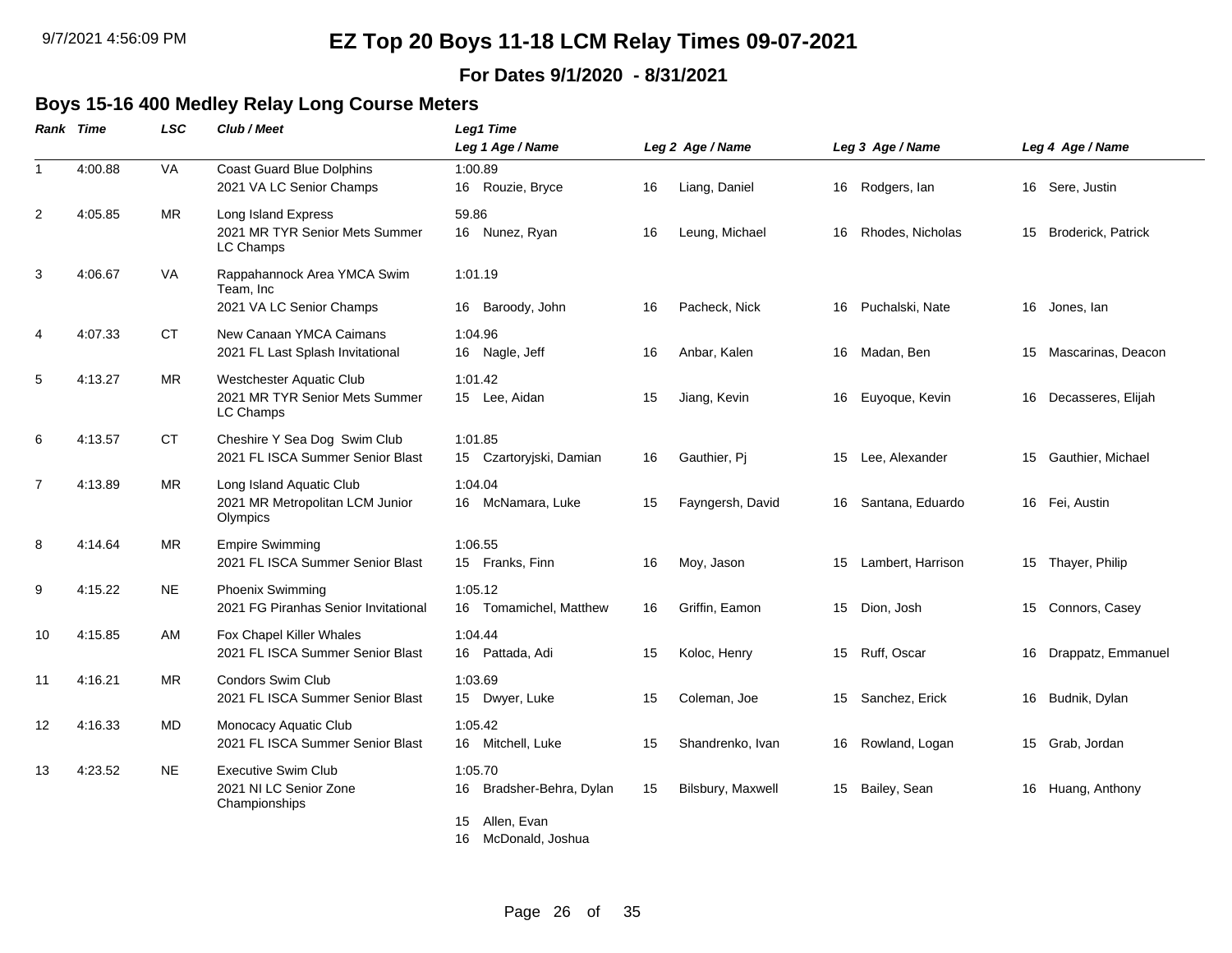| 14 | 4:24.91 | MD        | Columbia Aquatics Association<br>2021 NI LC Senior Zone<br>Championships             | 1:04.92<br>16<br>Marlow, Erik                                                         | 16 | Levesque, Michael | 15 | McArthur, Jeffrey         | 15 | Ghozati, Armand |
|----|---------|-----------|--------------------------------------------------------------------------------------|---------------------------------------------------------------------------------------|----|-------------------|----|---------------------------|----|-----------------|
| 15 | 4:25.37 | AM        | Team Pittsburgh Elite Aquatics<br>2021 AM LC Junior Olympics                         | 1:03.63<br>Purcell, Matthew<br>16                                                     | 16 | Randolph, Liam    | 15 | Shipley, Max              | 15 | Schuster, Zach  |
| 16 | 4:25.47 | <b>NJ</b> | Berkeley Aquatic Club<br>2021 NJ BAC Summer Champs                                   | 1:07.84<br>Zwally, Dylan<br>15<br>Sartorio, Thomas<br>16<br>Fialcowitz, Michael<br>15 | 15 | Bigham, Jack      | 16 | Ekert, Mike               | 16 | Liu, Leon       |
| 17 | 4:25.58 | <b>NE</b> | Hockomock Area YMCA Lightning<br>2021 NE PHX 15-O LCM Champs                         | 1:08.73<br>Franciosi, Bennett<br>15                                                   | 15 | Maron, Jack       | 15 | Arquillano, Melson Jayven | 16 | Wang, Michael   |
| 18 | 4:27.70 | <b>VA</b> | Williamsburg Aquatic Club<br>2021 FL ISCA Summer Senior Blast                        | 1:09.19<br>16 Cummings, Nathan                                                        | 16 | Thompson, Riley   | 16 | Gregory, Liam             | 15 | Hubbard, Zach   |
| 19 | 4:28.72 | <b>MR</b> | Club Fit Jefferson Valley<br>2021 MR Metropolitan LCM Junior<br>Olympics             | 1:08.48<br>Rzezwicki, Gabriel<br>16                                                   | 15 | Muroski, Jason    | 16 | Gorzula, Alexander        | 16 | Zhang, Daniel   |
| 20 | 4:30.85 | <b>MR</b> | <b>Asphalt Green Unified Aquatics</b><br>2021 MR Metropolitan LCM Junior<br>Olympics | 1:10.55<br>Raboy, Asher<br>16                                                         | 16 | Benten, Liam      | 16 | Maslov, Misha             | 15 | Pique, Yahro    |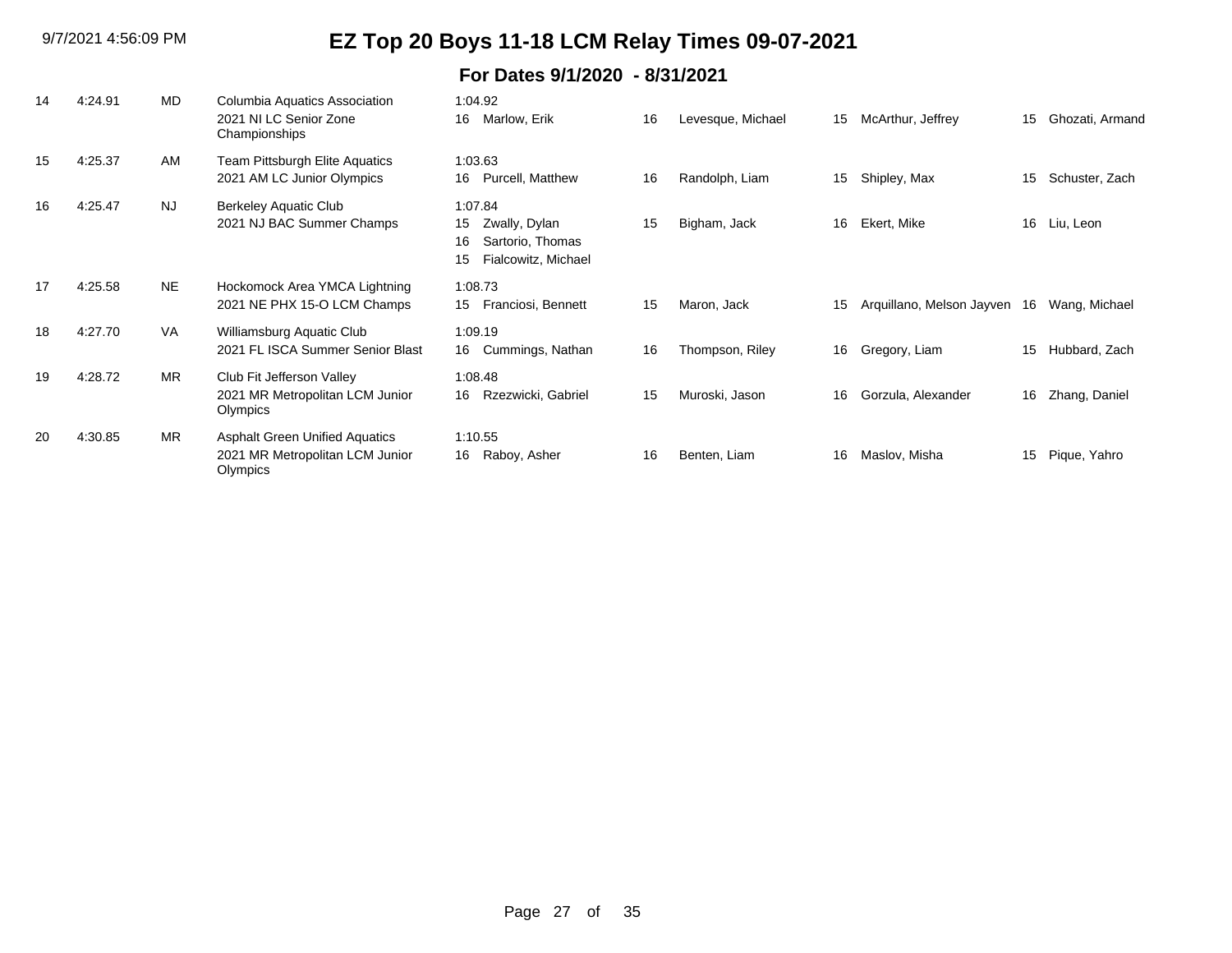#### **For Dates 9/1/2020 - 8/31/2021**

#### **Boys 17-18 200 Freestyle Relay Long Course Meters**

|                | <b>Rank Time</b> | <b>LSC</b> | Club / Meet                                                                   | <b>Leg1 Time</b>                                                            |     |                     |    |                      |    |                          |
|----------------|------------------|------------|-------------------------------------------------------------------------------|-----------------------------------------------------------------------------|-----|---------------------|----|----------------------|----|--------------------------|
|                |                  |            |                                                                               | Leg 1 Age / Name                                                            |     | Leg 2 Age / Name    |    | Leg 3 Age / Name     |    | Leg 4 Age / Name         |
| $\mathbf{1}$   | 1:36.70          | <b>MR</b>  | Condors Swim Club<br>2021 FL ISCA Summer Senior Blast                         | 23.69<br>17 Levy, Nien                                                      | 17  | Simpson, Austin     |    | 18 Kantar, David     |    | 17 McGillycuddy, Michael |
| $\overline{2}$ | 1:37.98          | <b>NJ</b>  | <b>Wyckoff YMCA</b><br>2021 NC YOTA YMCA LC Festival                          | 25.92<br>18 Horkan, Michael                                                 | 17  | Krause, Jack        | 18 | Paul, Jack           |    | 18 Shirman, Mitchell     |
| 3              | 1:38.74          | NJ.        | <b>Berkeley Aquatic Club</b><br>2021 NJ BAC Jim Wood Memorial<br>Invitational | 25.52<br>18 Kurjanovics Kravcenko,<br>Max                                   | 17  | Baker, Roan         | 18 | Formon, Gavin        | 18 | O'Mara, Jerry            |
| 4              | 1:39.05          | VA         | <b>Coast Guard Blue Dolphins</b><br>2021 VA LC Senior Champs                  | 25.05<br>17 Whetstine, Clayton<br>Muench, Cooper<br>17                      | 18  | Barrows, Nick       | 17 | Sims, Joey           | 18 | Franklin, Alexander      |
| 5              | 1:39.07          | MD.        | Monocacy Aquatic Club<br>2021 FL ISCA Summer Senior Blast                     | 18 Bauer, Carson                                                            | 18  | Currie, Gavin       | 17 | Torres, Matteo       | 18 | Gibson, Kyle             |
| 6              | 1:39.48          | <b>MR</b>  | NYS Aquatics, Inc.<br>2021 FL ISCA Summer Senior Blast                        | 25.38<br>18 Park, Edward                                                    | 18  | Jackson, Dan        | 17 | Douthit, Shane       |    | 18 Engel, Tim            |
| $\overline{7}$ | 1:40.28          | <b>VA</b>  | SwimRVA<br>2021 VA LC Senior Champs                                           | 24.93<br>17 Caten, Tyler<br>Boyd, Jamie<br>17<br>17 Kryszon, Guenter        | 17  | Wright, James       | 17 | Mortimer, Bryce      | 18 | Bowles, Tee              |
| 8              | 1:40.63          | <b>MR</b>  | 92nd Street Flying Dolphins<br>2021 MR Metropolitan LCM Junior<br>Olympics    | 25.07<br>17 Klein, Evan                                                     | 17  | Hu, Dylan           | 17 | Vaynshtok, Jonah     | 17 | Lu, Brendan              |
| 9              | 1:40.68          | <b>NJ</b>  | <b>Scarlet Aquatics</b><br>2021-NT-American Long Course                       | 25.34<br>17 Beyer, Dean                                                     | 17  | Bendoraitis, Steven | 17 | Bendoraitis, Matthew | 18 | Uribe, Brian             |
| 10             | 1:40.78          | МA         | <b>Emmaus Aquatic Club</b><br>2021 MA Swimming Meet                           | 25.43<br>17 Magditch, Alex                                                  | 18  | Soares, Nick        | 18 | Shriver, Connor      | 17 | Collins, Addison         |
| 11             | 1:41.02          | MA         | Penn Charter Aquatic Club<br>2021 MA Swimming Meet                            | 25.21<br>18 Hong, Joseph                                                    | 18  | Park, Tate          | 17 | Spector, Seth        |    | 17 Juskalian, Tyler      |
| 12             | 1:41.14          | MR.        | <b>Empire Swimming</b><br>2021 FL ISCA Summer Senior Blast                    | 25.84<br>Mazzacano, Andrew<br>17                                            | -17 | Zoota, David        | 17 | Rose, Alex           | 17 | Sirkowa, Alex            |
| 13             | 1:41.19          | <b>VA</b>  | <b>Quest Swimming</b><br>2021 VA SRVA Summer Invitation                       | 25.28<br>Yeomans, Josiah<br>17<br>Watson, Eric<br>17<br>17<br>Thomas, Caleb | 17  | Burkey, Will        | 18 | Dean, Blakely        |    | 17 Moudry, Aidan         |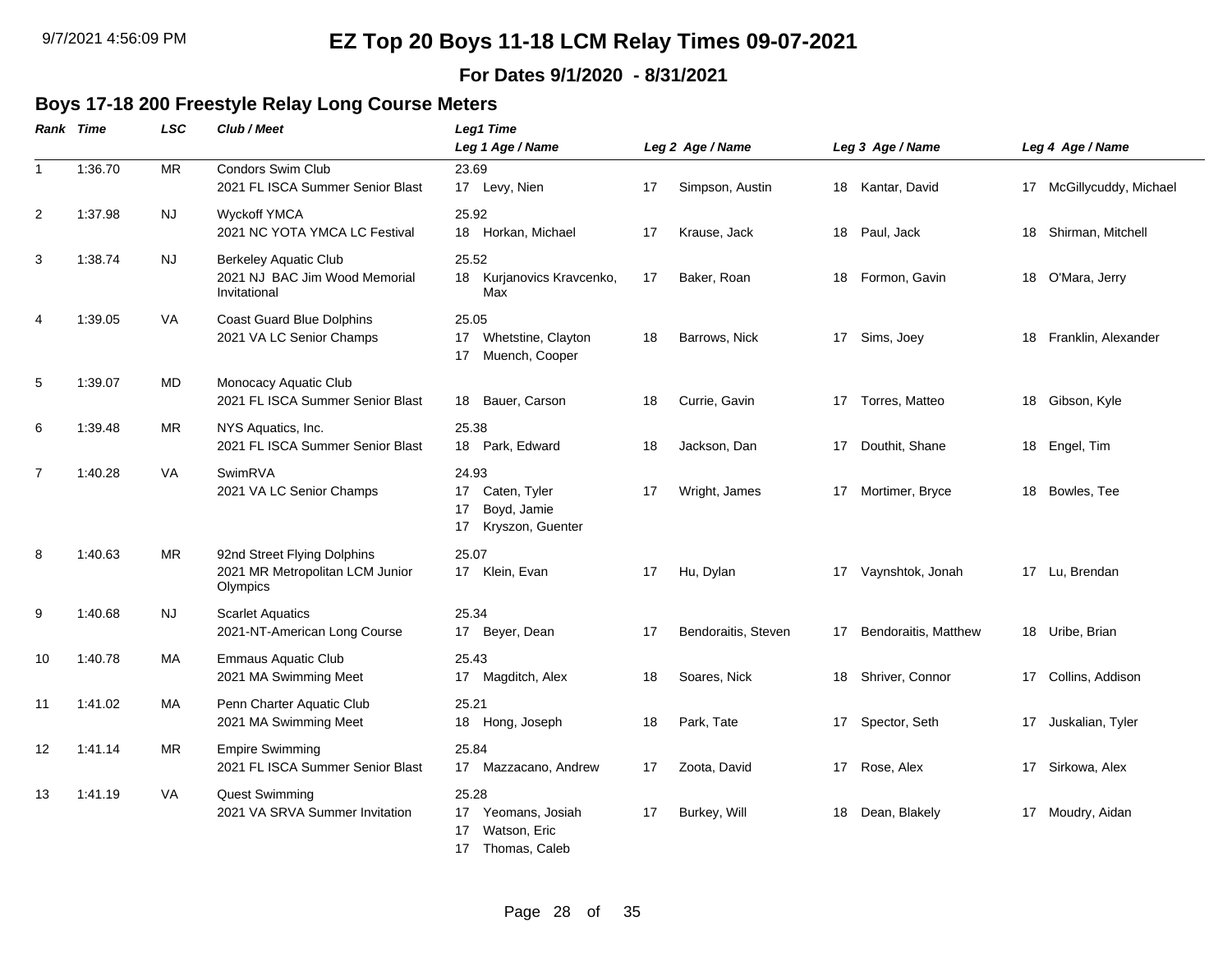| 14 | 1:43.12 | MA | Parkland Aquatic Club<br>2021 MA Swimming Meet                   | 26.29<br>Wendling, Andy       |    | Toomey, Justin | 17 | Avila, Jovannie |    | Farina, Ri      |
|----|---------|----|------------------------------------------------------------------|-------------------------------|----|----------------|----|-----------------|----|-----------------|
|    |         |    |                                                                  |                               |    |                |    |                 |    |                 |
| 15 | 1:43.61 | MR | Phoenix Aquatic Club USA LLC<br>2021 FL ISCA Summer Senior Blast | 26.84<br>Guindine, Geoffrey   |    | Kim. Joe       | 17 | Mahedy, Michael |    | 17 Finley, Mike |
| 16 | 1:43.80 | MA | South Jersey Aquatic Club<br>2021 MA Swimming Meet               | 25.00<br>Washart, Shane<br>18 | 18 | Bocai, Gabe    |    | 17 Xia, Peter   | 18 | Vizzard, Sean   |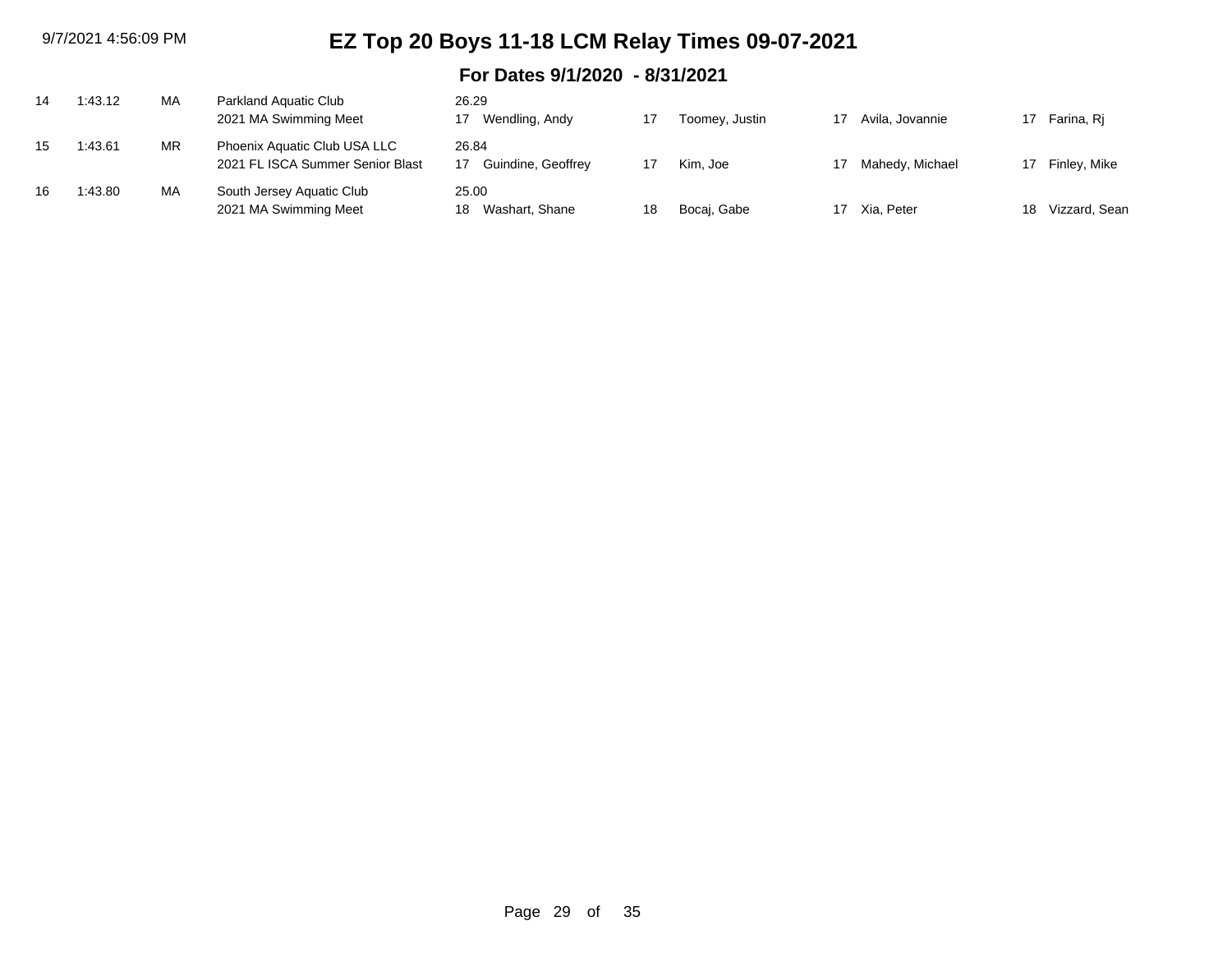#### **For Dates 9/1/2020 - 8/31/2021**

#### **Boys 17-18 400 Freestyle Relay Long Course Meters**

|                | Rank Time | <b>LSC</b> | Club / Meet                                                                       | Leg1 Time                                                        |    |                   |    |                       |    |                        |
|----------------|-----------|------------|-----------------------------------------------------------------------------------|------------------------------------------------------------------|----|-------------------|----|-----------------------|----|------------------------|
|                |           |            |                                                                                   | Leg 1 Age / Name                                                 |    | Leg 2 Age / Name  |    | Leg 3 Age / Name      |    | Leg 4 Age / Name       |
| $\overline{1}$ | 3:28.40   | <b>MD</b>  | North Baltimore Aquatic Club<br>2021 Speedo Summer<br>Championships East          | 51.67<br>17 Branon, Ryan                                         | 18 | Calderon, Lucas   |    | 17 Lakatta, Alex      |    | 17 Merani, Ryan        |
| 2              | 3:32.34   | <b>MR</b>  | <b>Asphalt Green Unified Aquatics</b><br>2021 Futures Championships -<br>Richmond | 53.45<br>18 Pragnell, Tristan                                    | 18 | Sabovic, Adell    | 18 | Vernhes, Sebastien    |    | 17 Lee, Penn           |
| $\mathbf{3}$   | 3:33.53   | MR         | <b>Empire Swimming</b><br>2021 FL ISCA Summer Senior Blast                        | 53.04<br>18 Kelly, Jack                                          | 18 | Vincent, Connor   | 17 | Fedorov, Daniel       | 18 | Pierce, Adrien         |
| $\overline{4}$ | 3:34.58   | NJ.        | <b>Wyckoff YMCA</b><br>2021 NC YOTA YMCA LC Festival                              | 53.95<br>17 Kim, John                                            | 18 | Horkan, Michael   |    | 17 Krause, Jack       |    | 18 Shirman, Mitchell   |
| 5              | 3:34.62   | СT         | Woodbridge Aquatic Club<br>2021 CT Senior Championship LC                         | 54.34<br>17 Arisian, Jake                                        | 18 | Woolbert. Ethan   | 18 | Platonov, Edward      |    | 18 Bustos, Arsenio     |
| 6              | 3:36.45   | MR         | NYS Aquatics, Inc.<br>2021 FL ISCA Summer Senior Blast                            | 54.71<br>18 Park, Edward                                         | 17 | Douthit, Shane    |    | 18 Jackson, Dan       |    | 18 Engel, Tim          |
| $\overline{7}$ | 3:36.57   | <b>NJ</b>  | <b>Berkeley Aquatic Club</b><br>2021 NJ BAC Jim Wood Memorial<br>Invitational     | 53.24<br>18 O'Mara, Jerry<br>Kurjanovics Kravcenko,<br>18<br>Max | 17 | Baker, Roan       |    | 17 Jones, Alex        |    | 18 Formon, Gavin       |
| 8              | 3:36.66   | VA         | <b>Coast Guard Blue Dolphins</b><br>2021 VA LC Senior Champs                      | 55.19<br>18 Crisci, Aidan                                        | 17 | Sims, Joey        |    | 17 Whetstine, Clayton |    | 18 Franklin, Alexander |
| 9              | 3:40.75   | <b>CT</b>  | Cheshire Y Sea Dog Swim Club<br>2021 FL ISCA Summer Senior Blast                  | 54.91<br>18 Hanke, Sam                                           | 17 | San Vicente, Noah |    | 17 Wollen, Mitchell   |    | 17 Fantano, Derek      |
| 10             | 3:41.06   | NE.        | <b>Bluefish Swim Club</b><br>2021 NE PHX 15-O LCM Champs                          | 55.34<br>17 Watka, Erik                                          | 17 | Him, Landon       |    | 17 Lutz, Ty           | 17 | Dubey, Mitch           |
| 11             | 3:45.57   | MA         | <b>Keystone Aquatics</b><br>2021 Futures Championships -<br>Richmond              | 56.08<br>17 Clough, Colin                                        | 18 | Kahsay, Seth      |    | 18 Blacker, Alex      | 17 | Durand, Connor         |
| 12             | 3:46.28   | NJ.        | <b>Scarlet Aquatics</b><br>2021 NJ BAC Memorial Day<br>Invitational               | 56.46<br>17 Beyer, Dean                                          | 18 | Don, James        |    | 18 Uribe, Brian       |    | 17 Elmasry, Ali        |
| 13             | 3:46.74   | <b>MR</b>  | 92nd Street Flying Dolphins<br>2021 MR Metropolitan LCM Junior<br>Olympics        | 56.75<br>17 Sellami, Max                                         | 17 | Vaynshtok, Jonah  |    | 17 Lu, Brendan        |    | 17 Klein, Evan         |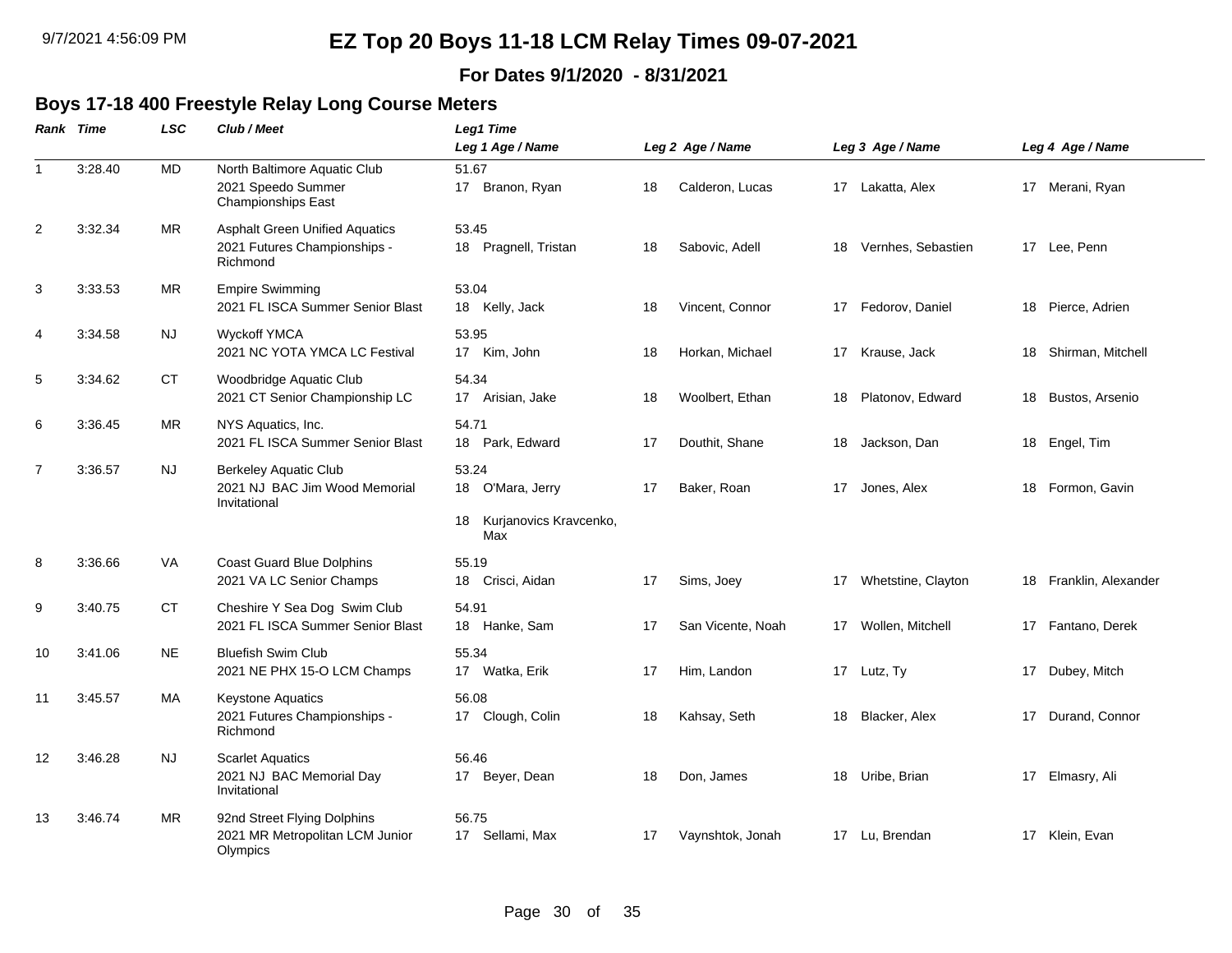9/7/2021 4:56:09 PM

# **EZ Top 20 Boys 11-18 LCM Relay Times 09-07-2021**

| 14 3:47.71 | NI | STAR Swimming                  | 57.56       |    |                 |              |               |
|------------|----|--------------------------------|-------------|----|-----------------|--------------|---------------|
|            |    | 2021 NI STAR Niagara Virtual S | Hewett, lan | 18 | Eisenmann. Zach | Creed, Jason | Losito, Aidan |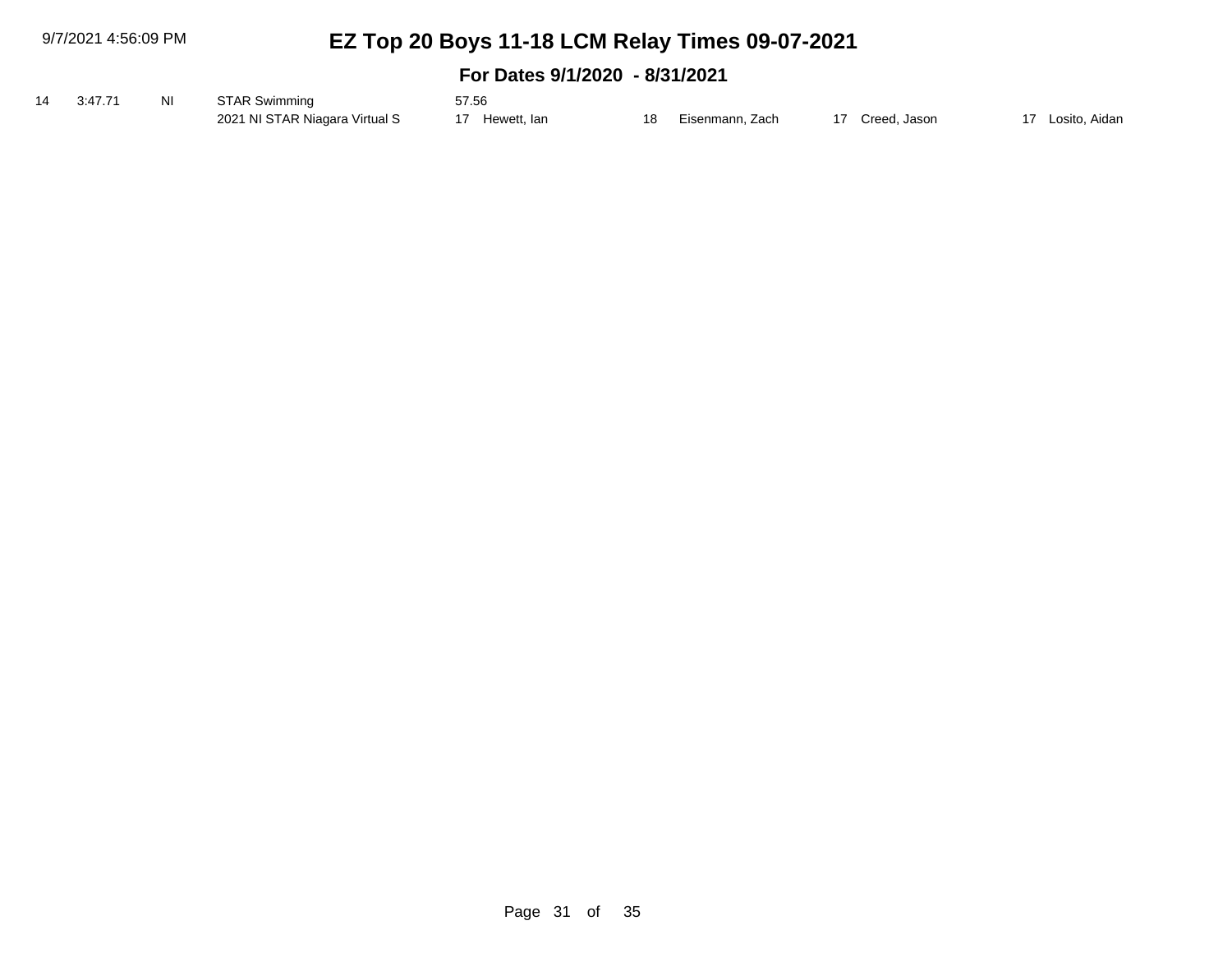#### **For Dates 9/1/2020 - 8/31/2021**

#### **Boys 17-18 800 Freestyle Relay Long Course Meters**

| Rank           | <b>Time</b> | <b>LSC</b>     | Club / Meet                                                                     | Leg1 Time                                    |                  |                     |                  |                    |    |                     |
|----------------|-------------|----------------|---------------------------------------------------------------------------------|----------------------------------------------|------------------|---------------------|------------------|--------------------|----|---------------------|
|                |             |                |                                                                                 | Leg 1 Age / Name                             | Leg 2 Age / Name |                     | Leg 3 Age / Name |                    |    | Leg 4 Age / Name    |
| $\mathbf 1$    | 7:39.24     | <b>PV</b>      | Nation's Capital Swim Club<br>2021 Futures Championships -<br>Richmond          | 1:54.72<br>Gentry, Landon<br>17 <sup>2</sup> | 17               | Stankovich, Ben     | 17               | Kopac, Christopher |    | 18 Feyerick, Brett  |
| 2              | 7:40.09     | MD             | North Baltimore Aquatic Club<br>2021 Speedo Summer<br><b>Championships East</b> | 1:52.94<br>17<br>Branon, Ryan                | 17               | Lakatta, Alex       | 18               | Calderon, Lucas    | 17 | Merani, Ryan        |
| 3              | 7:54.22     | <b>NJ</b>      | <b>Wyckoff YMCA</b><br>2021 NC YOTA YMCA LC Festival                            | 1:58.74<br>Kim, John<br>17                   | 18               | Paul, Jack          | 18               | Gamper, Andrew     | 18 | Shirman, Mitchell   |
| 4              | 7:57.61     | <b>VA</b>      | <b>Coast Guard Blue Dolphins</b><br>2021 VA LC Senior Champs                    | 2:00.28<br>Crisci, Aidan<br>18               | 18               | Franklin, Alexander | 17               | Whetstine, Clayton | 18 | Barrows, Nick       |
| 5              | 8:02.13     | <b>NJ</b>      | <b>Scarlet Aquatics</b><br>2021-NT-American Long Course                         | 1:59.75<br>Blach, Lukas<br>18                | 17               | Maille, Miles       | 17               | Beyer, Dean        | 18 | Higgins, Ryan       |
| 6              | 8:05.40     | <b>CT</b>      | <b>YMCA Of Greenwich Marlins</b><br>2021 Futures Championships -<br>Richmond    | 1:59.02<br>Plavoukos, Alex<br>18             | 17               | Hodgson, Lucas      | 18               | Lanuza, Christian  | 18 | Pascale, James      |
| $\overline{7}$ | 8:09.92     | N <sub>l</sub> | <b>STAR Swimming</b><br>2021 NI LC Senior Zone<br>Championships                 | 2:02.86<br>Creed, Jason<br>18                | 18               | Eisenmann, Zach     | 17               | Stegner, Josh      | 17 | Kruglov, Max        |
| 8              | 8:10.17     | <b>NE</b>      | <b>Commonwealth Swimming</b><br>2021 NC ESSZ LC Sectional                       | 2:04.93<br>Boccone Schuur, Henry             | 17               | Fuchs, William      | 17               | Bonebrake, Davis   | 17 | Whittaker, Ray      |
| 9              | 8:18.75     | <b>NE</b>      | <b>SOLO Aquatics</b><br>2021 NE PHX 15-O LCM Champs                             | 2:01.98<br>18<br>Hogan, Ryan                 | 18               | Zhu, Aaron          | 18               | Rocha, Chad        | 18 | Van De Water, Ethan |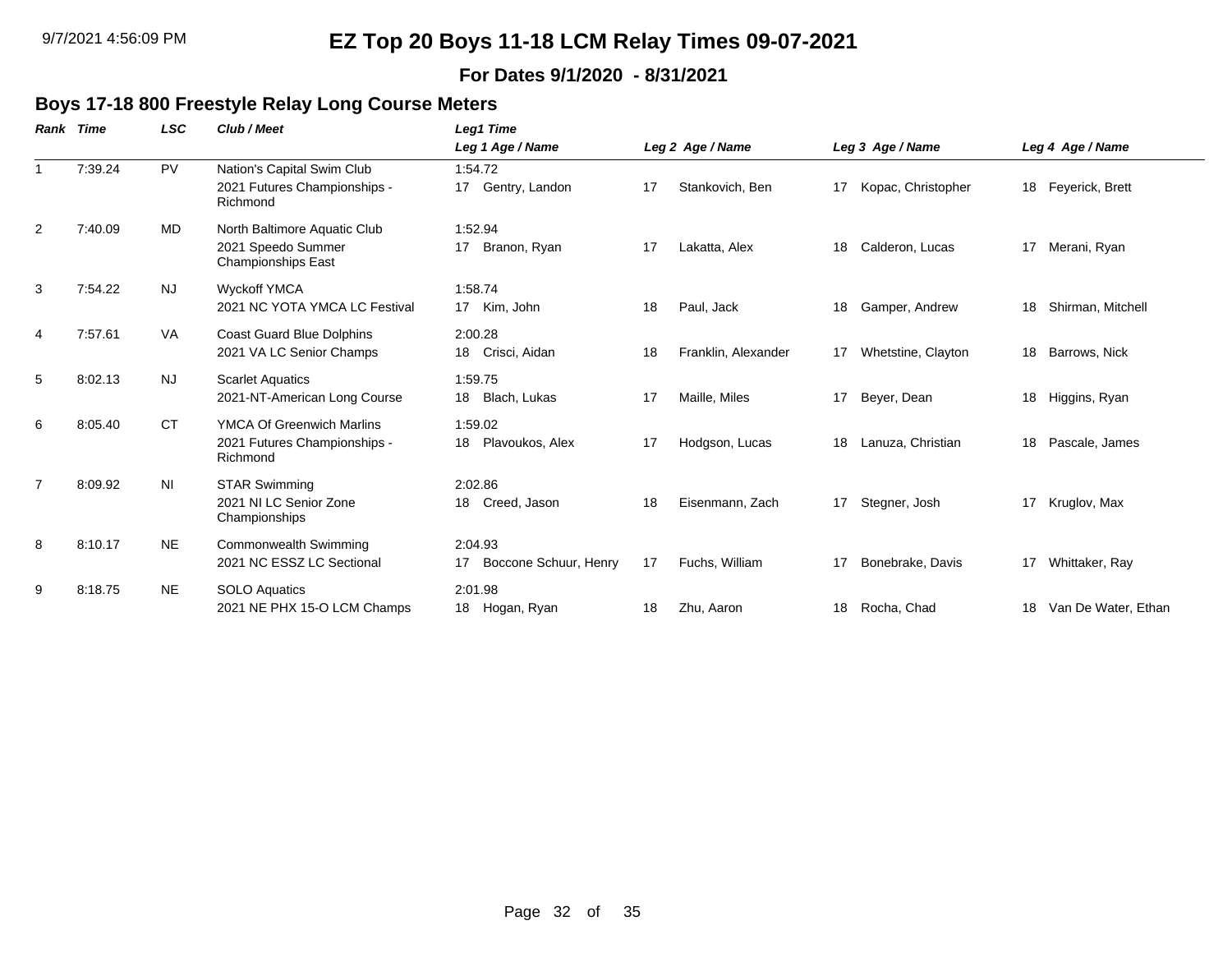#### **For Dates 9/1/2020 - 8/31/2021**

 $\overline{\phantom{0}}$ 

#### **Boys 17-18 200 Medley Relay Long Course Meters**

| Rank           | Time    | <b>LSC</b> | Club / Meet                                                                   | Leg1 Time                                                                    |    |                  |    |                     |    |                     |
|----------------|---------|------------|-------------------------------------------------------------------------------|------------------------------------------------------------------------------|----|------------------|----|---------------------|----|---------------------|
|                |         |            |                                                                               | Leg 1 Age / Name                                                             |    | Leg 2 Age / Name |    | Leg 3 Age / Name    |    | Leg 4 Age / Name    |
| $\mathbf{1}$   | 1:46.86 | <b>VA</b>  | <b>Coast Guard Blue Dolphins</b><br>2021 FL ISCA International Senior<br>Meet | 27.38<br>17 Whetstine, Clayton<br>Barrows, Nick<br>18<br>Crisci, Aidan<br>18 | 17 | Muench, Cooper   | 18 | Franklin, Alexander | 17 | Parsons, Sam        |
| $\overline{2}$ | 1:49.15 | <b>NJ</b>  | <b>Wyckoff YMCA</b><br>2021 NC YOTA YMCA LC Festival                          | 27.81<br>Horkan, Michael<br>18                                               | 17 | Kim, Christian   | 17 | Krause, Jack        | 18 | Shirman, Mitchell   |
| 3              | 1:49.19 | MD         | Monocacy Aquatic Club<br>2021 FL ISCA Summer Senior Blast                     | 18 Currie, Gavin                                                             | 18 | Gibson, Kyle     | 18 | Bauer, Carson       | 17 | Torres, Matteo      |
| 4              | 1:49.82 | <b>CT</b>  | Cheshire Y Sea Dog Swim Club<br>2021 FL ISCA Summer Senior Blast              | 17 Fantano, Derek                                                            | 17 | Chen, Eddy       | 17 | Wynne, Shane        | 18 | Adlianitski, Martin |
| 5              | 1:51.38 | VA         | <b>Quest Swimming</b><br>2021 VA SRVA Summer Invitation                       | 28.89<br>17 Duren, Matt                                                      | 17 | Burkey, Will     | 18 | Dean, Blakely       | 17 | Yeomans, Josiah     |
| 6              | 1:52.25 | MR         | NYS Aquatics, Inc.<br>2021 FL ISCA Summer Senior Blast                        | 18 Engel, Tim                                                                | 18 | Jackson, Dan     | 17 | Douthit, Shane      |    | 18 Park, Edward     |
| $\overline{7}$ | 1:52.39 | MR         | <b>Empire Swimming</b><br>2021 FL ISCA Summer Senior Blast                    | 17 Zoota, David                                                              | 17 | Sirkowa, Alex    | 18 | Santry, Emmet       | 17 | Mazzacano, Andrew   |
| 8              | 1:53.84 | МA         | Parkland Aquatic Club<br>2021 MA Swimming Meet                                | 29.41<br>Ehret, Andrew<br>17                                                 | 17 | Toomey, Justin   | 17 | Wendling, Andy      |    | 17 Farina, Ri       |
| 9              | 1:55.01 | <b>VA</b>  | SwimRVA<br>2021 VA SRVA Summer Invitation                                     | 30.76<br>17 Caten, Tyler                                                     | 17 | Mortimer, Bryce  | 17 | Wright, James       |    | 18 Everett, Darl    |
| 10             | 1:55.59 | MD         | Spy Swimming<br>2021 NC YOTA YMCA LC Festival                                 | 29.15<br>17 Moran, Tyler                                                     | 18 | Gillespie, Aj    | 17 | Linehan, Aiden      | 17 | Bertinatti, Sam     |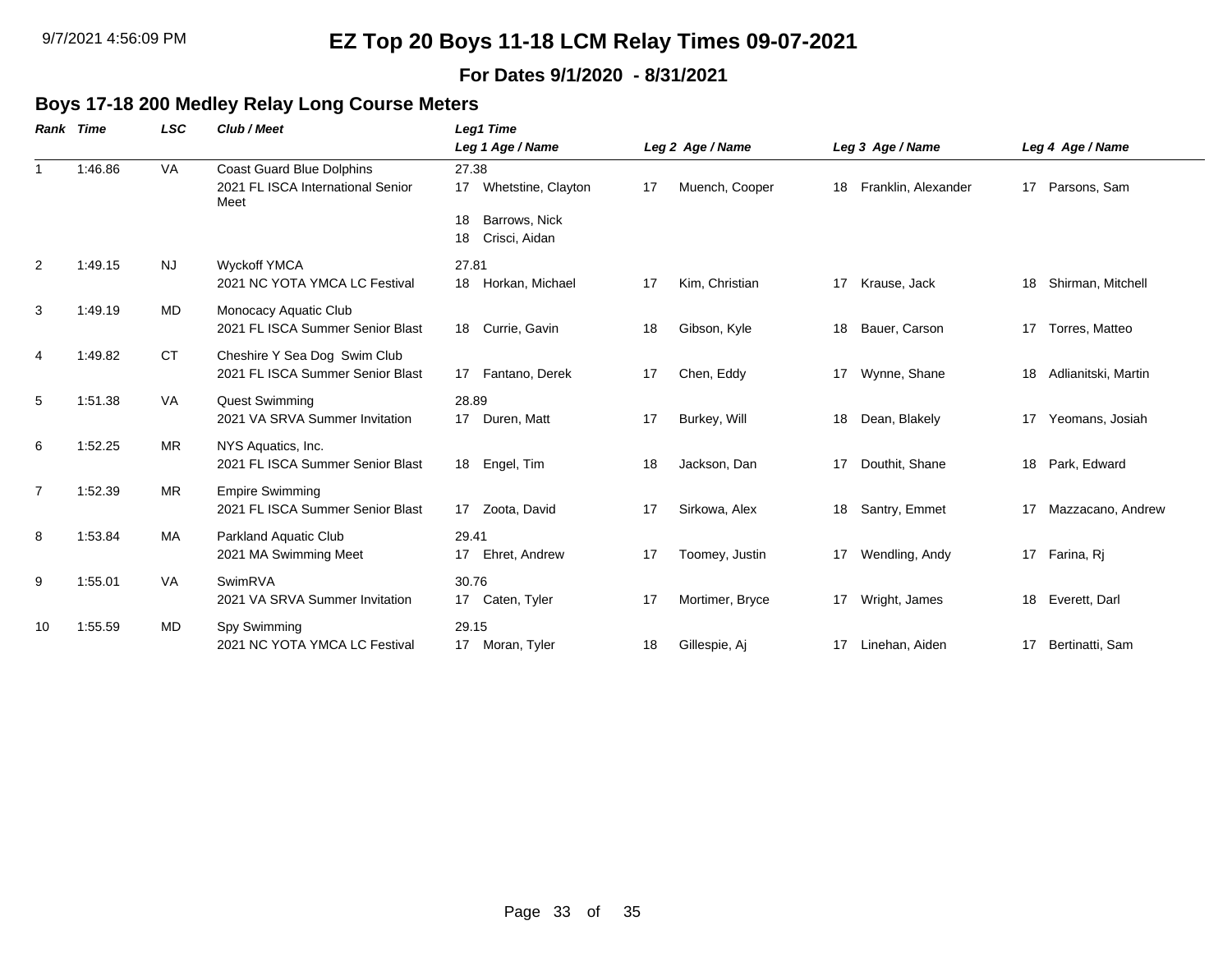#### **For Dates 9/1/2020 - 8/31/2021**

### **Boys 17-18 400 Medley Relay Long Course Meters**

|                | Rank Time | <b>LSC</b>     | Club / Meet                                                                                      | Leg1 Time                                                                         |    |                  |    |                     |                      |
|----------------|-----------|----------------|--------------------------------------------------------------------------------------------------|-----------------------------------------------------------------------------------|----|------------------|----|---------------------|----------------------|
|                |           |                |                                                                                                  | Leg 1 Age / Name                                                                  |    | Leg 2 Age / Name |    | Leg 3 Age / Name    | Leg 4 Age / Name     |
| $\mathbf{1}$   | 3:52.11   | <b>MR</b>      | Long Island Aquatic Club<br>2021 MR TYR Senior Mets Summer<br>LC Champs                          | 57.92<br>18 Swartwout, Billy                                                      | 17 | Chang, Matthew   | 18 | Davidoff, Ryan      | 18 Shopis, Nick      |
| 2              | 3:53.67   | <b>MD</b>      | North Baltimore Aquatic Club<br>2021 Speedo Summer<br><b>Championships East</b>                  | 59.23<br>17 Lakatta, Alex                                                         | 17 | Merani, Ryan     | 17 | Branon, Ryan        | 18 Calderon, Lucas   |
| 3              | 3:55.46   | NJ             | YMCA of Greater Monmouth County<br>2021 NC YOTA YMCA LC Festival                                 | 1:01.64<br>17 Truscio, Kevin                                                      | 18 | Citta, Dylan     |    | 18 Adams, Hunter    | 17 Condon, Luke      |
| 4              | 3:56.10   | <b>CT</b>      | Cheshire Y Sea Dog Swim Club<br>2021 FL ISCA Summer Senior Blast                                 | 59.07<br>18 Hanke, Sam<br>Levine, Evan<br>18                                      | 18 | Mitchill, Andrew |    | 17 Wynne, Shane     | 18 Zellner, Joey     |
| 5              | 3:57.98   | VA             | <b>Coast Guard Blue Dolphins</b><br>2021 VA LC Senior Champs                                     | 59.38<br>Whetstine, Clayton<br>17                                                 | 18 | Barrows, Nick    | 18 | Franklin, Alexander | 18 Crisci, Aidan     |
| 6              | 3:59.45   | NJ             | <b>Wyckoff YMCA</b><br>2021 NC YOTA YMCA LC Festival                                             | 59.94<br>18 Horkan, Michael                                                       | 17 | Kim, Christian   |    | 17 Krause, Jack     | 18 Shirman, Mitchell |
| $\overline{7}$ | 4:00.09   | NJ.            | <b>Berkeley Aquatic Club</b><br>2021 NJ BAC Memorial Day<br>Invitational                         | 1:00.85<br>18 O'Mara, Jerry                                                       | 17 | Baker, Roan      | 17 | Lim, Andrew         | 18 Formon, Gavin     |
| 8              | 4:01.27   | <b>CT</b>      | Cheshire Y Sea Dog Swim Club<br>2021 FL ISCA Summer Senior Blast                                 | 1:01.26<br>Wollen, Mitchell<br>17<br>Fantano, Derek<br>17<br>17<br>Finkel, Justin | 17 | Chen, Eddy       | 18 | Adlianitski, Martin | 17 San Vicente, Noah |
| 9              | 4:02.70   | N <sub>1</sub> | <b>STAR Swimming</b><br>2021 NI STAR Niagara Virtual S                                           | 59.90<br>17 Kruglov, Max                                                          | 18 | Eisenmann, Zach  |    | 17 Hewett, lan      | 17 Woyksnar, Matt    |
| 10             | 4:03.37   | <b>CT</b>      | Regional YMCA of Western<br><b>Connecticut Makos</b><br>2021 Futures Championships -<br>Richmond | 1:02.08<br>Regan, Timmy<br>17                                                     | 17 | Green, Kc        |    | 17 Lee, lan         | 18 Turnbull, Timothy |
| 11             | 4:03.61   | МA             | Keystone Aquatics<br>2021 Futures Championships -<br>Richmond                                    | 1:02.52<br>Blacker, Alex<br>18                                                    | 17 | Durand, Connor   |    | 18 Kahsay, Seth     | 17 Musante, Ben      |
| 12             | 4:06.07   | NJ             | <b>Scarlet Aquatics</b><br>2021-NT-American Long Course                                          | 1:01.83<br>18 Higgins, Ryan                                                       | 17 | Do, Brandon      | 18 | Fagbohun, Charles   | 18 Blach, Lukas      |